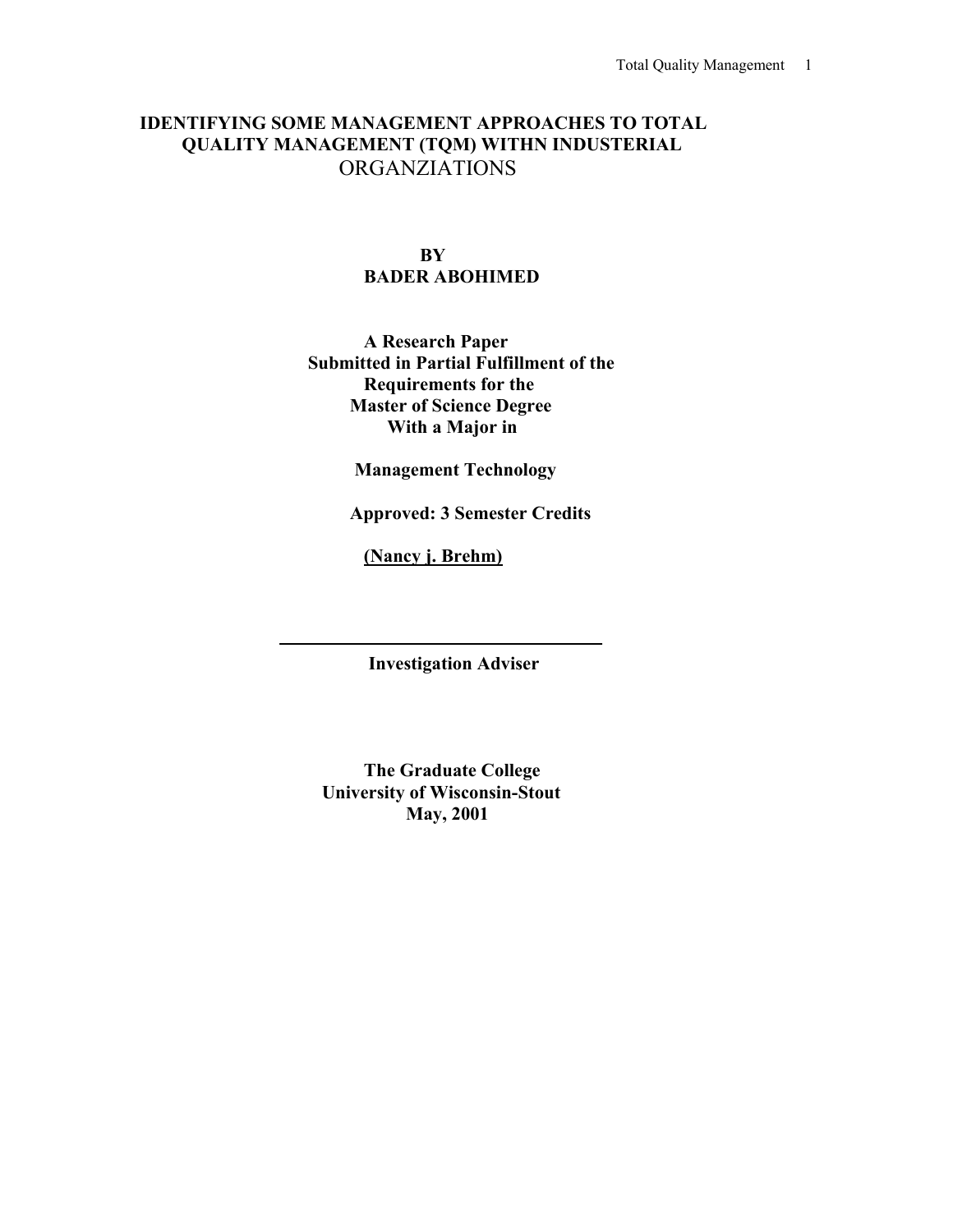# The Graduate College University of Wisconsin-Stout Menomonie.Wisconsin 54751

# Abstract

Abohimed Bader O. (Writer) (Last Name) (First Name) (Initial)

### **Identify some Management A approaches to Total Quality Management Within Industrial Originations** (Title)

| <b>Management Technology</b> | Nancy <i>i</i> . Brehm | 5/2001       |
|------------------------------|------------------------|--------------|
| Gradate Major                | (Research Advisor)     | (Month/Year) |

**American Psychological Association Manual**  (Name of the Manual Used in the study)

 The purpose of the research was to identify some management approaches to total quality management (TQM) within industrial organizations. Total quality management has been a popular managerial topic since the 1980s. And has grown to become an established field of research. The need for an improved understanding of the critical factors for successful implementation is becoming increasingly important.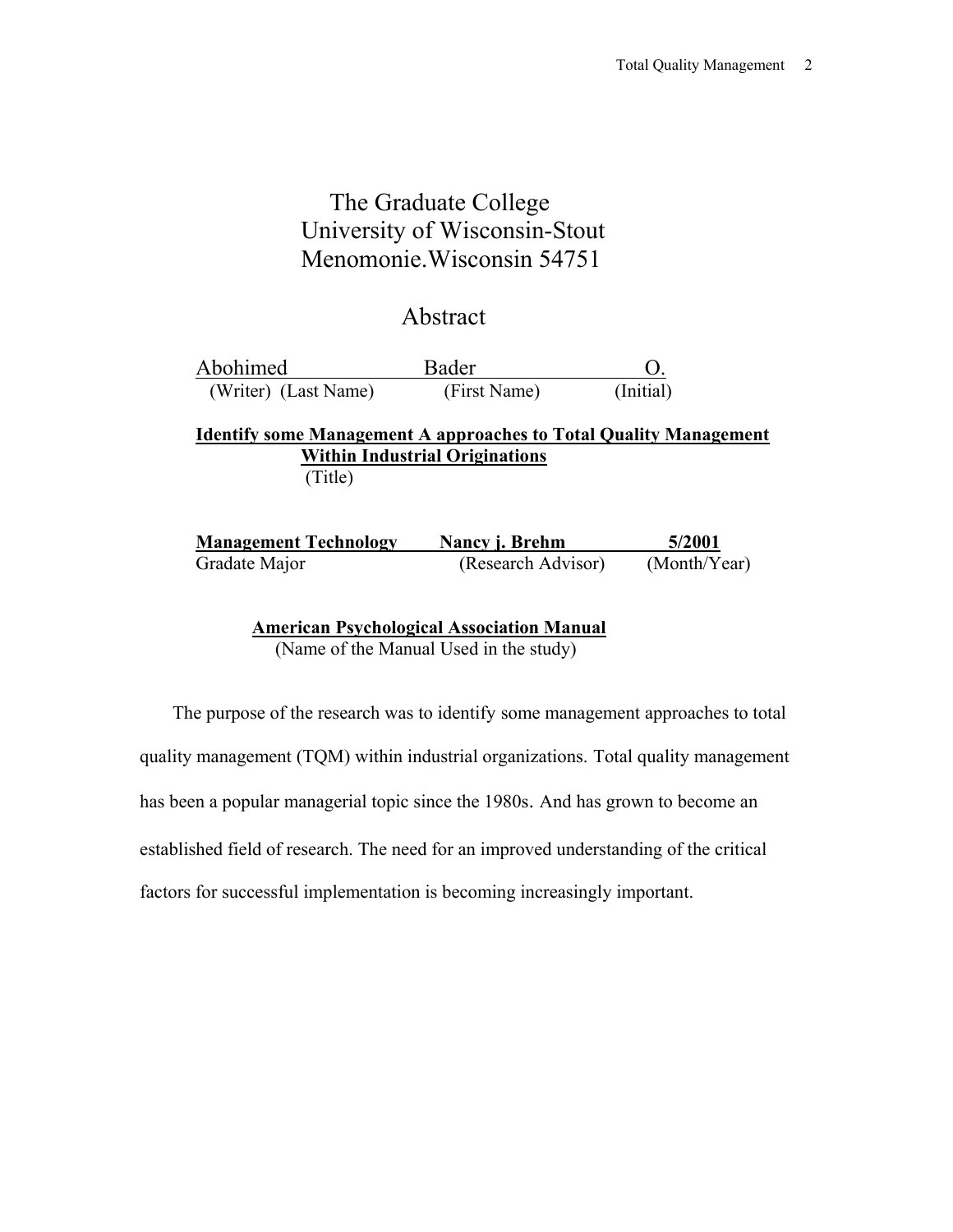There is an increasing focus on quality throughout the world. With increased competition, companies have recognized the importance of quality system implementation in remaining effective in a volatile bossiness environment. Specifically meeting the needs and desires of the customer is critical and must be done much better and efficiently than it has been in the past.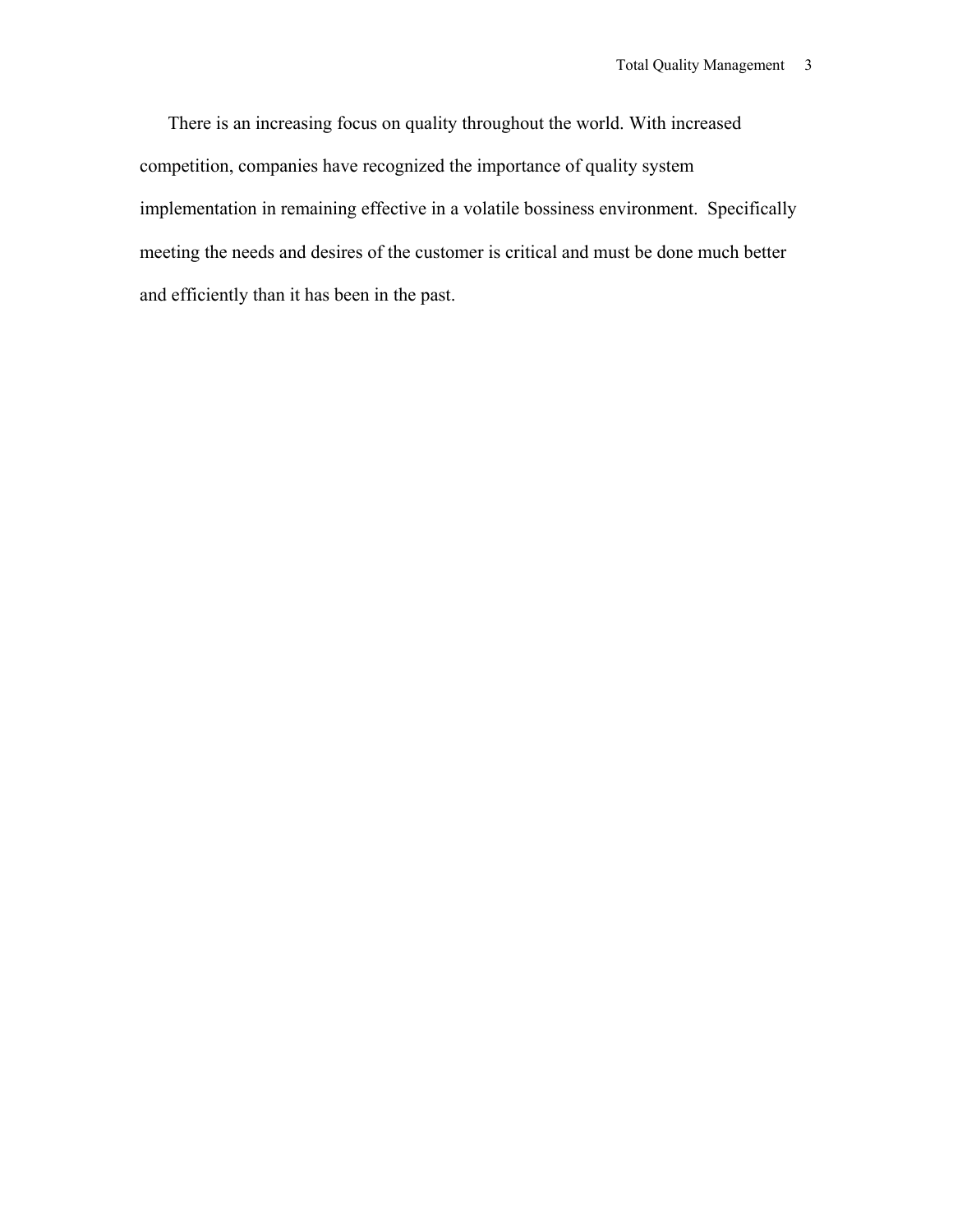# Acknowledgment

I would like to thank Nancy j. Brehm, my research advisor for helping me to guide this thesis from conceptualization through to approval. Nancy went beyond the usual tasks of the advisor and contributed considerably to advise me all the time and give me the support to go forward with the successful research. Last but not least, I thank all my family members, especially my father and my mother for constant inspiration and support.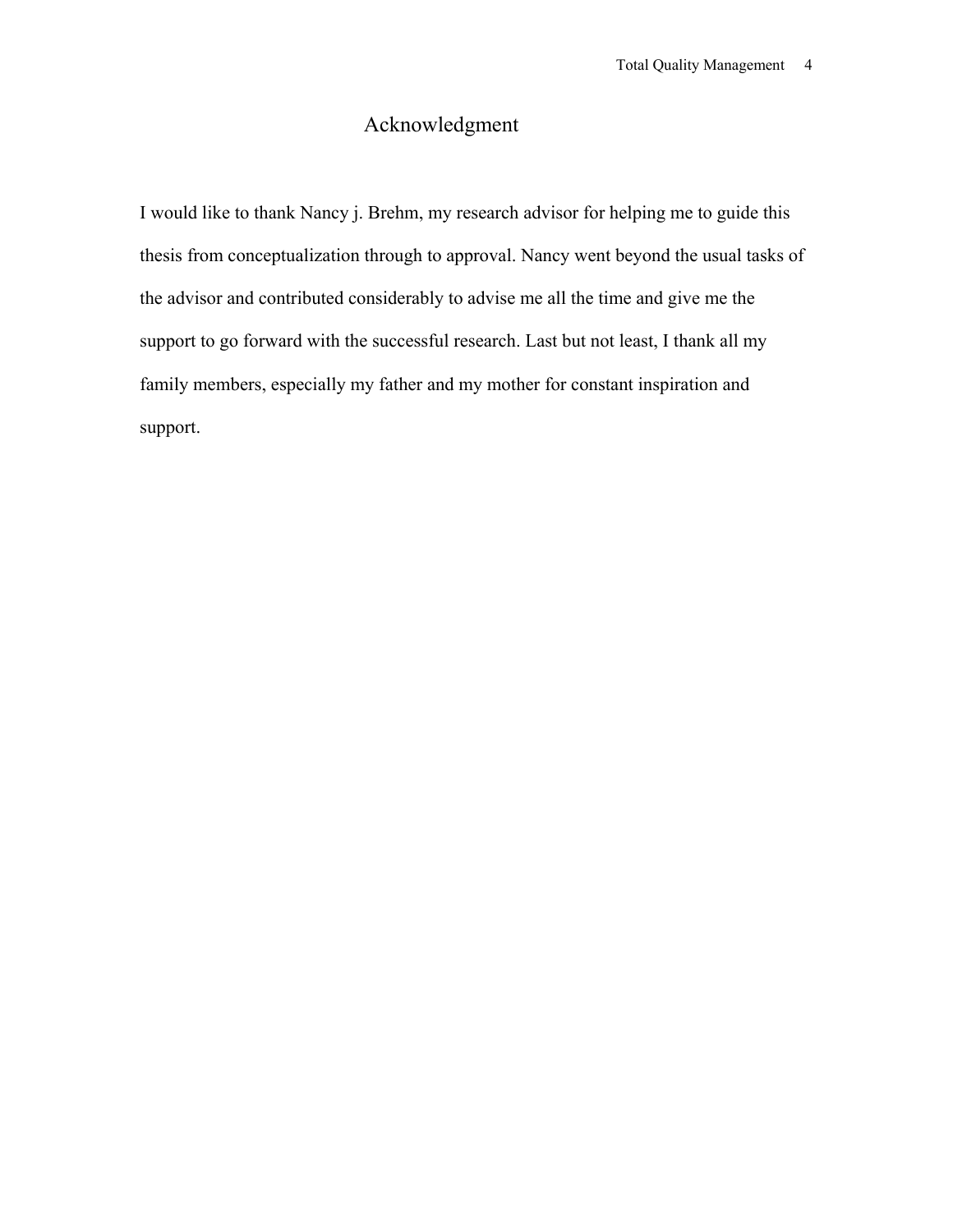# **Table of Contents**

| <b>Chapter 1</b>                       |
|----------------------------------------|
| <b>Research problem and objectives</b> |
|                                        |
| Problem                                |
|                                        |
| Research                               |
|                                        |
| Need                                   |
|                                        |
|                                        |
|                                        |
|                                        |
| <b>Chapter II</b>                      |
| <b>Review of Literature</b>            |
|                                        |
|                                        |
|                                        |
|                                        |
|                                        |
|                                        |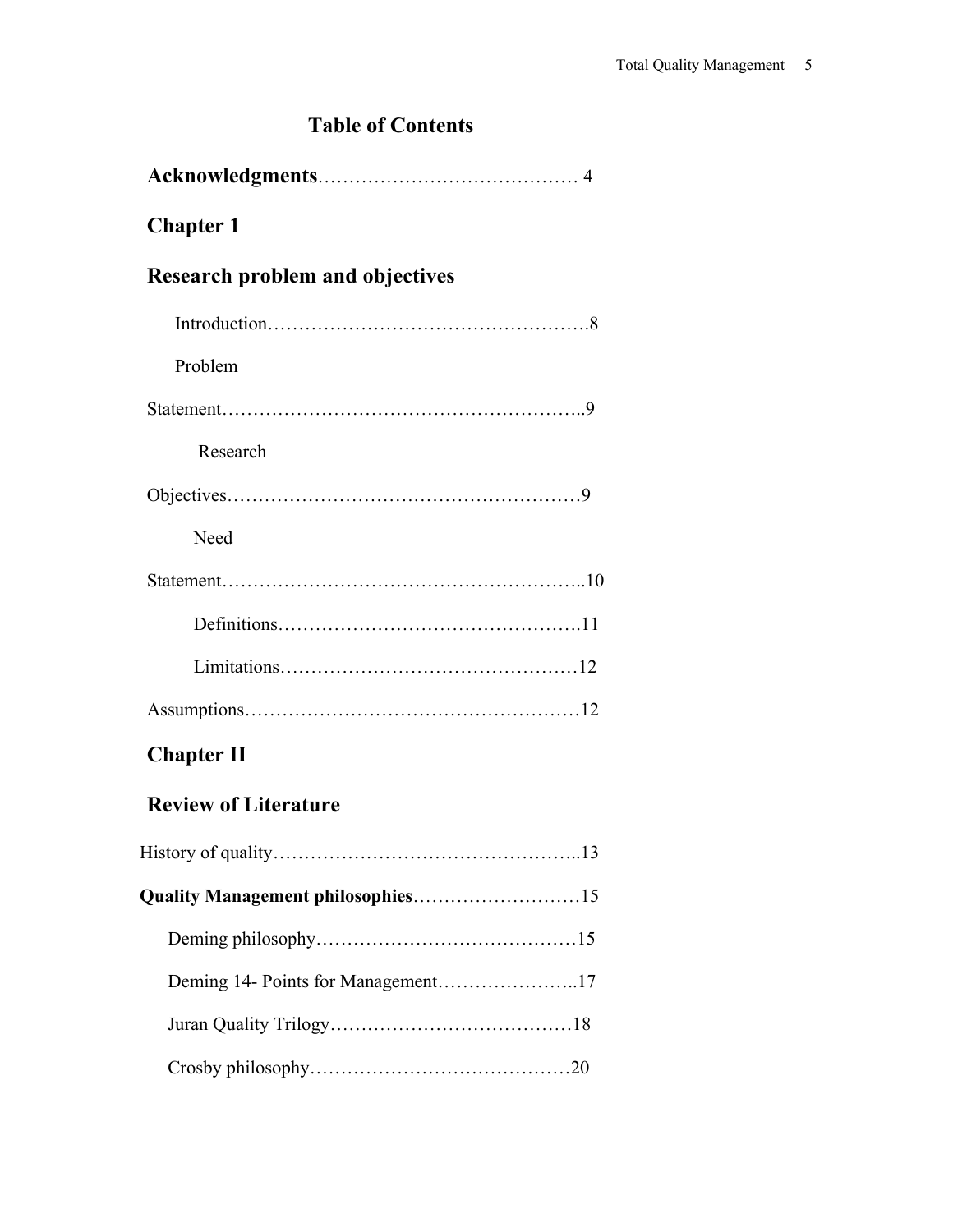|--|--|

# **Quality Concept**

|--|--|--|

| Benefits from Applying TQM Principles30 |  |
|-----------------------------------------|--|
|                                         |  |

# **Quality Function Deployment**

# **The cost of Quality**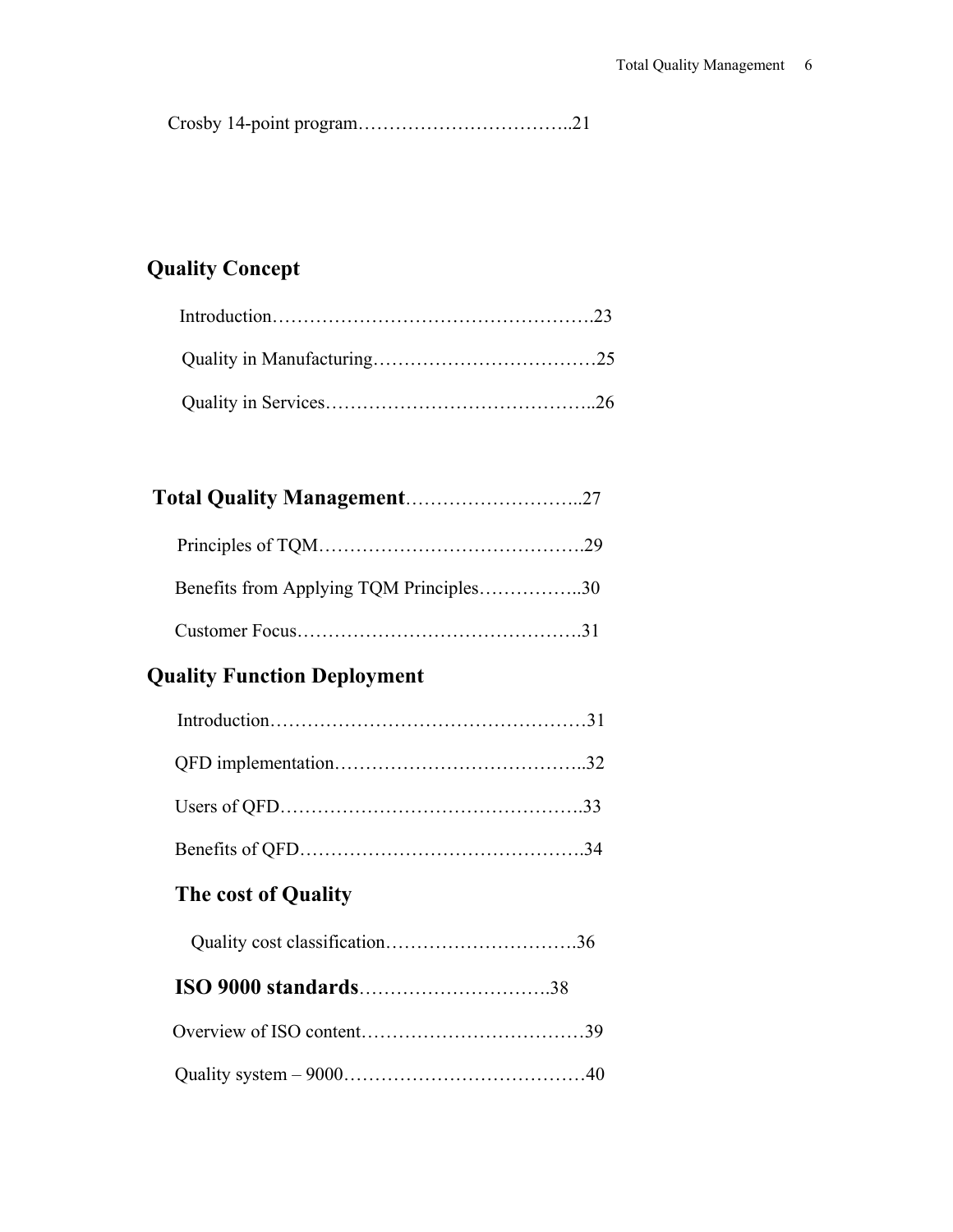| The seven quality control tools (TQC)41 |
|-----------------------------------------|
|                                         |
|                                         |
|                                         |
| <b>Chapter III</b>                      |
|                                         |
| <b>Chapter IV</b>                       |
|                                         |
| <b>Chapter V</b>                        |
|                                         |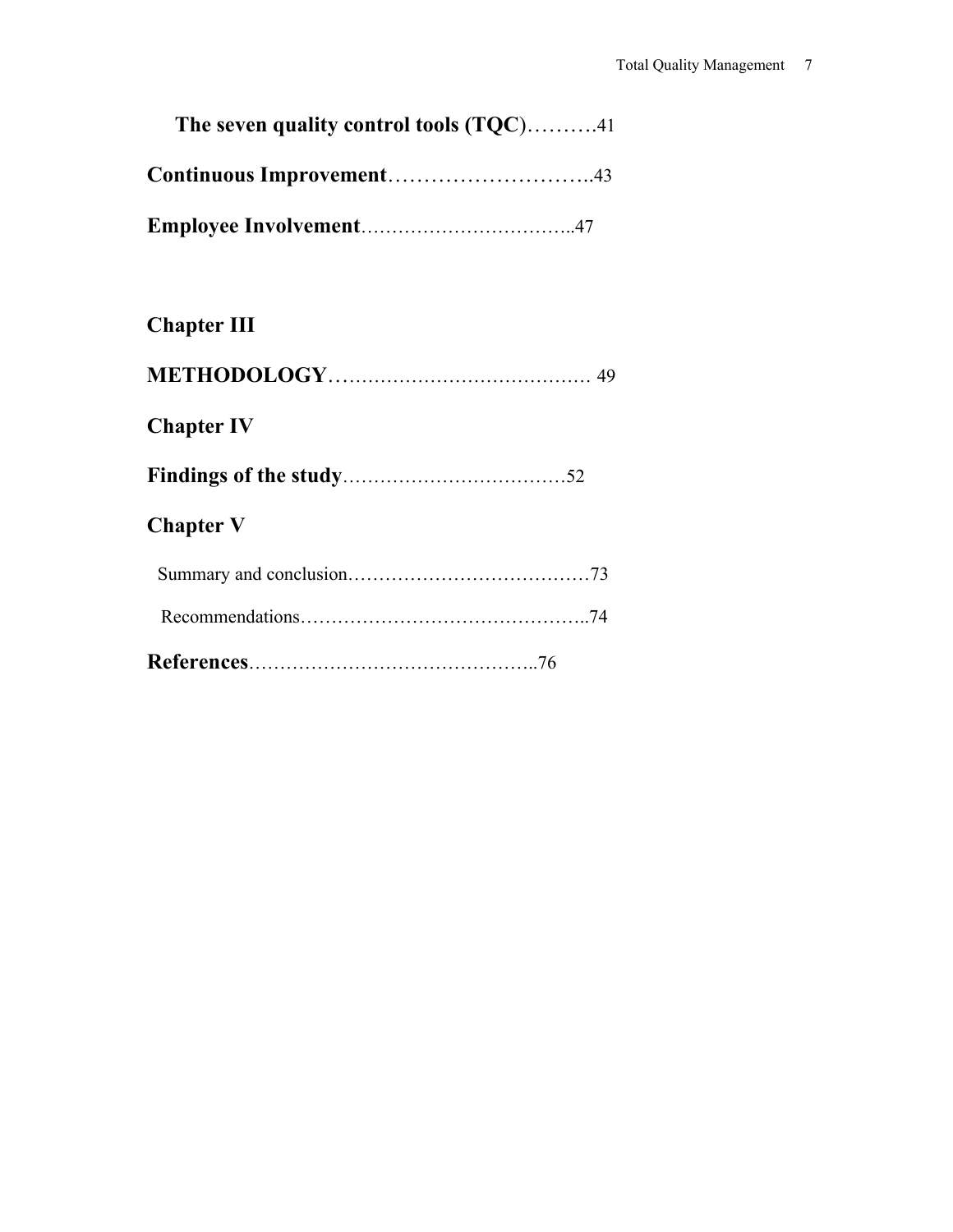## Chapter I

### Research problem and objectives

#### **Introduction**

 Quality has become one of the most important competitive strategic tools, and many organizations have realized that it is key to developing products and services that support continuing success. Quality systems are designed to set a clear direction for organizations to follow enabling understanding and involvement of employees proceeding towards a common goal.

 The aim of business is long-term profitability. Over a considerable length of time, earnings are achieved by pleasing customers with good products/services while keeping production cost at a minimum. The use of quality tools and techniques provides longterm dividends through lower costs and productivity improvement.

 As competition increases and changes occur in the business world, we need to have a better understanding of quality. Quality concerns affect the entire organization in every competitive environment. Therefore, top managers need to understand and apply quality philosophies to achieve high performance levels in products and processes and to face the challenges of new global competition. Consumers demand high quality levels of products/services at reasonable prices to achieve value and customers satisfaction.

 There is an increasing focus on quality throughout the world. With increased competition, companies have recognized the importance of quality system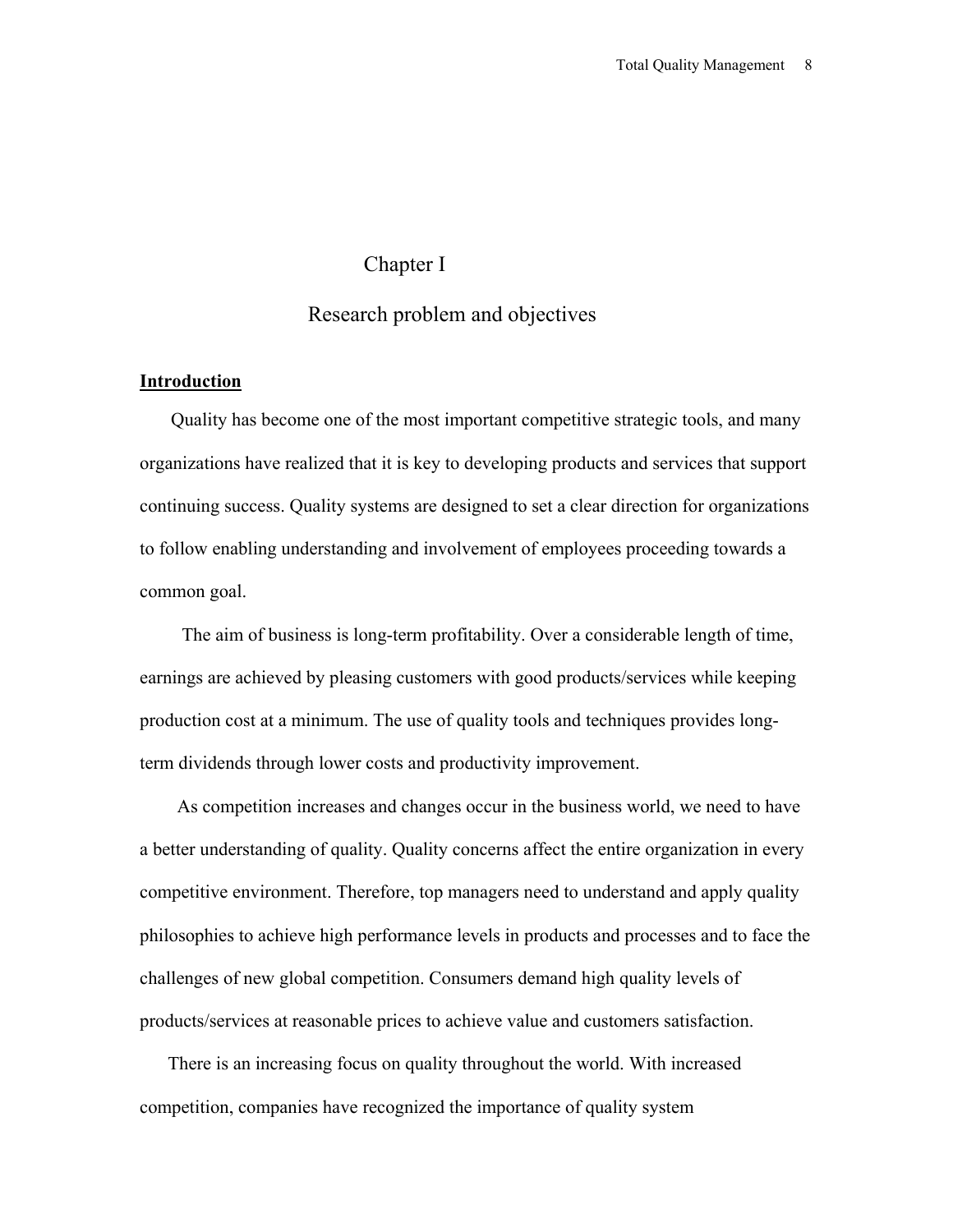implementation in maintaining effectiveness in a volatile business environment. Specifically meeting the needs and desires of the customer is critical and must be done much better and efficiently than it has been done in the past.

 All types of industries, both public and private provides, have reduced costs increased process efficiency and improved the quality of their products and services by working to meet the needs of the people they serve through the application of total quality management (TQM) principles.

#### **Problem statement**

 The purpose of this study is to identify some management approaches to total quality management (TQM) within industrial organizations.

#### **Research Objectives**

This research project will attain the following objectives:

1- Describe the need for top mangers to understand total quality management.

2-Understand the important of leadership-support and commitment in TQM efforts

3-Develop an awareness of the importance of change management tools and techniques

in the creation of total management environment.

4-promote the importance of established quality management philosophies.

5- Understand how to determine, and evaluate customer requirements

6- Explore the integration of organizational interactions throughout total quality

management philosophies to achieve improved fficiency and customer satisfaction.

7-Determine the need for continuous improvement efforts and competitive advantage in the future.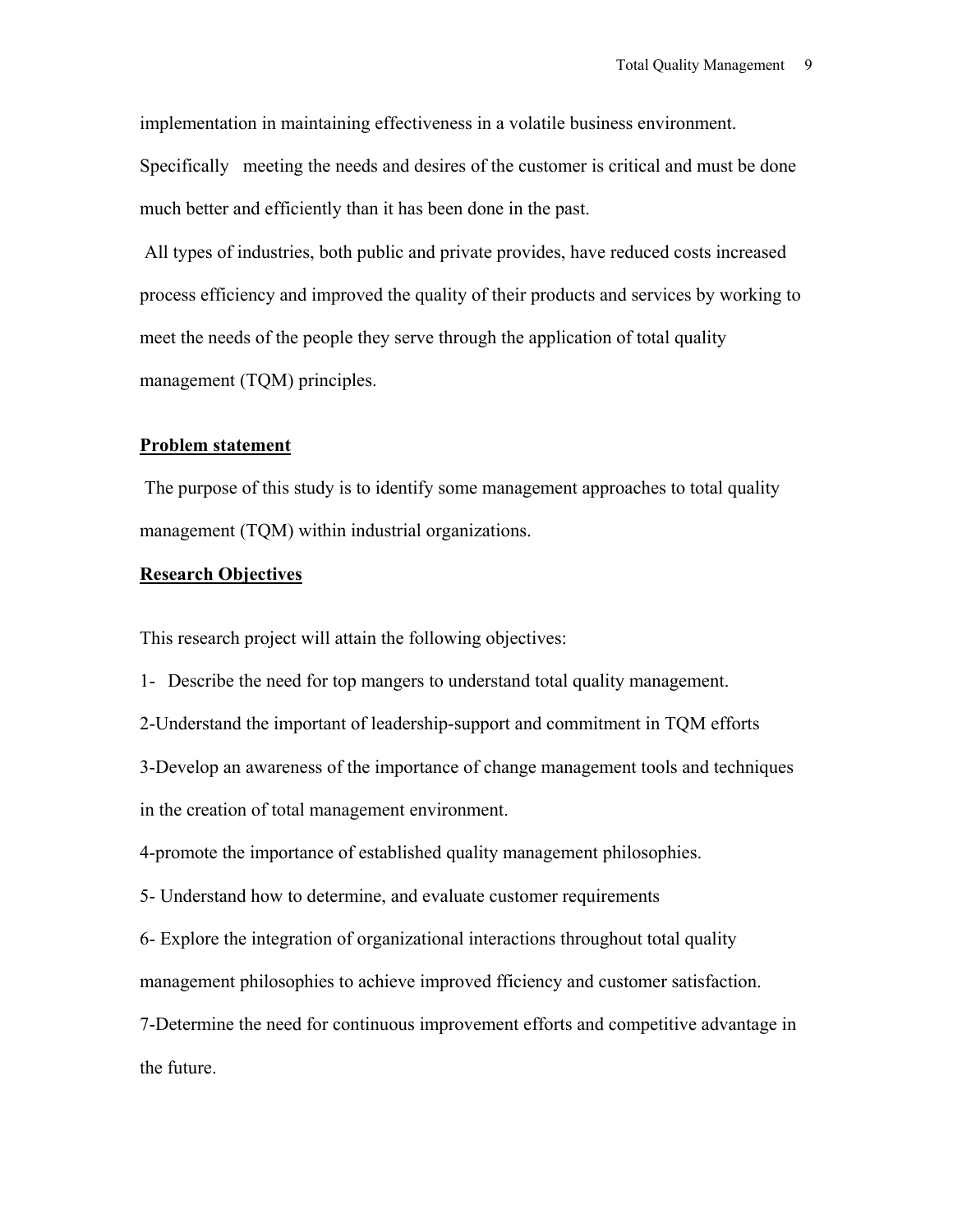8- Understand how organizations can successfully achieve business excellence through the implementation of TQM practices.

9-How the adaptation of TQM approach can help overcome some of the difficulties of changing environment.

## **Need Statement**

Total quality management will help to:

- Define customer and market requirements.
- **Improve customer-focused decision making and planning**
- **Understand organizational capabilities**
- Evaluate competitor performance
	- Leaders must create the vision, establish objectives, develop a plan, and provide the tools support the team, create an environment that foster quality .be obsessed with customer's needs
	- Determine what management must do to achieve total quality
	- Justify the need to develop skills and abilities of the workforce
	- Understand the important of quality in management
	- Instill the need for an explicit vision statement and support improvement towards the vision
	- Encourage the use of quality tools and techniques to resolve issues, monitor performance and identifies improvement opportunities techniques.
	- Recognize quality as strategic planning consideration.
	- Strengthen the organizational compete by focusing on operational efficiency and customer satisfaction.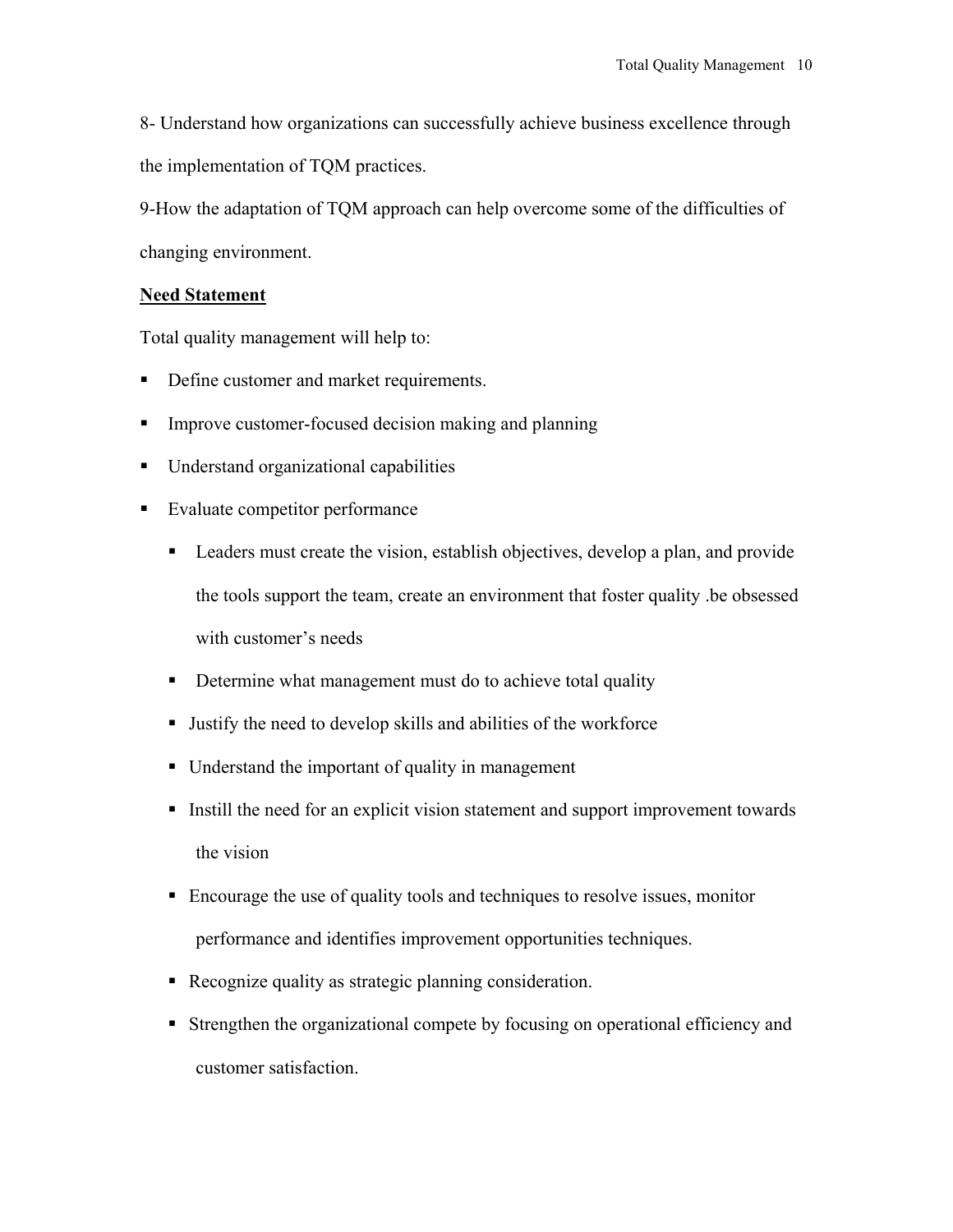#### **Definitions**

**Total Quality Management:** is a structured system for satisfying internal and external customers and suppliers by integrating the business environment, continuous improvement, and breakthroughs with development, improvement, and maintenance cycles while changing organizational culture ("TQM", 2000).

**Quality**, as applied to the products turned out by industry, means the characteristic or group or combination of characteristics, which distinguishes one article from another, or the good of one manufacturer from those of his competitors, or one grade for product from a certain factory from another grade turned out by the same factory (Kolarik, 1995). **Quality** is the totality of features and characteristics of a product or service that bear on its ability to satisfy stated or implied need (Kolarik, 1995).

**Quality control** is the operational techniques and the activities which sustain a quality of product or service that will satisfy given needs; also the use of such techniques and activities (Kolarik, 1995).

#### **Quality assurance**

quality assurance is defined as a set of activities whose purpose is to demonstrate that an entity meets all quality requirements. Q.A. activities are carried out in order to inspire the confidence of both customers and managers, confidence that all quality requirements are being met (Kolarik, 1995).

**A customer** is anyone who receives or is affected by the product or process. (Kolarik, 1995).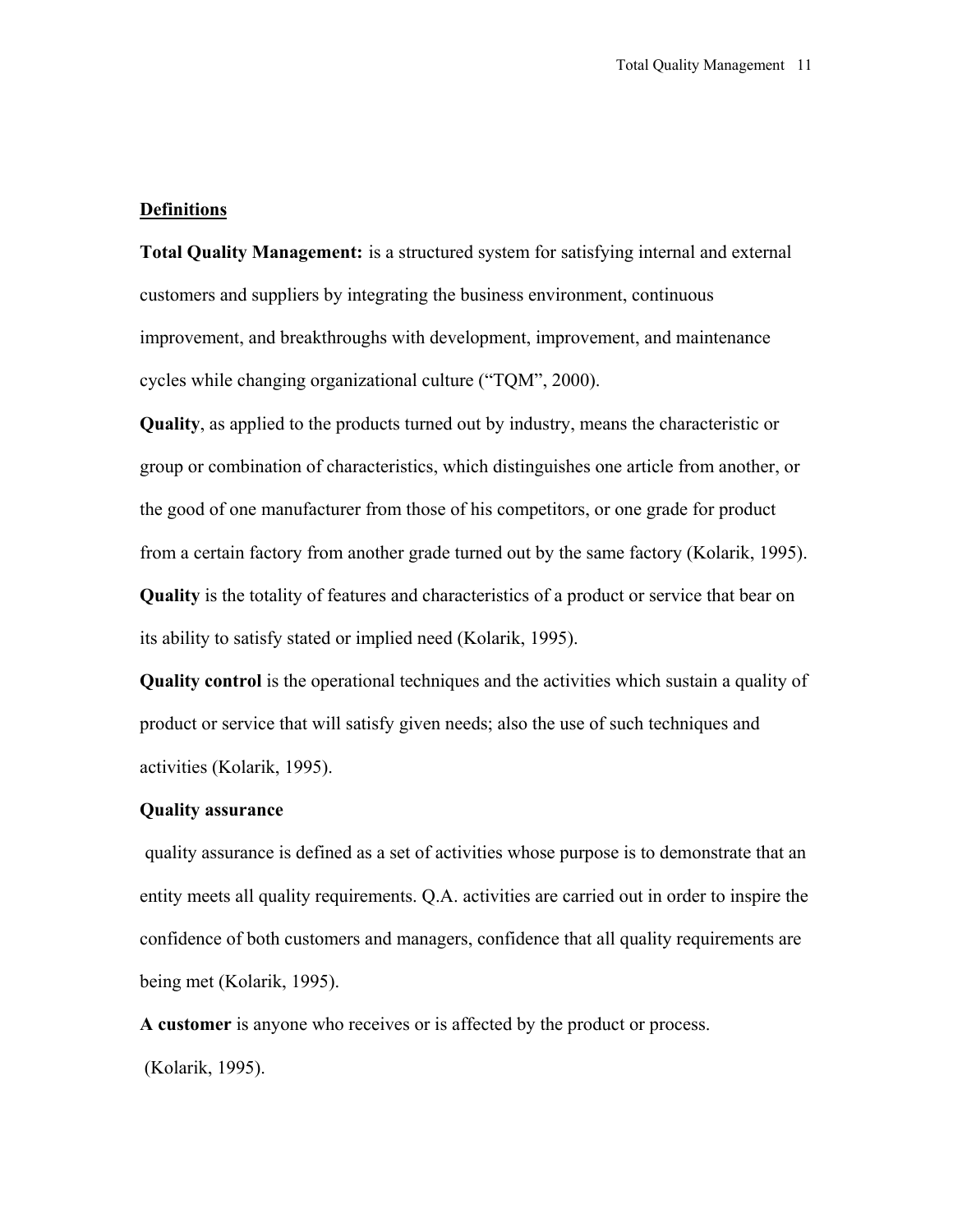## **ISO 9000**

 Series of quality standards where effectively applied and demonstrated itself as a foundation for quality management program. These standards apply to generic product categories such as hardware, software, processed material, and service, but are not related to any product's technical specifications (Peach, 1997).

## **Limitations**

There were several constants, which limited this study:

1. The semester time frame was limited.

2. The limitation of the resource and the body of knowledge on the topic of total quality management.

## **Assumptions**.

The total quality management is applicable to all company environments.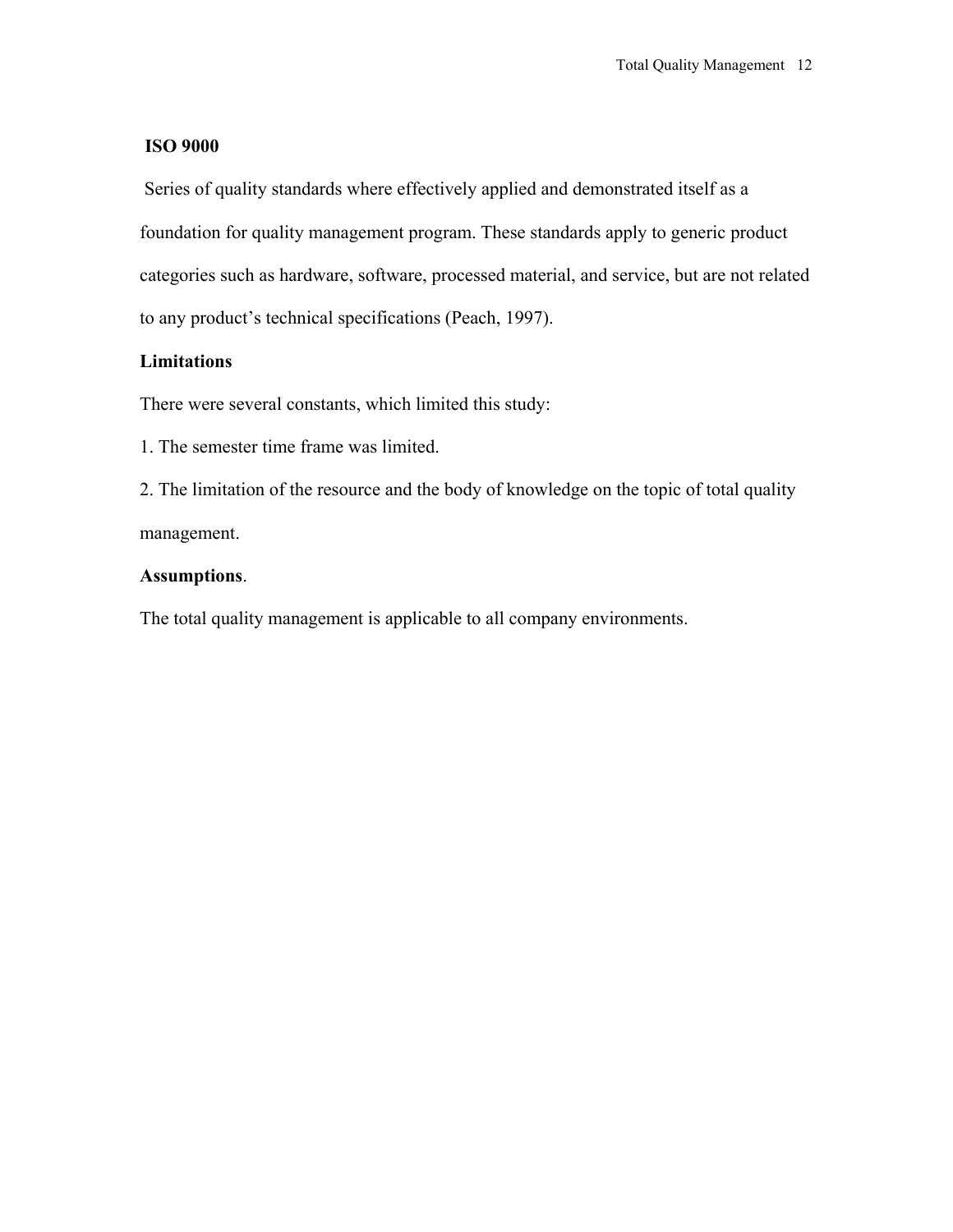# Chapter II

# Review of literature

 For this chapter, review of literature related to the quality discipline was conducted are discussed. Topics include the for history of quality, quality management philosophies (Deming, juran, Crosby) concept of quality, quality function deployment, total quality management, ISO9000, Cost of quality, Quality tools and employee involvement.

## History of Quality

 The introduction of total quality management concepts can be traced to the first management consultant, an engineer named Frederick W. Taylor. His application of science to complex human endeavors was further developed by Walter A. Shewhart, a statistician who developed work sampling and control charts, which attracted the interest of another statistician, Edwards Deming. Joseph M. Juran, an investigator at the Hawthorne Works experiments, also, drew from Shewhart's work and recognized that system problems could be addressed through three fundamental managerial processes planning, control and improvement. Philip B. Crosby advocated the "zero-defects" program adopted by the US federal government defining quality as "conformance to requirements". Work regarding the quality discipline is continuing, and adoption of these concepts by service industries is resulting in broaden application and interpretation of quality principles based on Philip Kotler's. Marketing approach and strong customer focus. Deming, Juran, and Crosby, initiated the TQM principles and, share a common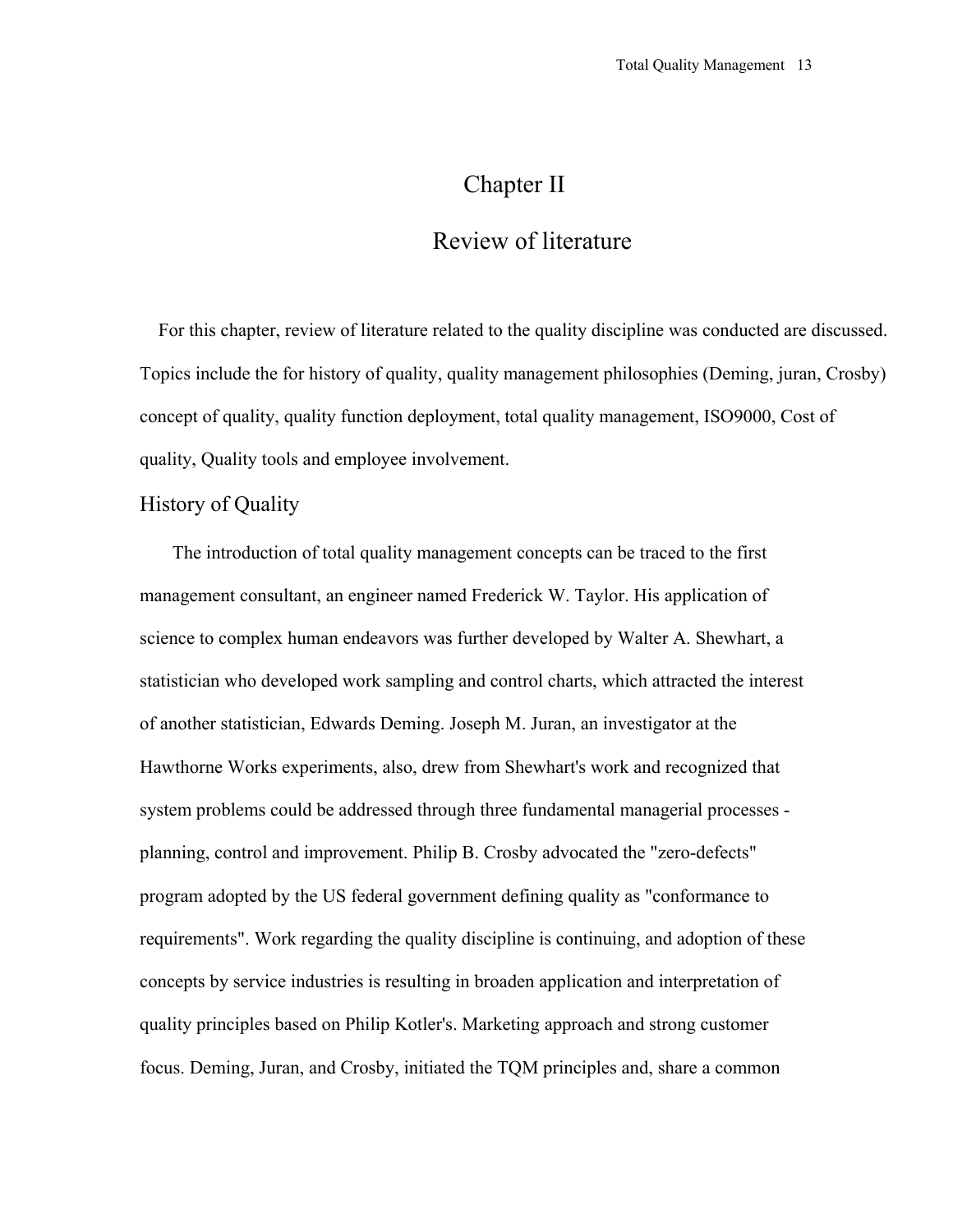theme of participatory management. Management participation and attitude, professional quality management, employee participation, and recognition reflect a philosophy making internal and external customer satisfaction as the organization's primary goal ("History of Quality", 2001).

 In 1960, the first quality control circles were formed for the purpose of quality improvement within work groups. Simple statistical techniques were learned and applied by Japanese workers.

 By the late 1970s and early 1980s. U.S. managers were making frequent trips to Japan to learn about the Japanese miracle of quality. Such trip could have been avoided of us industries would have continued the usage of these principles after wwII, during which time TQM activities were effectively used in many manufacture. Nevertheless, a quality renaissance began to occur in U.S. products and services, and by the middle of 1980's the concepts of TOM were being publicized.

 In the late 1980s the automotive industry began to emphasize statistical process control (SPC). Suppliers and their suppliers were required to use these techniques. Other industries and the Department of Defense also implemented SPC. The Malcolm Baldrige National Quality Award was established and became the means to measure TQM. Genechi Taguchi introduced his concepts of parameter and tolerance design and brought about a resurgence of design of experiments (DOE) as a valuable quality improvement tool.

 Emphasis on quality continued in the auto industry in the 1990s when the Saturn automobile ranked third in customer satisfaction behind the two most expensive Japanese automobiles. In addition, ISO 9000 quality standard was developed and quickly became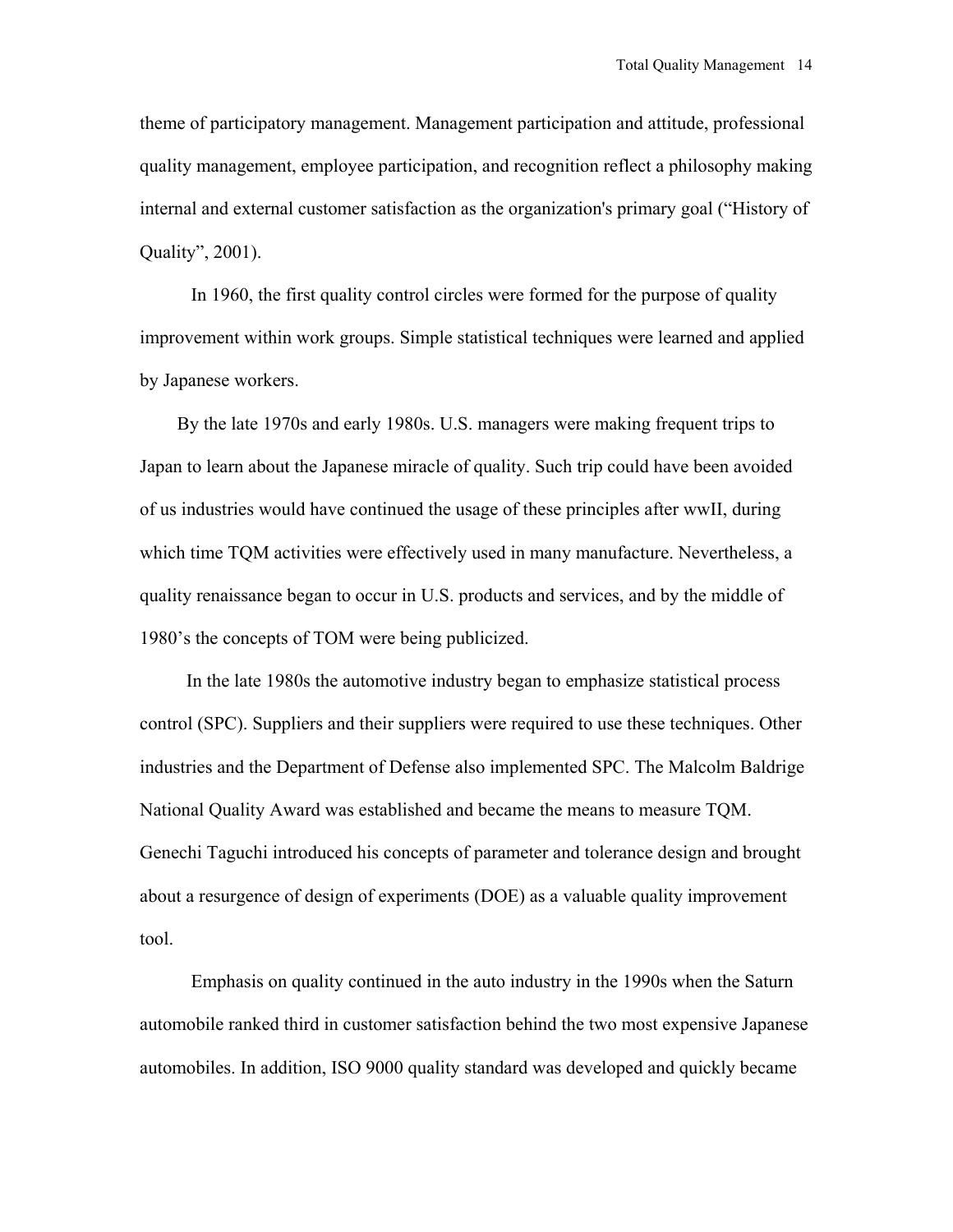the worldwide model for a quality system. The automotive industry adopted ISO 9000 to place greater emphasis on customer satisfaction and also added elements on production and Aufmented it to planning and organizing so 14000 was approved as the worldwide model for environmental management systems (Besterfild, 1997).

## Quality Management Philosophies

#### **Introduction**

 More managers than ever before are focusing on quality as a way of increasing productivity, reducing costs, and meeting customer needs. These managers are beginning to understand the importance of continuously improving the quality of their services and products as a means of achieving these goals. Those who begin to learn about quality quickly become familiar with the names of Philip B. Crosby, W.Edwards Deming, and Joseph M. Juran--renowned quality experts--who have been carrying forth the message of quality for more than 30 years. At an age when most people have retired, Philip B. Crosby and Joseph M. Juran continue an untiring pace of work conducting seminars, consulting with clients, and writing new texts. They have devoted their lives to helping organizations improve the quality of their products and services. Their influence is now worldwide and their accomplishments are legendary in the discipline.

#### The Deming Philosophy

 W. Edwards Deming was originally trained as a statistician, and much of his philosophy can be traced to these roots. He worked for Western Electric during its pioneering era of statistical quality control development in the 1920s and 1930s. During World War II, he taught quality control courses as part of the national defense effort. Deming began teaching statistical quality control in Japan shortly after Word War II and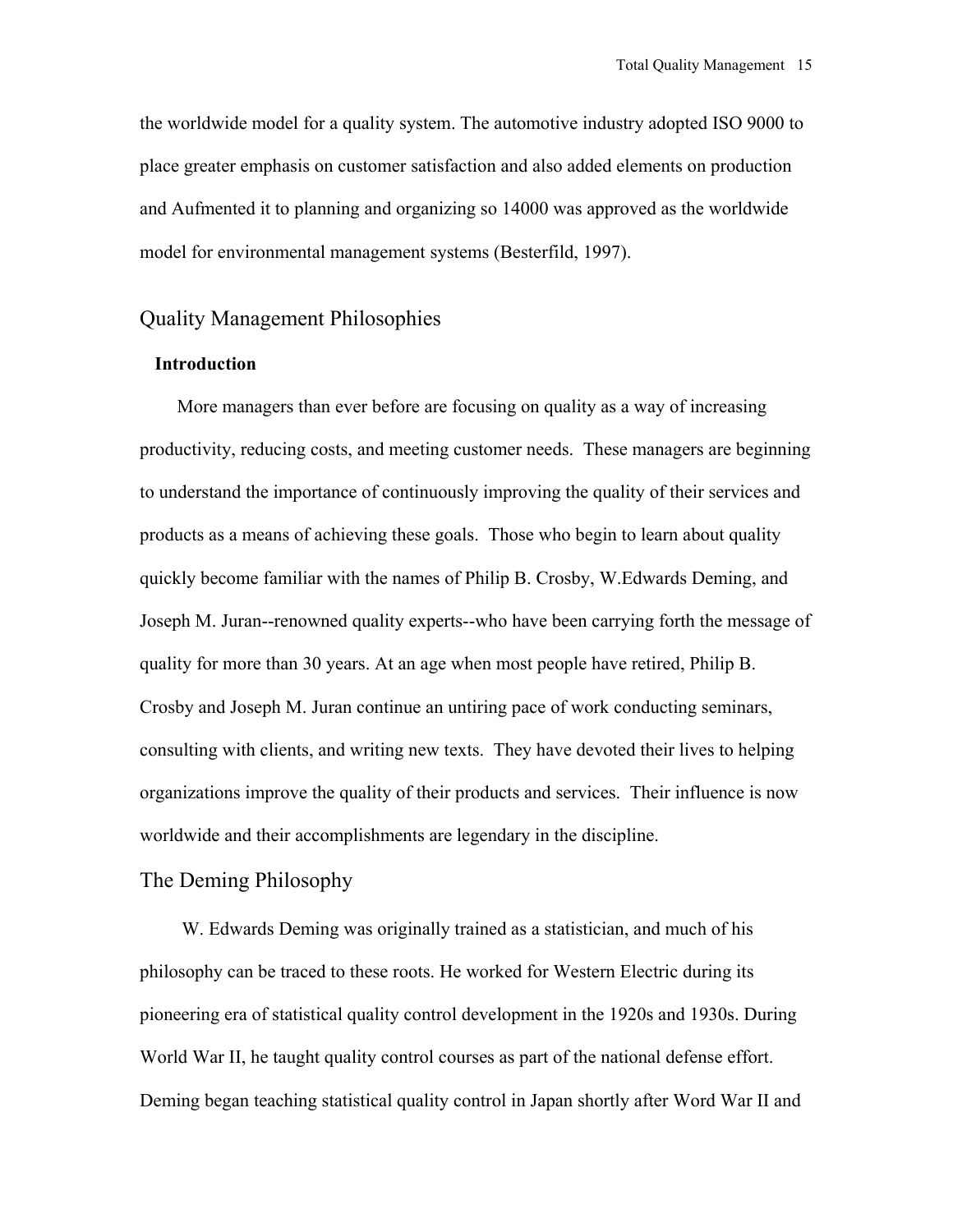is credited with having been an important contributor to the Japanese quality improvement programs. In fact, the highest award for quality improvement in Japan is called the Deming Prize. While Japan embraced his methods for 30 years, he was virtually unknown in the United States until 1980.

Deming focuses on the improvement of product and service conformance to specifications by reducing uncertainty and variability in the design and manufacturing process. In Deming's view, variation is the chief culprit of poor quality. In mechanical assemblies, for example, variations from specifications for part dimensions lead to inconsistent performance and premature wear and failure. Likewise, inconsistencies

in service frustrate customers and hurt the reputation of the company. To achieve reduction of variation, refines a never-ending cycle of product design, manufacture, test, and sales, followed by market surveys, then redesign, and so forth. Deming claims that higher quality leads to higher productivity, which in turn leads to long-term competitive advantage. The Deming "chain reaction" theory summarizes this view; the theory states that process improvements lead to lower costs due to less rework, fewer mistakes, delays and snags, and more efficient use of materials. Lower costs, in turn, lead to productivity improvements. With better quality and lower prices, the firm can achieve a greater or larger market share and remain competitive and provide more meaningful and rewarding jobs. Upper management needs to recognize the benefits of quality as a strategic factor and strive to create a culture that supports empowerment, continuous improvement and customer satisfactions. Deming stresses that top management has the overriding responsibility for quality improvement (Evans & Lindsay, 1993).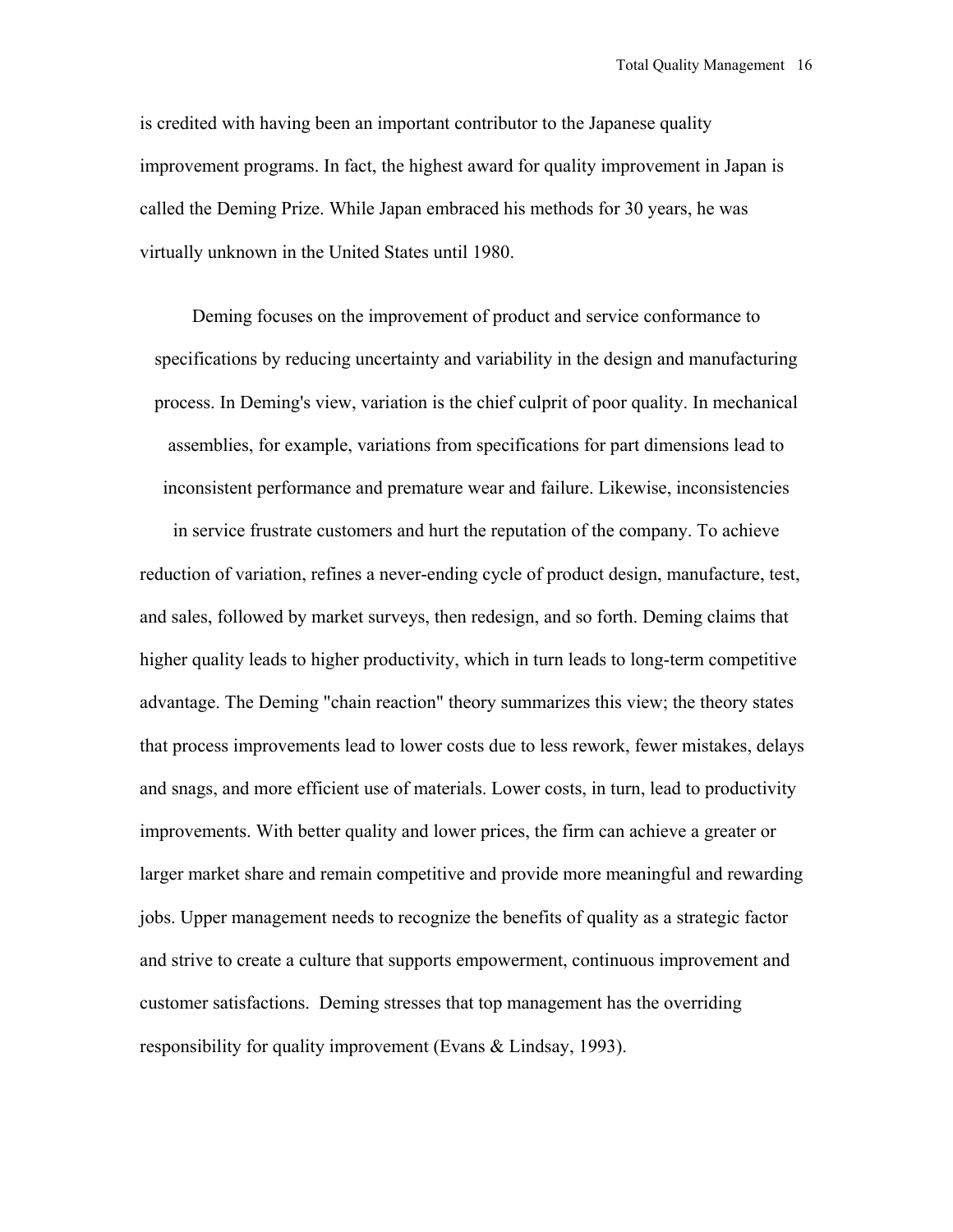# Deming's 14 Points for Management

1-Create and publish to all employees a statement of the aims and purposes of the company or other organization. Management must demonstrate constantly their commitment to this statement

2- Learn the new philosophy throughout all areas everybody.

- 3-Understand the purpose of inspection. it should evaluate process improvements and cost reductions.
- 4- End the practice of awarding business on the basis of price alone
- 5- Improve constantly and forever the system of production and service

6- Institute training

- 7- Teach and institute leadership
- 8- Drive out fear. Create trust. Create a climate for innovation
- 9- Optimize all efforts toward the aims and purposes of the company.
- 10- Eliminate exhortations for the work force
- 11- (a) Eliminate numerical quotas for production Instead learn and institute methods for improvement
	- (b) Eliminate management by objectives (MBO). Instead, learn the capabilities of processes, and how to improve them.
- 12- Remove barriers that rob people of pride of workmanship.
- 13- Encourage education and self-improvement for everyone.
- 14- Take action to accomplish the transformation
- (Evans & Lindsay, 1993).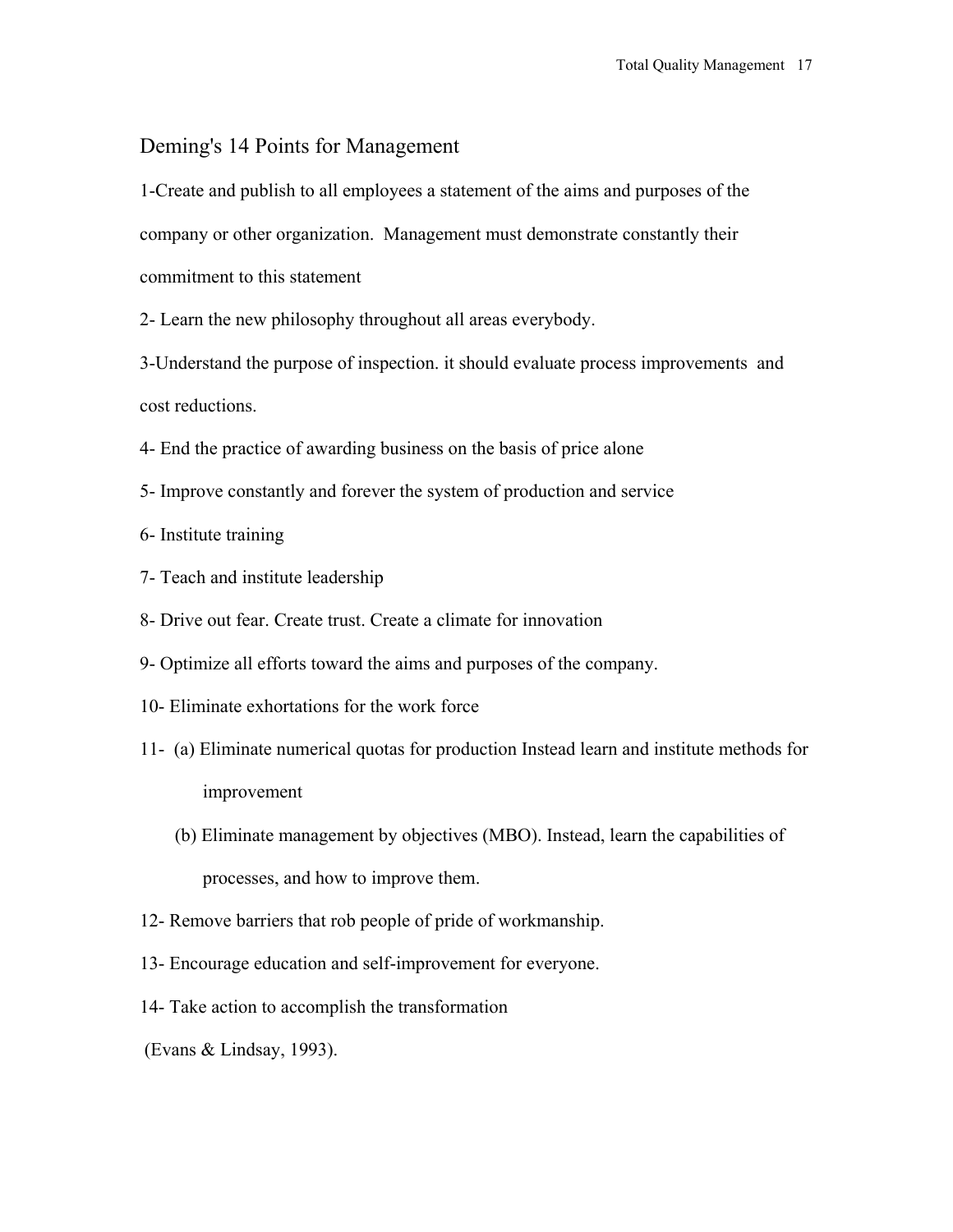# JURAN'S QUALITY TRILOGY

 Dr. J. M. Juran, whose impact on the quality movement in Japan, was second only to Deming's, developed a useful framework to what referred to as "a universal thought process-a universal way of thinking about quality, which fits all functions all levels, all product lines." He called it the "quality trilogy":

The underlying concept of the quality trilogy is that managing for quality consists of three basic quality oriented processes:

- Quality planning
- Quality control
- Quality improvement

The starting point is quality planning which involves creating a process that will be able to established goals. Once the process is turned over to the operating forces.thier responsibility is to run the process at optimal effectiveness and take corrective action when the process or product does not conform to established specifications.

 Finally, quality improvement is "the process for breaking through to unprecedented levels of performance. "But quality improvement does not happen of its own accord. It results from purposeful action taken by upper management to introduce a new managerial approach throughout the organization of quality improvement process. This quality improvement process is super-imposed on the quality control process. It is implemented in addition to quality control, not instead of it. Juran's approach is essentially the same as Deming's. Quality is a management responsibility that needs to be performed systematically to achieve continuous improvement over time.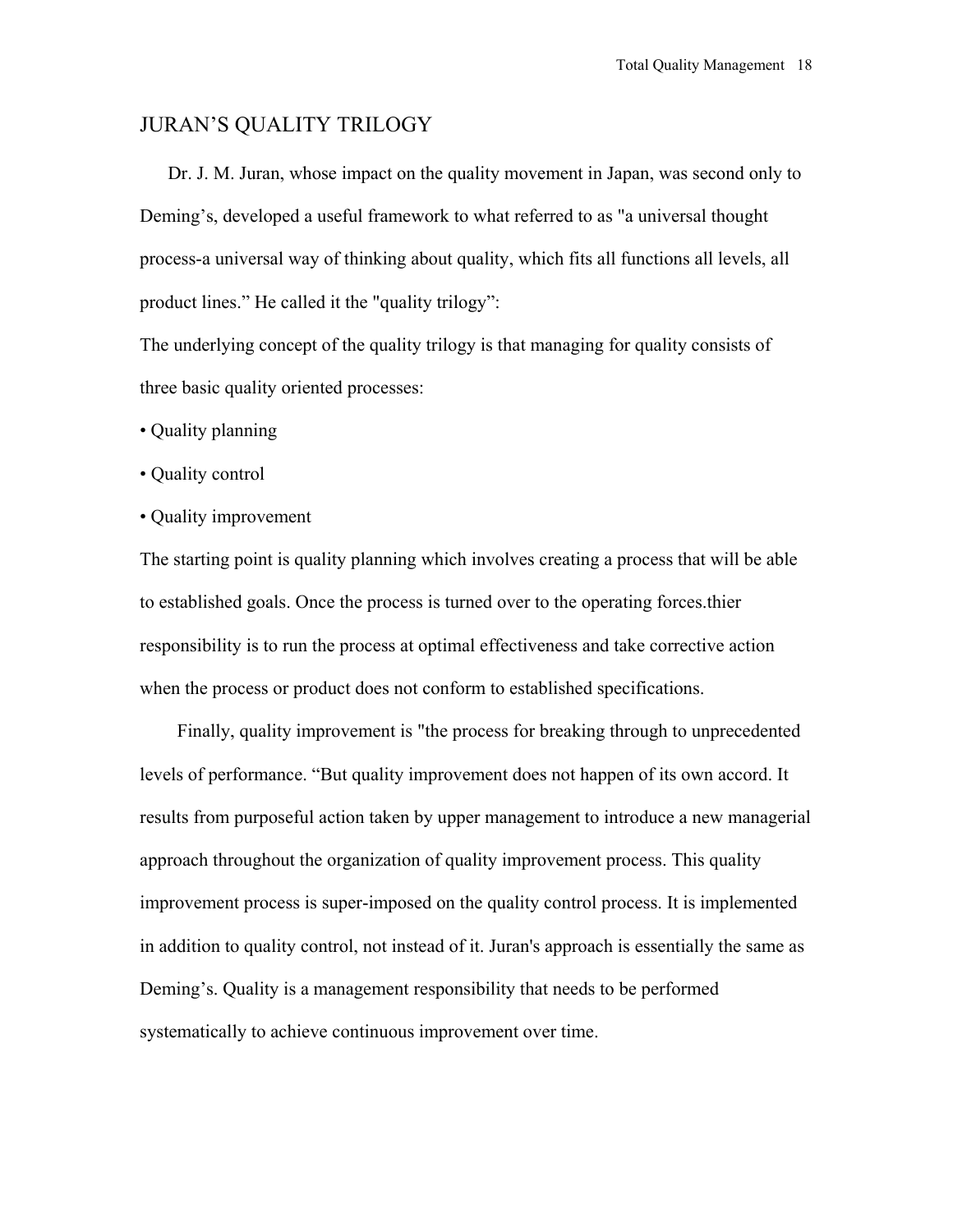This is the same basic idea behind the so-called PDCA cycle, known in Japan as the Deming wheel, which is considered to be the essence of the Japanese approach to total quality control:

**Plan**: The basic planning process described by Juran.

**Do**: The implementation of the plan.

**Check**: Evaluation of performance according to critical measures appropriate methods **Act**: Quality improvement efforts based on the lessons learned from experiences. These experiences feed into the new plan, since PDCA is a cyclical process (Costin, 1994).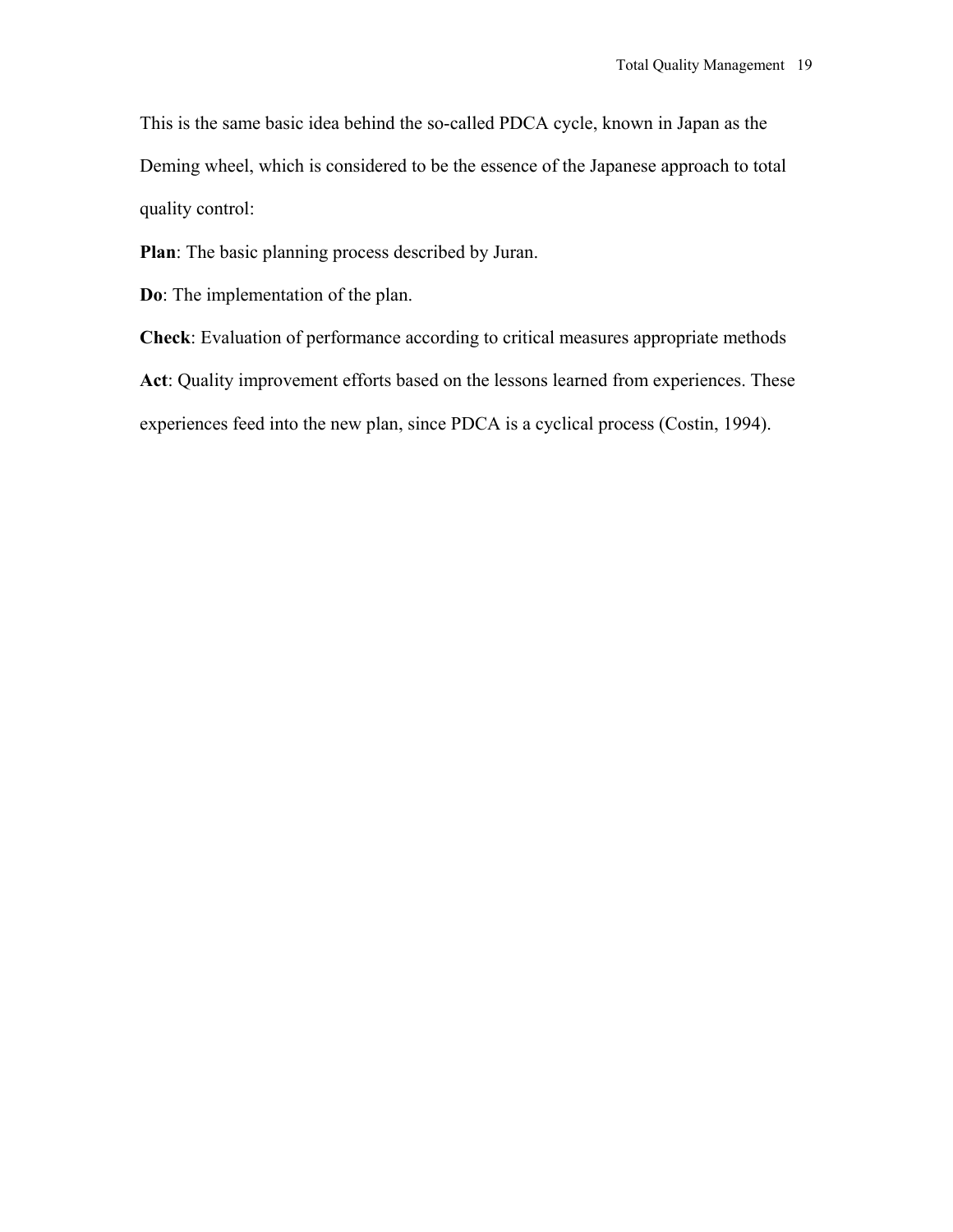# The Crosby philosophy

 Philip B. Crosby was corporate vice president for quality at International Telephone and Telegraph (ITT) for 14 years after working his way up from line inspector. After that he e established Philip Crosby Associates in 1979 to develop and offer training programs related to quality. He is also the author of several popular books. His first book, Quality is Free published in 1979, sold about one million copies.

The essence of Crosby's quality philosophy is embodied in what he calls the "Absolutes of' Quality Management and the Basic Elements of Improvement." Crosby's Absolutes of Quality Management areas follow:

Quality means conformance to requirement, not elegance

- $\triangle$  There is no such thing as a quality problem only opportunities to improve.
- $\triangle$  There is no such thing as the economics of quality; it always cheaper to do the job right the first time.
- $\triangle$  The only performance measurement is the cost of quality approach.
- The only performance standard is "Zero Defect"

Crosby's "Basic Elements of Improvement" include determination, education, and implementation. By determination, Crosby means that top management must be serious about quality improvement. The "Absolutes" should be understood by everyone; this can be accomplished only through education. Finally, every member of the management team must understand the implementation process. (Evans & Lindsay, 1993).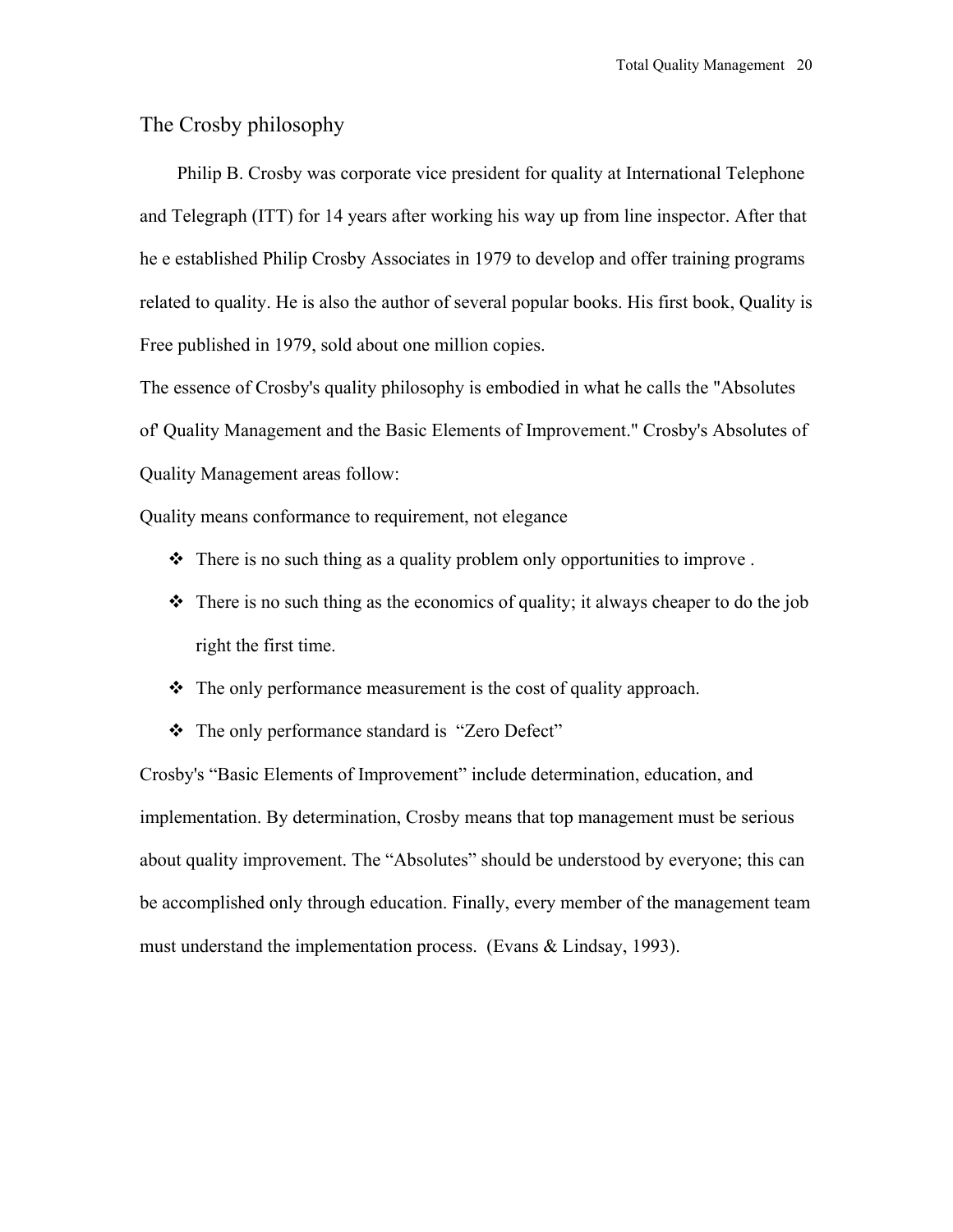# Crosby's 14-point program

- *Management commitment* .Top management must become convinced of the need for quality improvement, and must make its commitment clear to the entire company.
- *Quality Improvement Team*. Management must form a team of department heads to oversee quality improvement.
- *Quality Measurement.* Quality measurement appropriate to every activity must be established to identify areas needing improvement.
- *Cost of Quality Evaluation*. The controller's office should make an estimate of the cost of quality to identify areas where quality improvement would be profitable.
- *Quality Awareness*. Quality awareness must be raised among employees. They must understand the important of product conformance and the cost of nonconformance.
- *Corrective Action*. Opportunities for correction are generated by steps 3 and 4,as well as discussions among employee.
- *Zero Defects planning*. An ad hoc zero defects committee should be formed from member of the quality improvement team.
- *Supervisor Training.* Early in the process. All levels of management must be trained to implement their part of the quality improvement program.
- *Zero Defects Day*. A zero Defect day should be scheduled to signal to employees that the company has a new performance standard.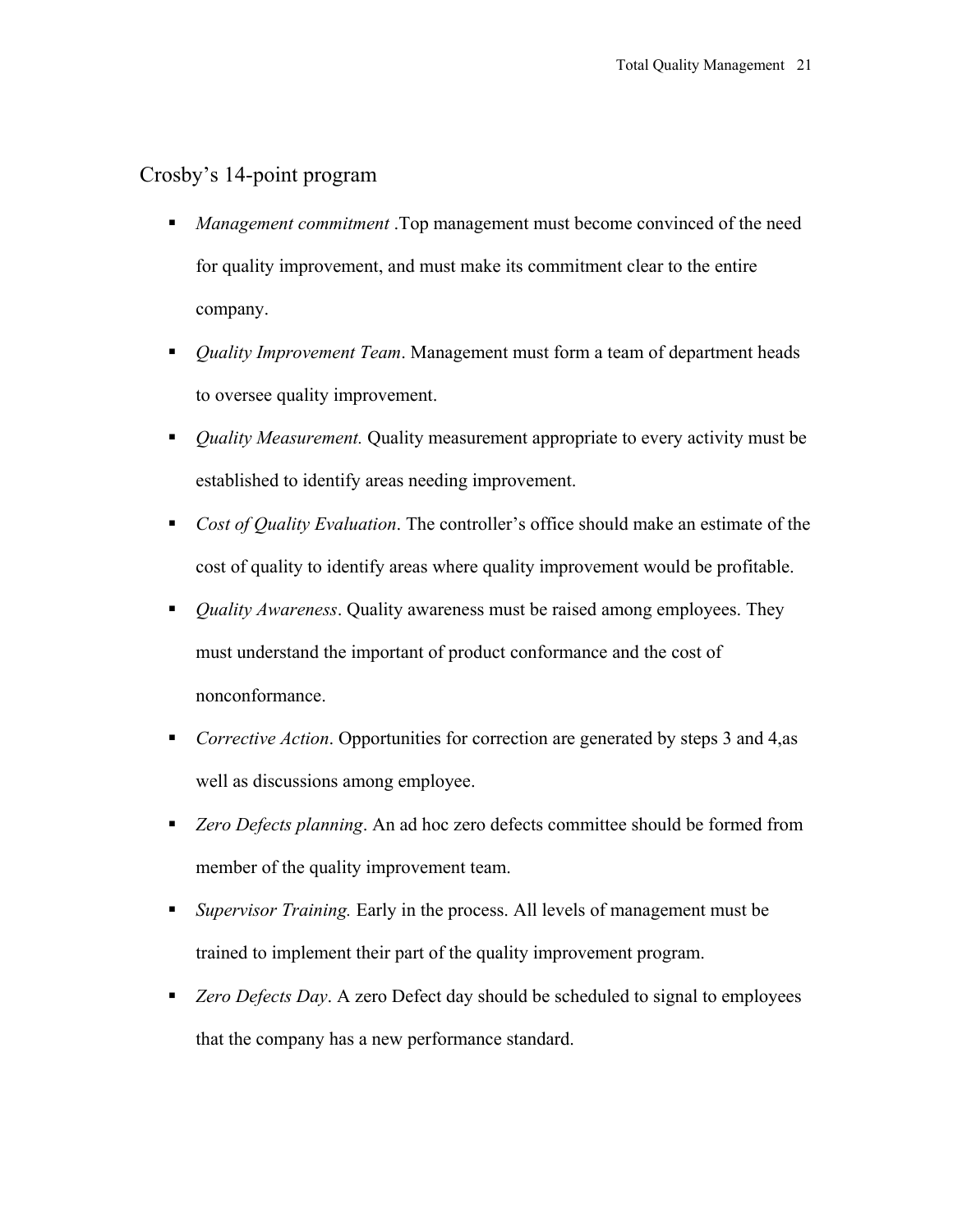- *Goal Setting*. TO turn commitment into action. Individuals must establish improvement goals for them selves and their group.
- *Error Cause Removal*. Employees should be encouraged to inform management of any problems that prevent them from performing error-free work.
- *Recognition. Public*, nonfinancial appreciation must be given to their quality goals or perform outstandingly.
- *Do All again*. To emphasize the never-ending process of quality improvement. (Costin, 1994)

The key to successful implementation of quality principles and methods is tied directly to leadership. In fact, lack of management and leadership commitment is considered by Crosby to be the number one cause of quality system failure. According to Juran, every successful quality revolution has included the active participation of upper managementthere are no exceptions and Deming agrees. He says the transformation is top management job and it cannot be delegated.

Quality is not a quick fix to address management problems. It is not a program, but a transformation. As part of this effort, top managers must recognize the need for assessment, strategic planning, and the development of a long-term, integrated organizational-wide approach. Leadership is needed to establish policies defining the positions the organization will take in regard to quality. Leadership is also necessary to cultivate a customer orientation and provide all employees with ongoing education and training. These arguments notwithstanding, success or failure will rest upon the correct assessment of how to achieve customer-defined quality criteria and the kind of leadership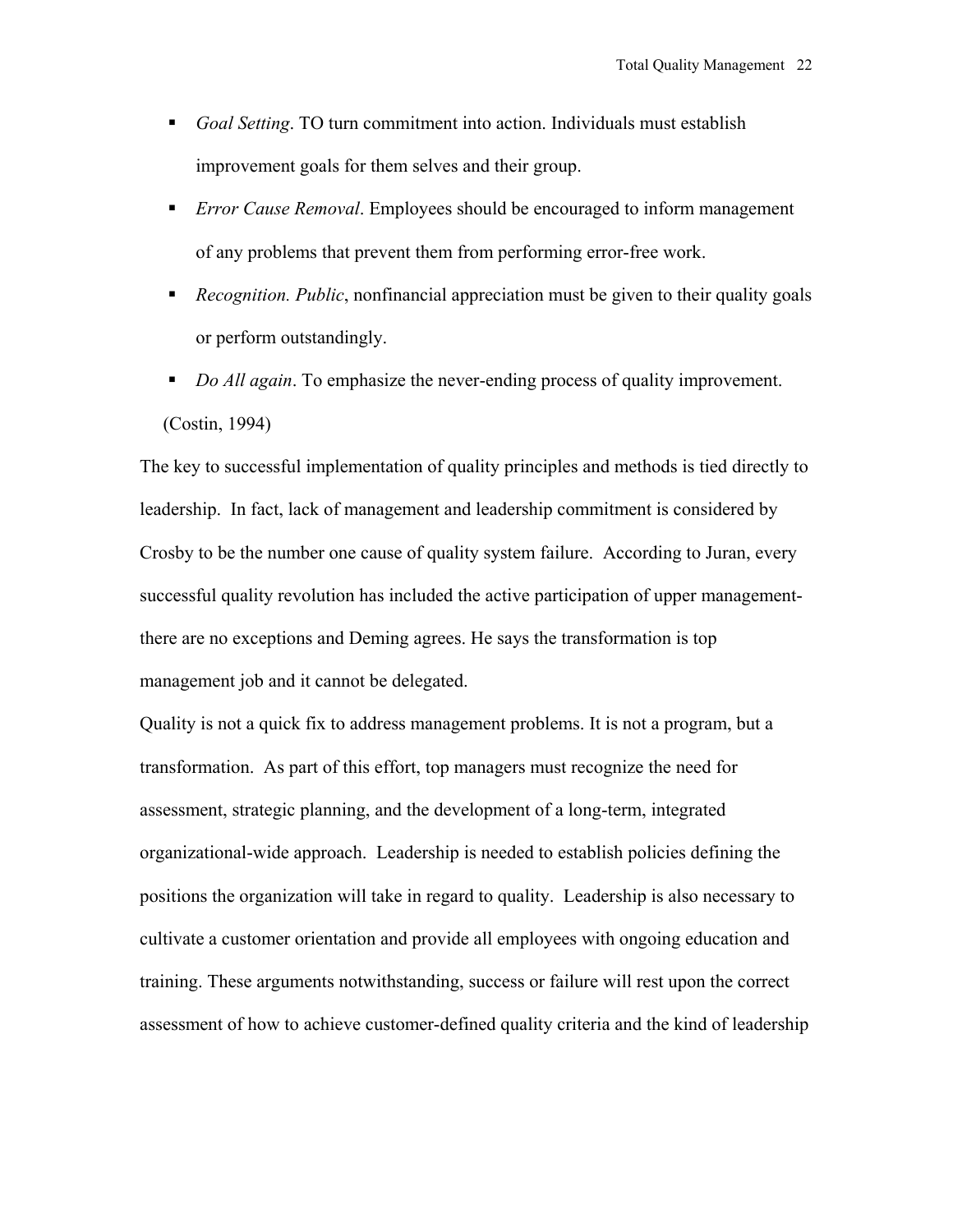required to get the organization mobilized in the most cost-acceptable way. (Costin, 1994).

### Quality Concept

### **Introduction**

 Top management of a company, of course, bears overall responsibility for that company's products and services, but managers, supervisors and foremen are all responsible for the quality of the products and services produced by their respective factories, departments, sections, groups, and /or teams. Meanwhile, the duty of engineers and technical specialists is to systematically and methodically prepare, revise, and improve standards that will enable their companies to supply society with quality products as economically as possible.

Controlling quality does not simply mean studying statistics or preparing control charts. I believe the aims of quality control should be first, to strengthen a country's economic base by enabling it to export large volumes of high-quality, reasonably priced products, and finally to secure a firms economic foundation for the future by establishing and actively exporting industrial technology. The ultimate aims of quality system should be to enable companies to share the benefits sensibly and fairly among consumers, employees, and shareholders, to raise the country's standard of living, and to make life better for the world as a whole.

 Since modern quality control uses statistical methods, it is sometimes referred to as statistical quality control ( SQC). The effective implementation of quality control requires the participation and cooperation of all the employees at every stage of the company's activities, from market research through research and development, product planning, design, production preparation, purchasing and subcontracting, production,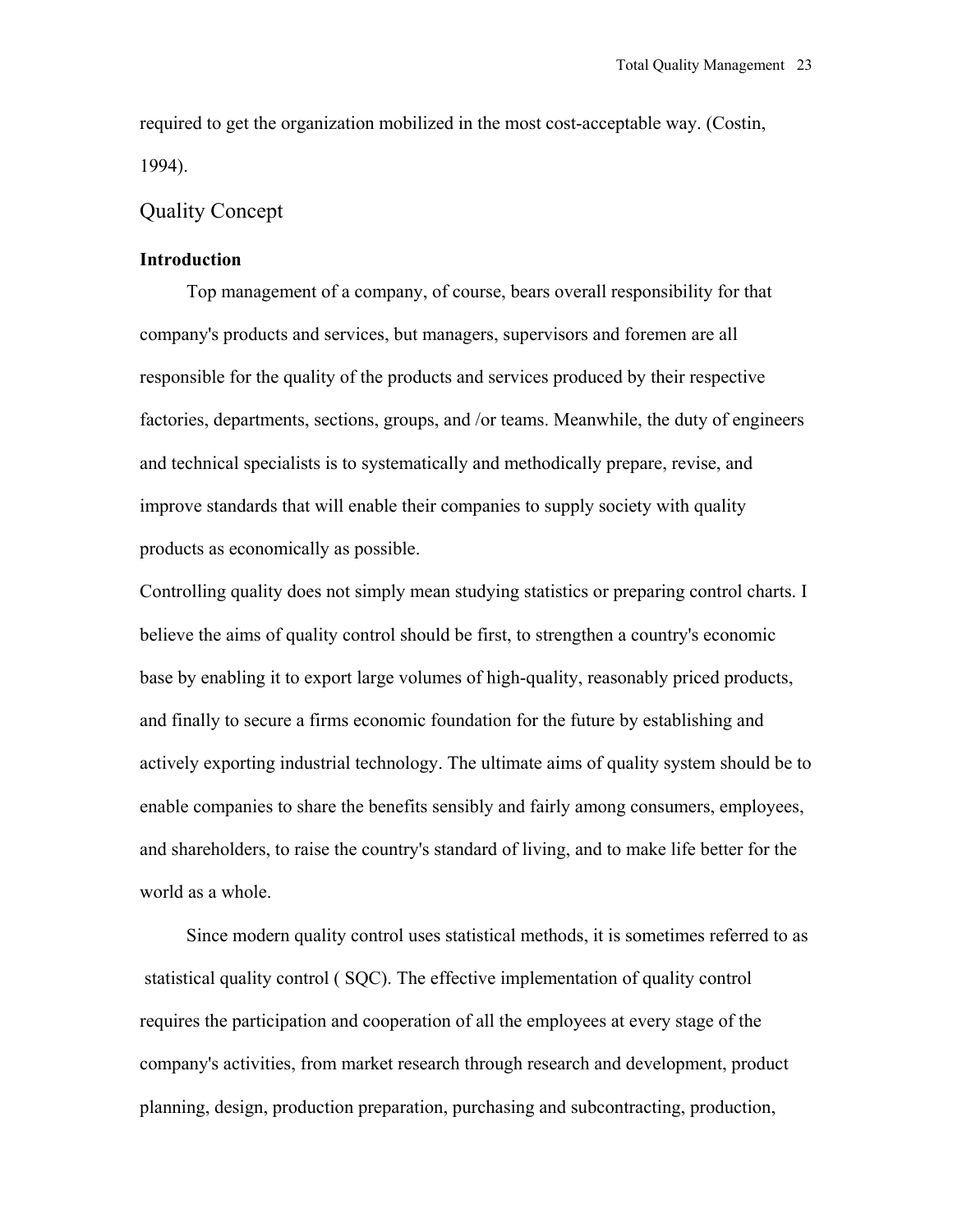inspection, marketing, sales and after-sales service, as well as in financial and human resources functions. Quality control carried out in this way is known as company wide quality control (CWQC) or total quality control (TQC).

 "Quality requires developing, designing, producing, marketing, and servicing products and/ or services with optimum cost-effectiveness and usefulness, which customers will purchase with satisfaction. To achieve these goals, all the separate parts of a company (top management, head office, factories, and individual departments such as production, design, technical, research, planning, market research, administration, accounting, materials, warehousing, sales, servicing, personnel, labor relations, and general affairs) must work together. All the company's functional areas must strive to cooperate in facilitating systems and preparing standards and implementing procedures faithfully. This can only be achieved through full utilization of a variety of techniques such as statistical and technical methods, standards and regulations, computer integration, automation control, facility control, measurement control, operations research, industrial engineering, and market research.

 Introducing total quality enables the realization of benefits for everyone. Management, consumers, employees and shareholders all profit.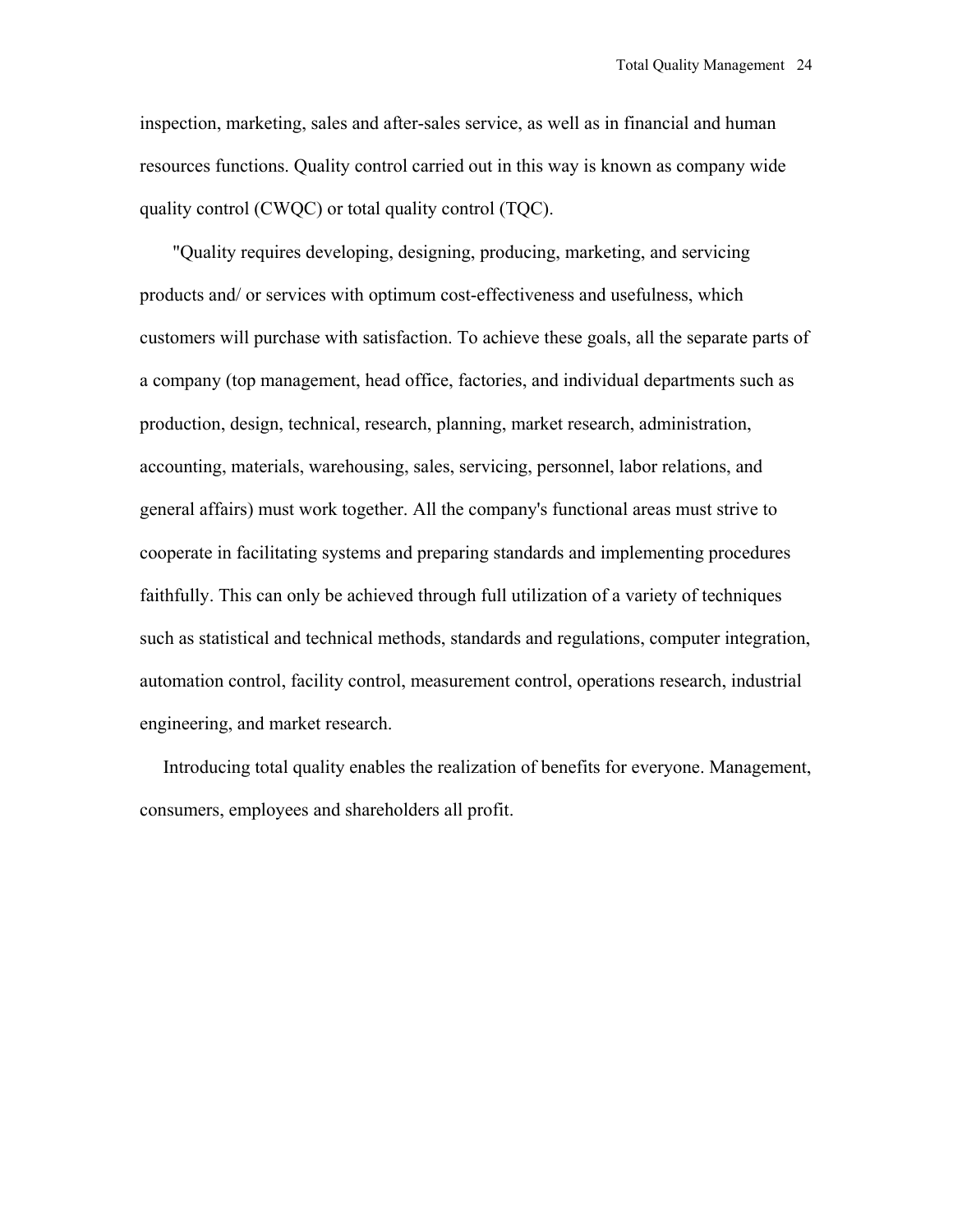### QUALITY IN MANUFACTURING

 Well-developed quality assurance systems have existed in manufacturing for some Time, however, these systems focused primarily on technical issues such as equipment reliability, defect measurement, and statistical quality control (SQC). The transition to a customer-driven organization has caused fundamental changes in manufacturing practices, changes that are particularly evident in areas such as product design, human resource management, and supplier relations. Product design activities, for example, now closely integrate marketing, engineering, and manufacturing operations. Human resource practices concentrate on empowering workers to collect and analyze data, make critical operations decisions and take responsibility for continuous improvements, thereby moving the responsibility for quality from the quality control department onto the factory floor. Suppliers have even become partners in product design and manufacturing efforts. Many of these efforts were stimulated by the automotive industry as Ford, GM, and Chrysler forced their network of suppliers to develop quality assurance systems and improve quality of products and/or services.

 Exemplary quality leaders in the manufacturing sector include large companies as AT&T, Motorola, Armstrong World Industries, Cadillac Motor Car Company, Corning Telecommunications Products Division, Eastman Chemical Company, and small companies such as Granite Rock Company, Trident Precision Manufacturing, Inc., and Wainwright Industries (Evans & Lindsay, 1993).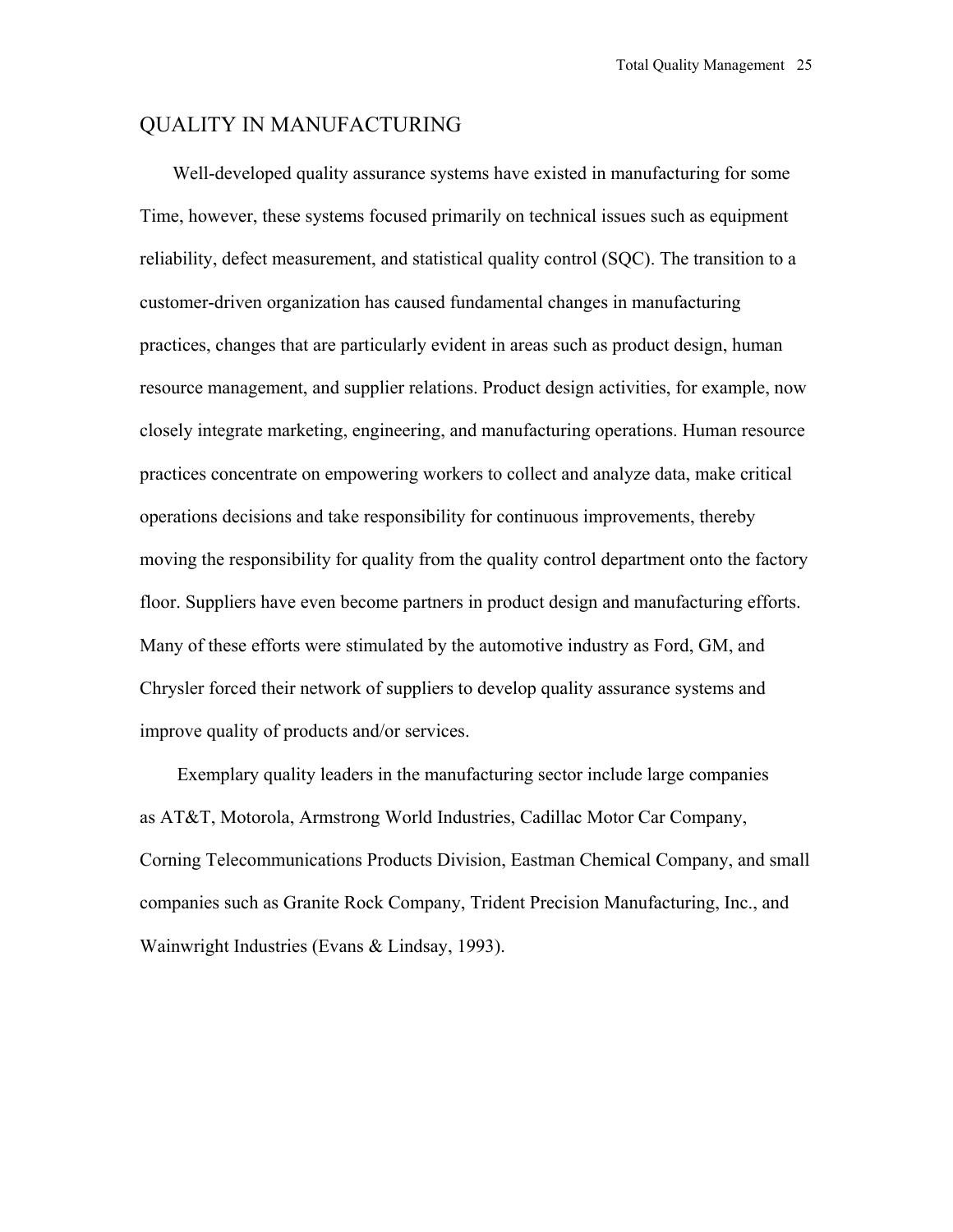# QUALITY IN SERVICES

 Service has been defined as "a social act which takes place in direct contact between the customer and representatives of the service company"(Evans & Lindsay, 1993). A service might be as simple as handling a complaint or as complex as securing a home mortgage. Many organizations are pure service businesses providing intangible products. Examples could include a law firm whose product is legal advice, or a health care facility whose product is comfort and improved health. Service organizations include all non-manufacturing organizations except such industries as agriculture, mining, and construction. The U.S. government's Standard Industrial Classification system describes service organizations as those primarily engaged in providing a wide variety of services for individuals, business and government establishments, and other organizations. Examples:

Hotels and other lodging places, establishments providing personal, business, repair, and amusement services; health, legal, engineering, and other professional services; educational institutions, membership organizations.

 The service sector has grown rapidly in the last few decades. In 1945, approximately 23 million people were employed by service-producing industries, and 18.5 million were employed by goods-producing industries. By the middle of 1997, about 98 million people were employed by service-producing industries, while the number of people employed by goods producing industries had only grown to 24 million. Thus, 79.8 percent of the nonfarm employees in the United States are working in services.

The service sector began to recognize the importance of quality several years after the manufacturing sector. This can be attributed to the fact that service industries had not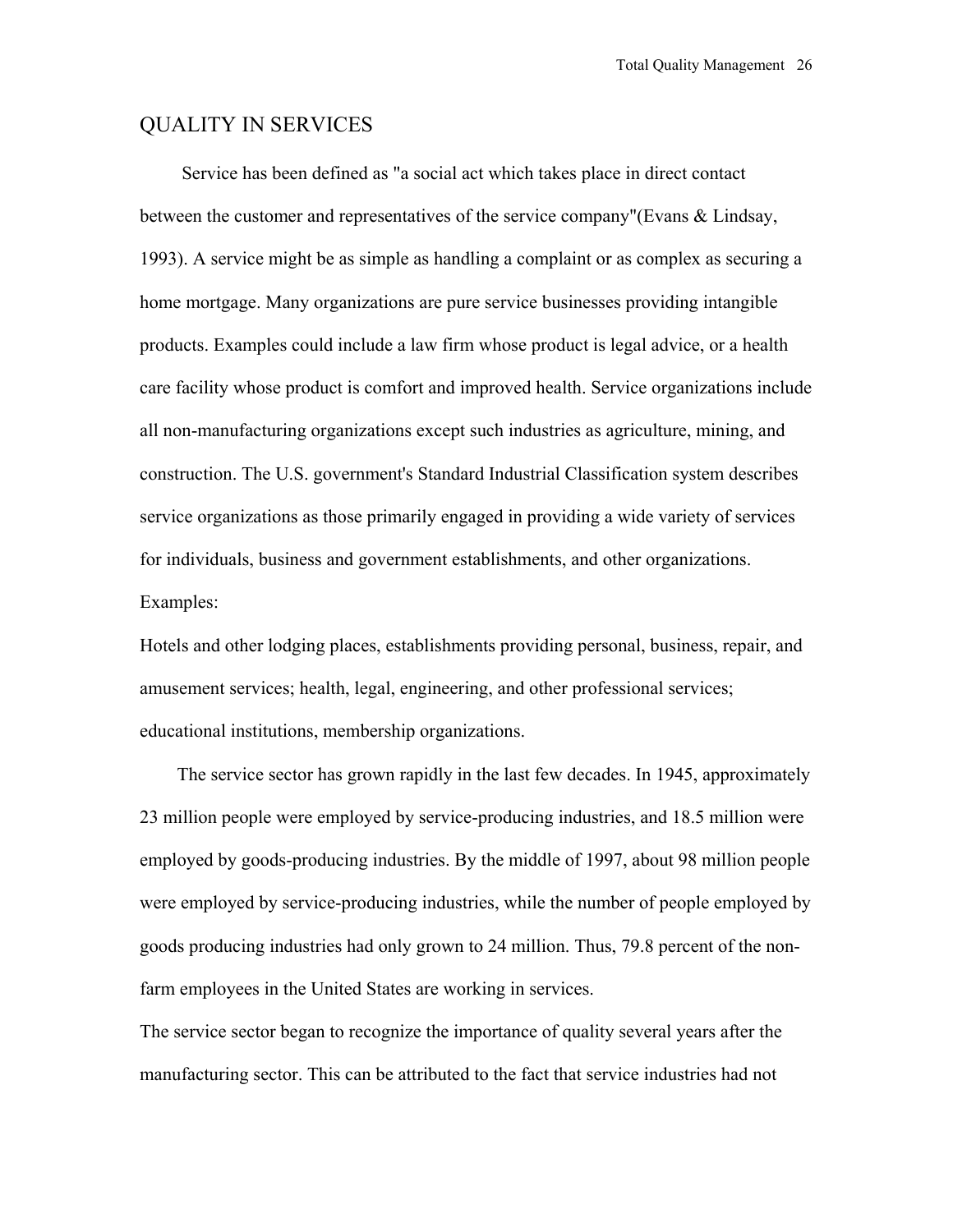confronted the same aggressive foreign competition that faced manufacturing. Another factor is the high turnover rate in service industry jobs that typically pay less than manufacturing jobs. Constantly changing personnel makes establishing a culture for continuous improvement more difficult. Also, the very nature of quality changed from a focus on product defects to achieving customer satisfaction

(Evans & Lindsay, 1993).

# Total Quality Management (TQM)

 Total Quality Management refers to a management process and set of disciplines that are coordinated to ensure that the organization consistently meets and exceeds customer requirements. TQM engages all divisions, departments and levels of the organization. Top management organizes all of its strategy and operations around customer needs and develops a culture with high levels employee participation. TQM companies are focused on the systematic management of data in all processes and practices to eliminate waste and pursue continuous improvement.

 The goal is to deliver the highest value for the customer at the lowest cost while achieving sustained profit and economic stability for the company. Top management must commit to a vision, often expressed in a mission statement, and align and train its employees toward that common goal. To do this, cross-functional teams work on improvements that promote efficiency and respond to customer requirements. Long-term relationships with customers, suppliers and employees focus on quality beyond shortterm profit.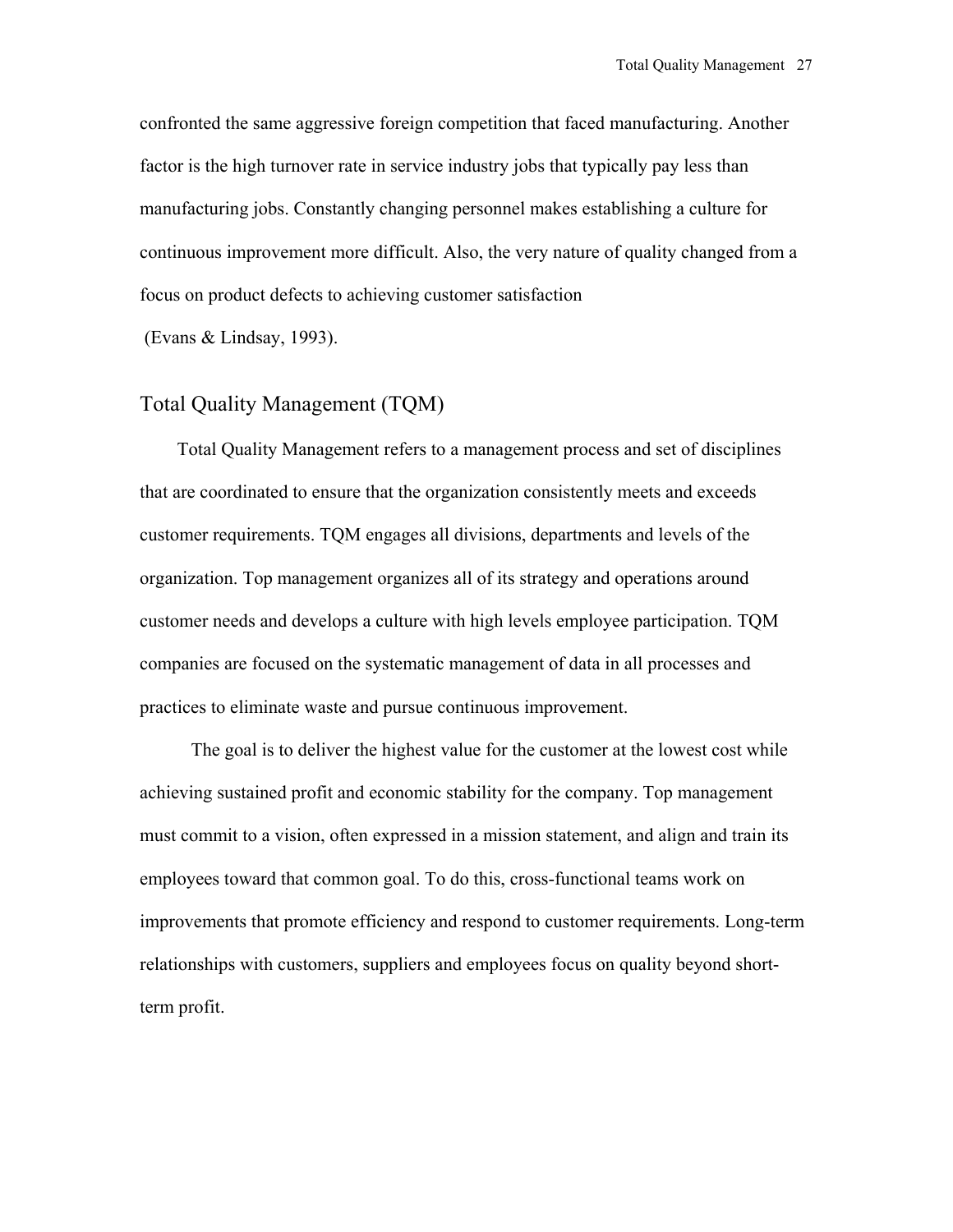TQM alters the way a company thinks about work and all of its relationships as it impacts every function, system and person connected with the company. TQM is a continuous journey toward excellence.

 As managers and supervisors, you are on the front lines of innovation in business and industry today. Top management and the people you direct look to you for guidance in how to make necessary improvements. Small business owners are in the same position in directing their employees. The world of work has changed dramatically from an era when all orders came down from the "top" with a due date. Global competition and advances in technology have created market conditions that make all projects and programs "past due" before they are even out of the gate.

Your job working in or creating a TQM environment is to accept the challenge of delivering innovation and improvements in how your company accomplishes its work. Ilow you understand the needs of your customers - both those inside and outside the company - and how you align and develop resources - both human and technical - to meet customer requirements will make all the difference in your company's success. It is essential for companies to differentiate between their internal and external customers in making process improvements and achieving quality gains. Internal customers are those people within the company who receive the results of your work. When you need a service, a function performed or a part from another department in your company, you are the internal customer. The efficiency and quality of the responses to internal customers throughout the customer chain influence how well satisfied the external or "ultimate" customer will be. Meeting customer requirements means there is diligence and quality at every step. (Capezio&Morehouse, 1993)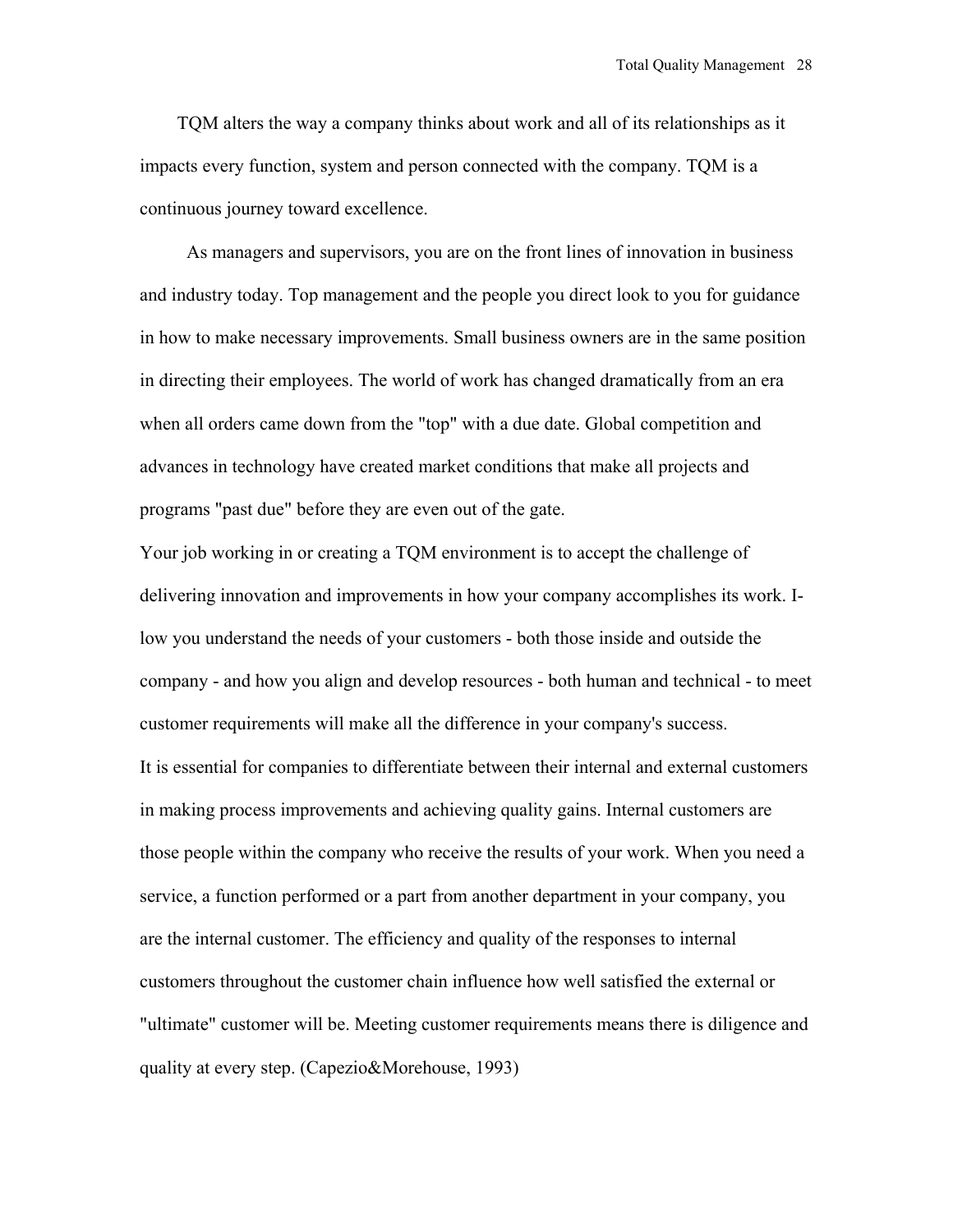# Core Principles of Total Quality Management

 While every organization should implement its own specialized form of quality management, there are some basic core principles that guide every quality effort. The single most important element of quality management is the focus on the customer. In fact, the term "Quality" in TQM means "what the customer defines as instrumental to the service." During this quality process, we will strive frequently to hear from our customers. From this basic concept, that the customer is the ultimate determiner of quality, come the other principles of Quality management. Briefly they are**:** 

1) The customer is the ultimate determiner of quality. Services and programs should be designed, with the needs of the customer in mind. Therefore, it is important to determine who the customers are and define their specific needs.

2) Quality should be built into the process from the beginning. and not simply derive from customer complaints. It is important that all levels of an organization be involved in producing a Quality product and not just try to modify it before delivery.

3) Achieving Quality requires continuous improvements. Customer's

expectations are always changing and typically rising as quality management begins to yield results. It is important to remember that when customers are assessing quality, they are not simply comparing us to our performance last year, but to every other organization that is serving their needs; from the Department of Motor Vehicles to the supermarket.

4) Quality management requires the involvement of all staff and partners.

"Since improved Quality comes from improvements during the processes leading up to the delivery of the product or service, all levels and divisions of an organization must be involved in developing Quality. Therefore, key components to lasting Quality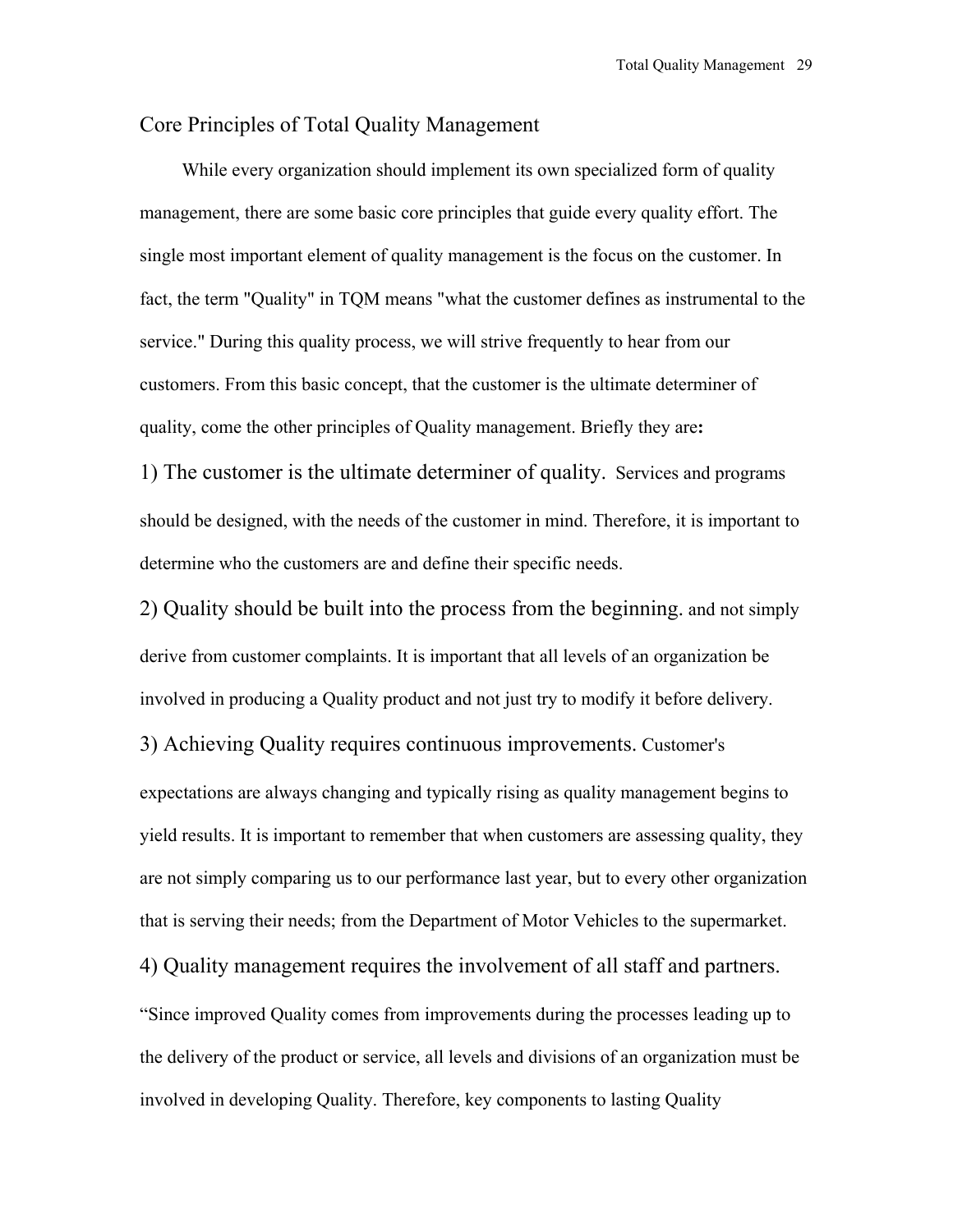management is significant team building, partnership creation, and trust".

(" Core Principle", 2000).

Learning the principles and practices of Total Quality Management will help achieve outstanding results and enlist the support of top management in advancing this concept within the organization enabling area managers or supervisors to create a work environment that gets the best from its workers. The proof will be reflected in the results deliver to the customer.

With growing global competition, quality management is becoming increasingly important to the leadership and management of all organizations. Quality management principles provide understanding of and guidance on the application of quality management. By applying following quality management principles, organizations will produce benefits for customers, owners, employees, suppliers and society as a whole.

### **Benefits form applying TQM Principles**

When organizations embark on a systematic approach to quality improvement based on TQM principles, they gain both measurable and intangible benefits. Some of these include:

Ability to be more competitive.

Increased market share.

Cost reductions.

Increased flexibility and responsiveness.

Simplified processes.

Improved communications.

Less frustration and more satisfaction among the workforce.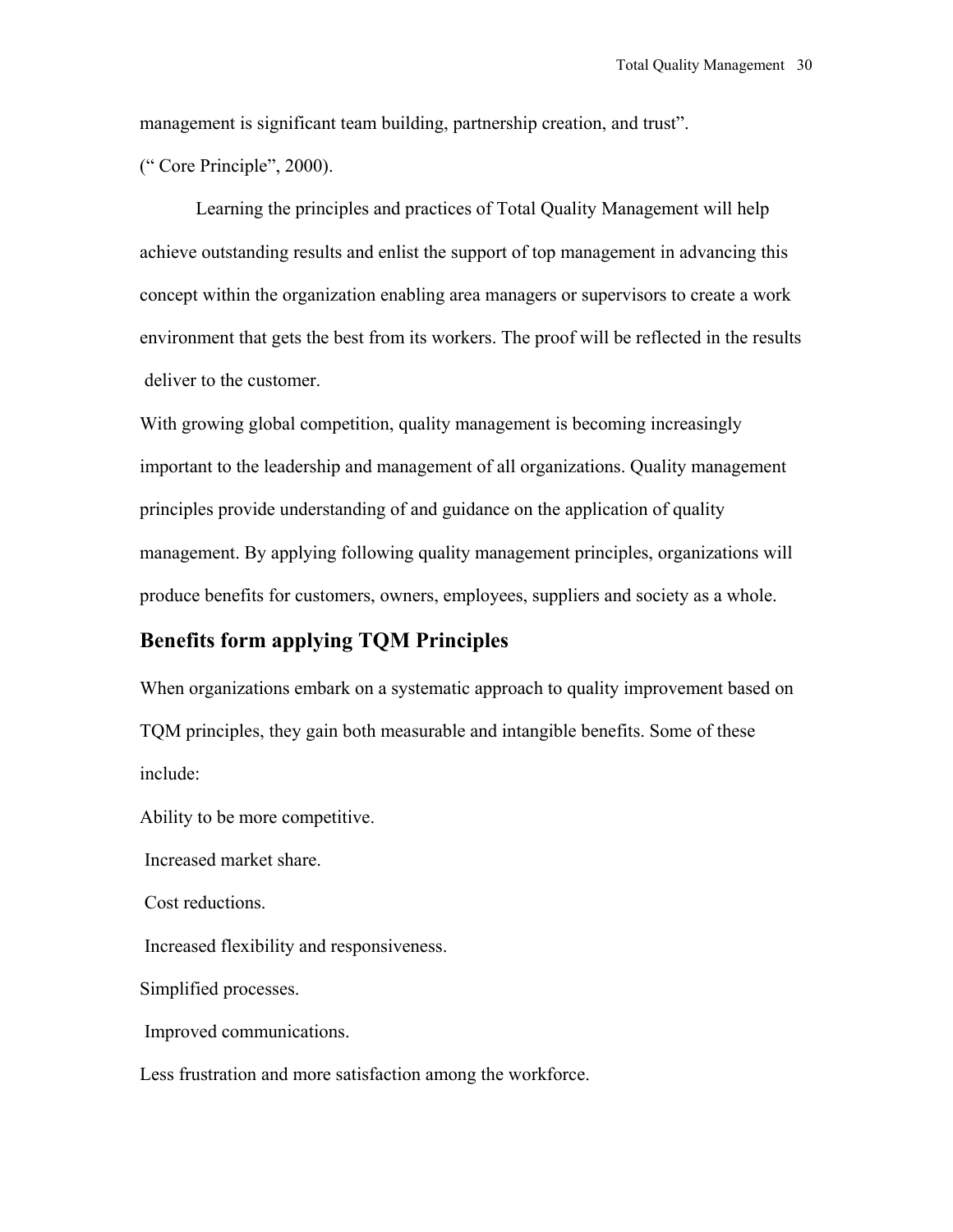## **CUSTOMER FOCUS**

 In organizations it must be understood that the main purpose of work is to serve customers better. Therefore it must be known how well products/services are performing, from the customer's perspective, through measurements and feedback. The process for acquiring this information should be continuously improved to broaden markets and to keep up with changing customers' requirements.

Customer Focus is the first basic attribute. The customer is the judge of quality. Therefore, all product and service attributes should provide value to the customer and lead to customer satisfaction and loyalty. It is critical that a company remain close to the customers, knowing what work the customer does and how the customer uses the product. Coca-cola strives for customer loyalty. They receive over 500,000 contacts yearly from customers. And guarantee that each contact will have a reply within two weeks. Along with each contact a survey of quality is included. Coke sends these surveys because they want to achieve a high-level customer satisfaction. The customer focus that Coca-Cola employs has allowed them to be one of the leading organizations in the area of customer service and loyalty.

## Quality Function Deployment

#### Introduction

 Quality Function Deployment was first introduced in the United States in an article by Dr.Yoji Akao in the October 1983 issue of Quality progress, a monthly publication of the American Society for Quality. In November 1983 the Cambridge Corporation of Tokyo, under the leadership of Masaaki Imai, conducted a Total Quality Control (TQC) and Quality Function Deployment (QFD) workshop in Chicago.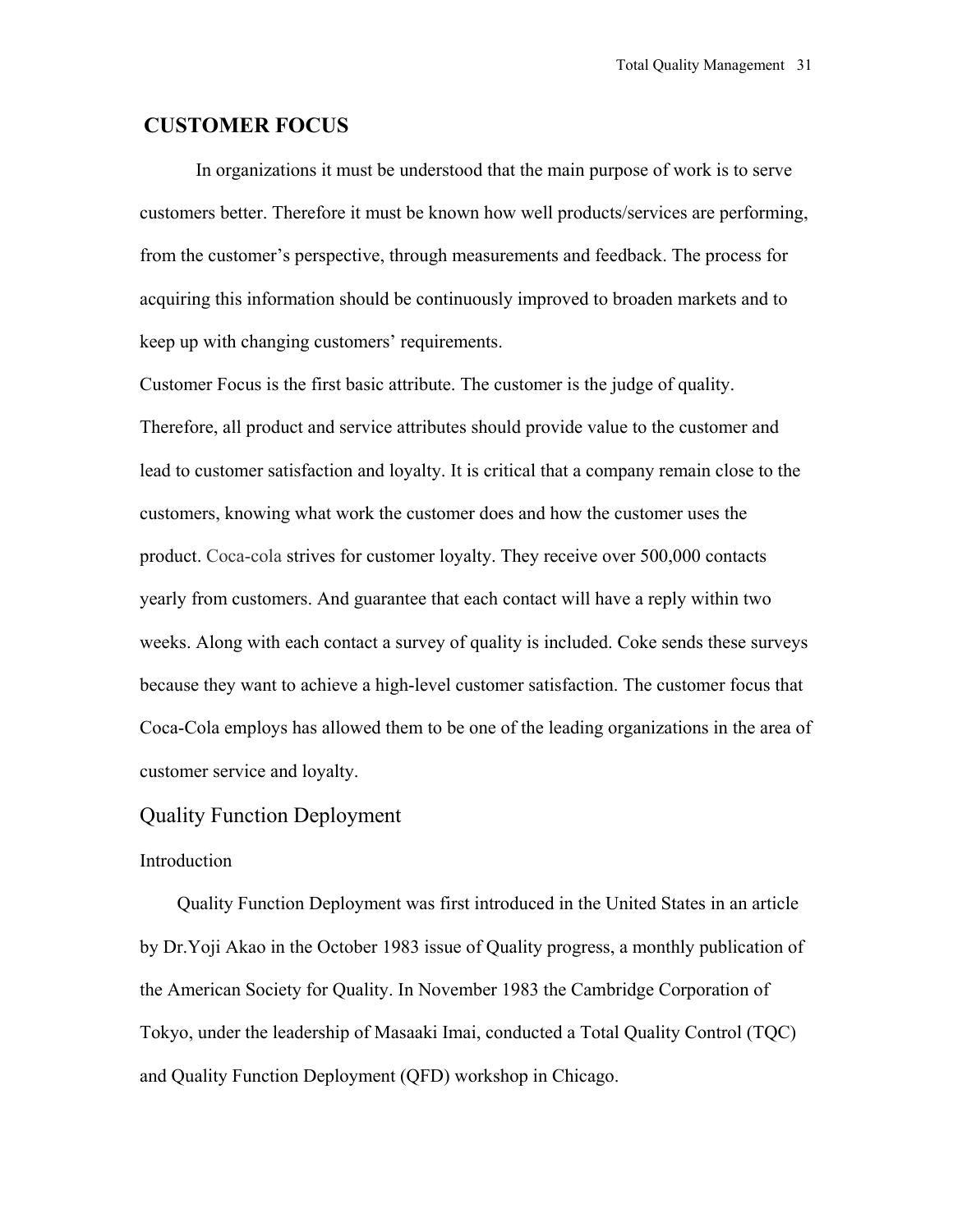Quality Function Deployment is a structured process that provides a means to identify and carry the customer's voice through each stage of product and service development and implementation. QFD is achieved by cross-functional teams, that collect, interpret, document, and prioritize customer requirements. Through the use of charts and matrices, quality responsibilities are effectively deployed for any needed activity within the company to ensure that appropriate quality is achieved.

QFD relies on easy to understand techniques supported by analytical tools. QFD, though structured, is a flexible planning tool that allows organizations to react quickly in developing, or improving products and services for creative and innovative thinking. The application of QFD is growing rapidly as product and service industries realize the need for customer-driven management and systems to continuously improve their competitive position.

#### QFD IMPLEMENTATION

Implementation of QFD should be considered in terms of four phases:

1. Organization Phase: Management selects the product or service to be improved, the appropriate cross- functional team, and defines the scope of the QFD study. Initial QFD projects should address improvement on products or services that already exist and are well understood. This makes it possible to concentrate on the QFD techniques. Later projects can focus on new product or service introduction.

2. Descriptive Phase: The selected team defines the products/ services from several viewpoints: Customer demands, quality characteristics, functionality, new technology,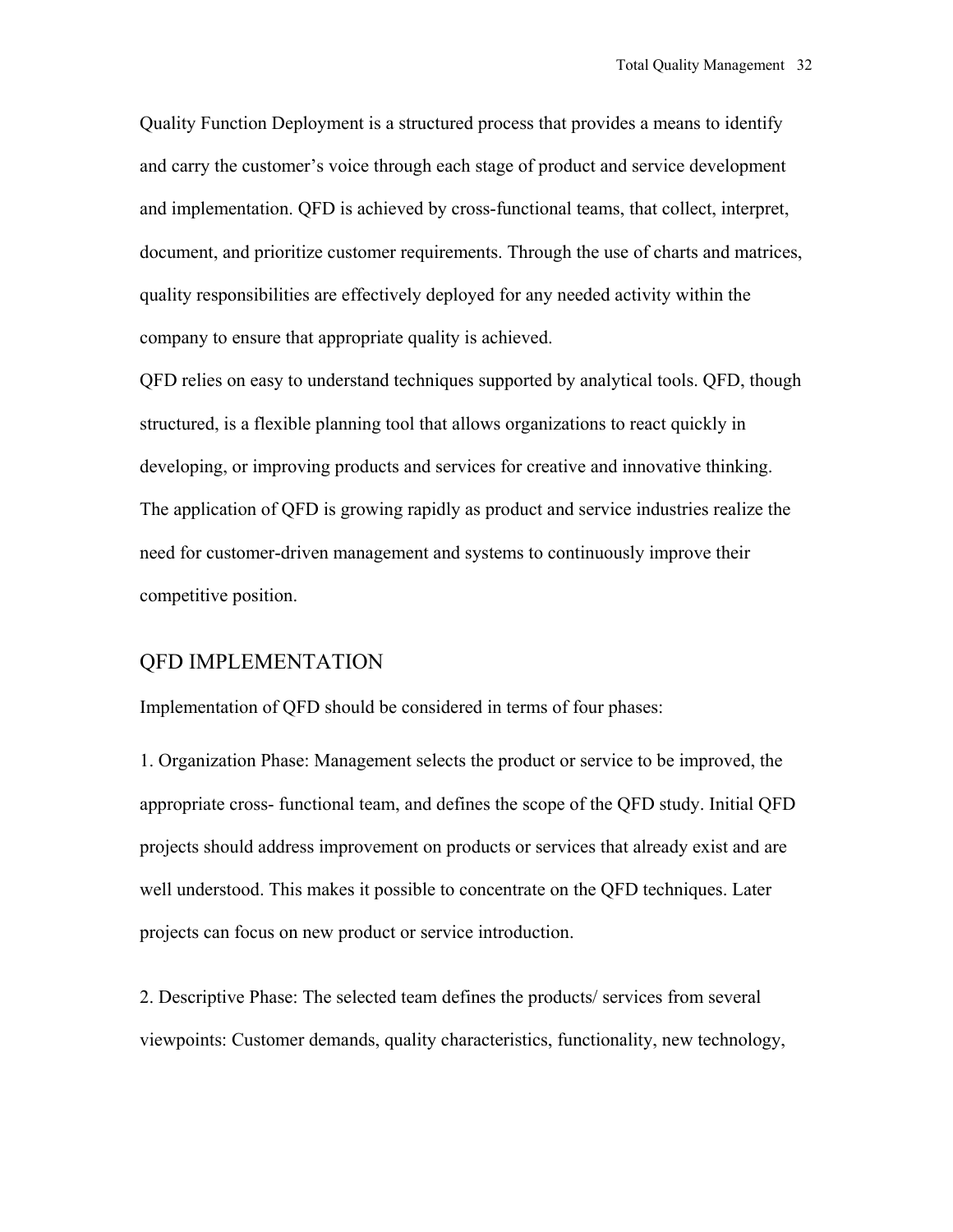reliability, and cost. QFD uses a matrix system to array the various viewpoints, to assess current and competitive positions, and to establish and plan for target values.

3- Breakthrough Phase: The team selects areas for improvement and competitive advantage through investigation of technology, new concepts, better reliability, and cost reduction and monitors the bottleneck engineering process.

4. Implementation Phase: The team defines the product or service and how it will be produced. Using QFD, the team carries the development of the product or service through preparation for production, production, delivery, and conformation of customer satisfaction.

## USERS OF QFD

 In 1986 Dr. Yoji Akao, past chairman of the QFD research committee of the Japan Society for Quality Control (JSQC), conducted a survey of QFD usage among the larger member companies of the Union of Japanese Scientists and Engineers (UJSE). The study showed that, although, QFD was not being used in some Japanese companies, it had grown significantly and was used with great success at many Japanese companies. Currently, many U.S. companies are using QFD. In the automotive industry, Ford, Chrysler, and General Motors, users of QFD themselves, are involving their supplier bases in QFD studies. In the electronics field, Digital Equipment Corporation and Texas Instruments have been QFD pioneers. Numerous other companies use QFD including: Procter& Gamble, Deere & company The Kendall company Polaroid, Rockwell International, Hughes Aircraft and Hewlett -Packard.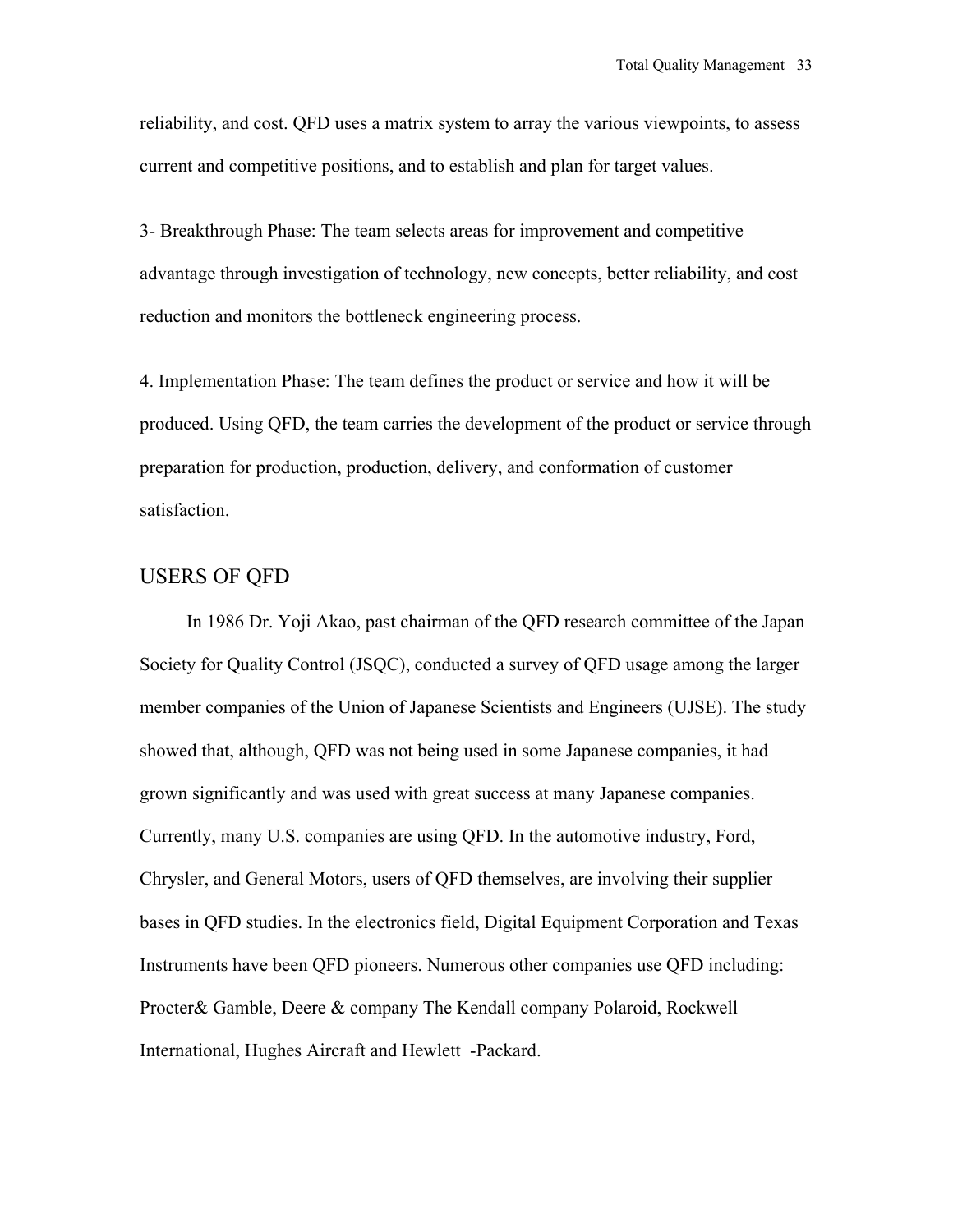Because use of QFD in the United States is so recent, there are few documented success stories for a wide variety of industries. A further difficulty in obtaining detailed case studies, describing successes, lies in the reluctance of companies that have had major successes to broadcast those activities to their competition. Refer to Appendix D for partial list of U.S. QFD applications.

## THE BENEFITS OF QFD

 "The results of the 1986 JSQC Survey, conducted by Dr. Yoji Akao and others, were published with details on the status of QFD in Japanese companies that used QFD and reported the following benefits:

- $\triangleright$  Decreased start-up problem
- $\triangleright$  Competitive analysis became possible
- $\triangleright$  Control points clarified effective communications between divisions
- $\triangleright$  Design intent carried through to manufacturing

Additional information gathered from translations of Japanese reports, as well as U.S. company presentations and publications, highlight other benefits:

- $\triangleright$  Better communication
- $\triangleright$  Fewer product /service changes
- $\triangleright$  Better reliability of key elements
- $\triangleright$  Improved market research
- $\triangleright$  Quality is built in "upstream"
- $\triangleright$  Reduced product/service development time
- $\triangleright$  Lower start-up costs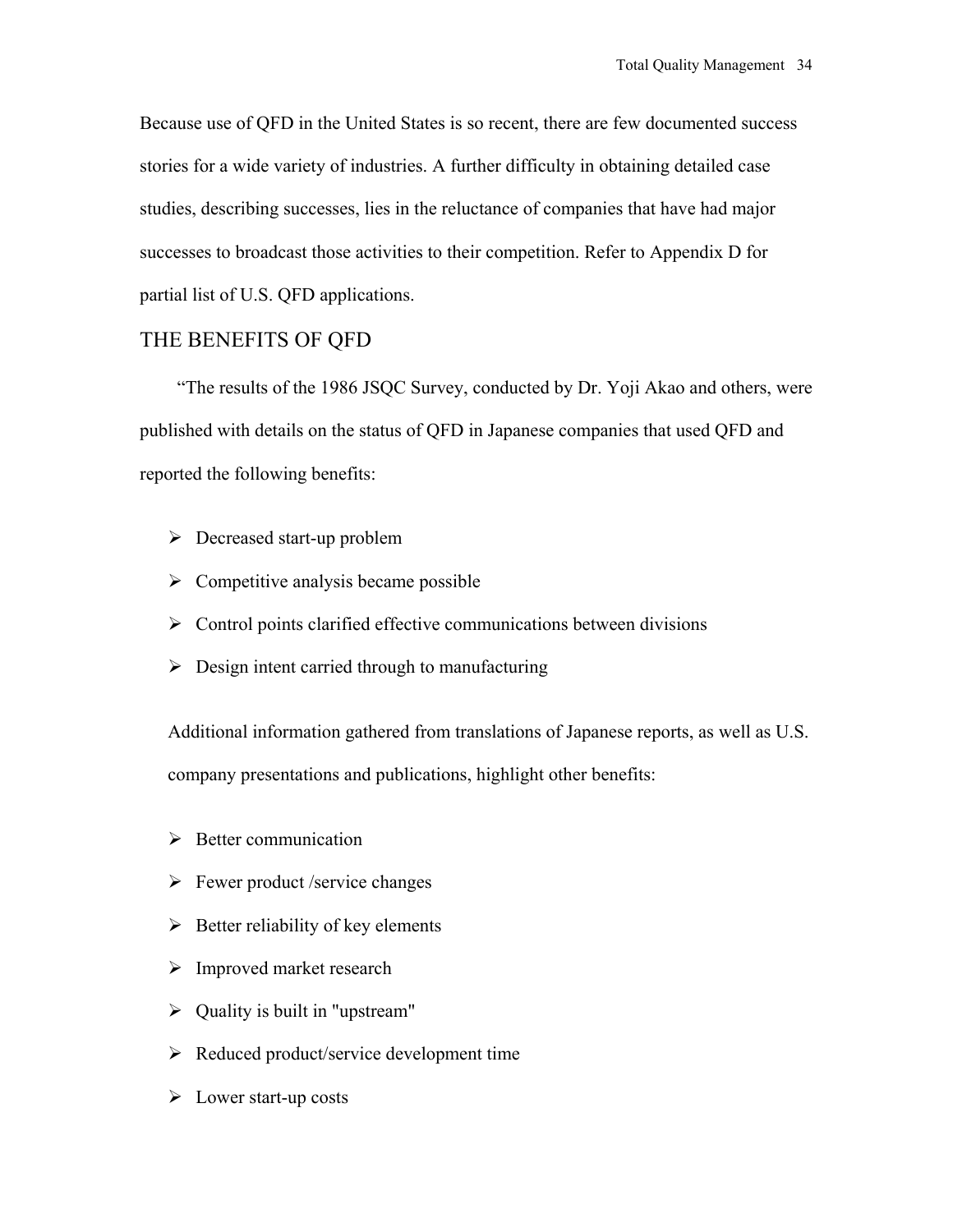- $\triangleright$  Increased understanding of complex relationships
- $\triangleright$  Greater clarity of organizational and program priorities
- $\triangleright$  Better designs
- $\triangleright$  Identification and resolution of conflicting requirements

 Quality Function Deployment provides a tracking system for development efforts and preserves knowledge for future reference. QFD helps companies determine where to invest time and money, ensure that cost-oriented quality is achieved, and differentiate products/services from those of the competition. QFD ensures that each phase of the development cycle is rooted in customer needs and, within the development process, serves to facilitate the use of other tools, techniques, and in-house expertise at the appropriate time" (Costin, 1994).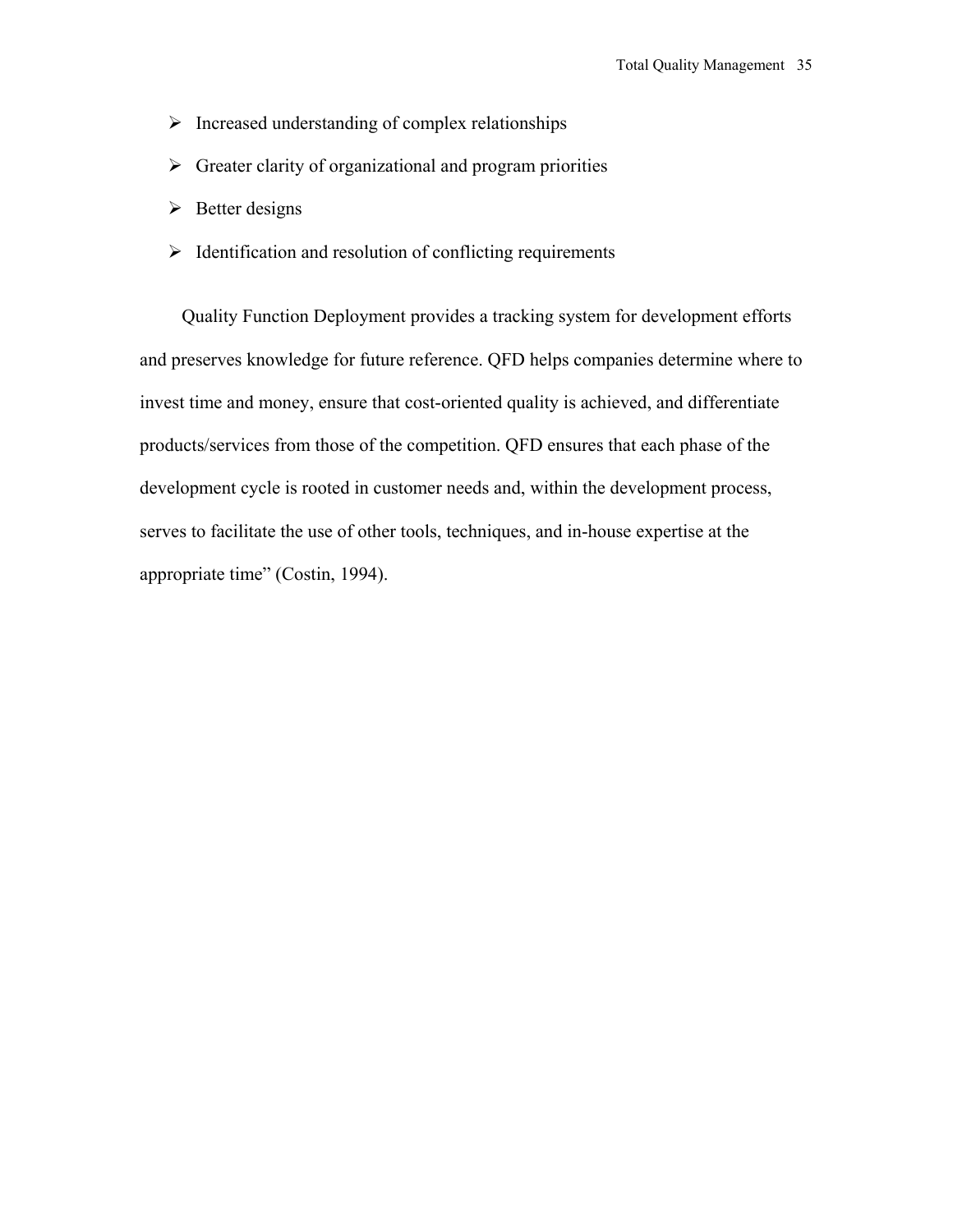# The Cost of Quality

 In most firms cost accounting has been an important function. All organizations measure and report costs as a basis for control and improvement. The concept of the quality costs emerged in the 1950s. Traditionally, the reporting of quality-related costs has been limited to inspection and testing; other costs were accumulated in overhead accounts. As managers began to define and isolate the full range of quality-related costs, a number of surprising facts emerged." First, quality-related costs were much larger than previously reported, generally in the range of 20 to 40 percent of sales. Second, qualityrelated costs were not only related to manufacturing operations, but to ancillary services such as purchasing and customer service departments, as well. Third, most of the costs resulted from poor quality and were avoidable. Finally, while of poor quality was avoidable; no clear responsibility for action to reduce them was assigned, nor was any structured approach formulated to do so. As a result, many companies began to develop cost of quality (COQ) programs. The "costs of quality"-or more specifically, the costs of poor quality, were associated with avoiding poor quality or incurred as a result of poor quality.

# Quality Cost Classification

 Quality cost can be organized into four major categories: prevention cost, appraisal cost, internal failure cost, and external failure cost**. Prevention costs** are investments made to keep nonconforming product from occurring and reaching the customer, including the following specific costs: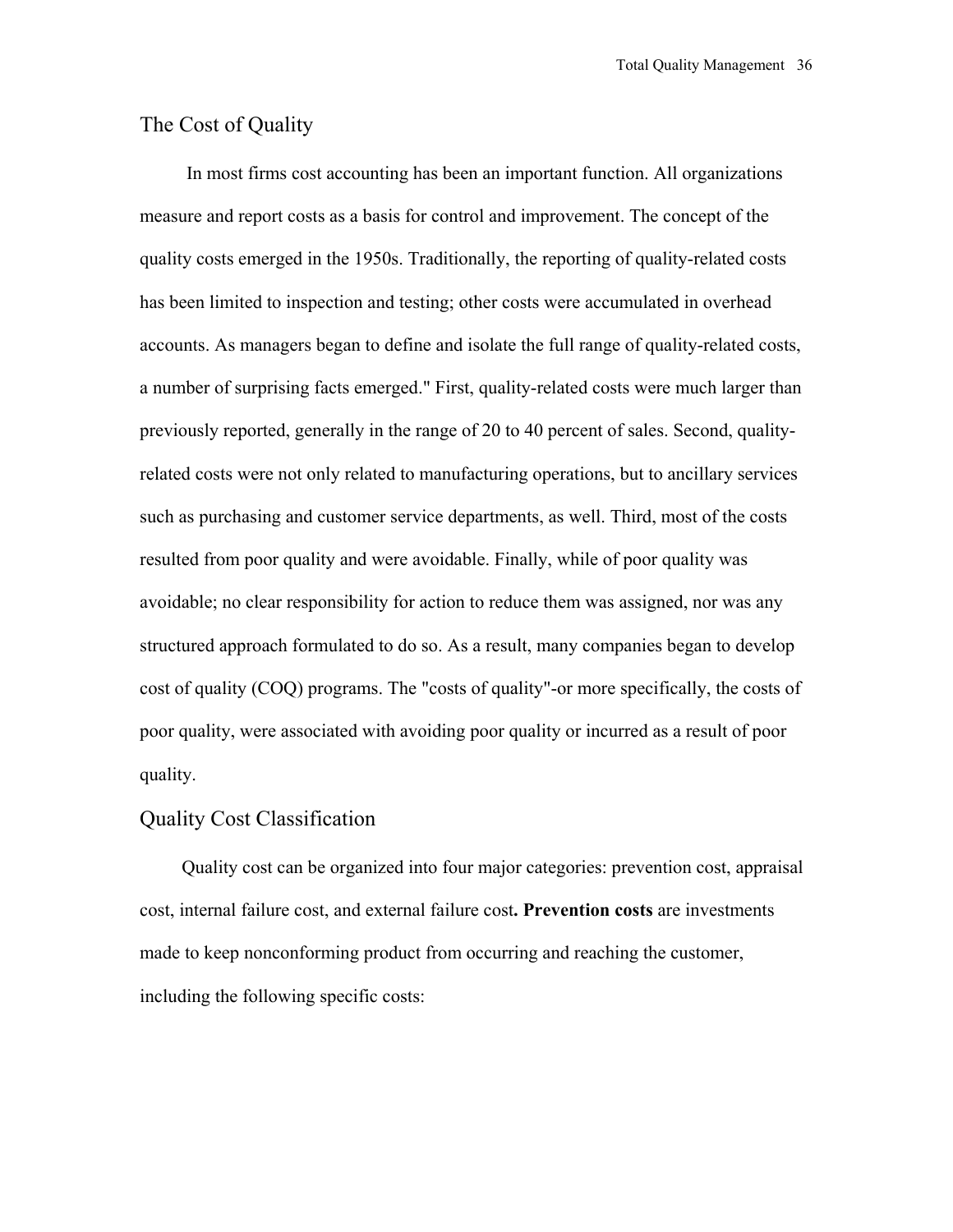- *Quality planning cost*, such as salaries of individuals associated with quality, planning and problem-solving teams, the development of new procedures, new equipment design, and reliability studies.
- *Process control cost*, which include costs of analyzing production processes and implementing process control plans.
- *Information systems cost* expended to develop data requirements and measurement methods.
- *Training and general management cost*, include internal and external training programs, clerical staff expenses, and miscellaneous supplies.

**Appraisal costs are** those associated with effort to ensure conformance to requirements, generally through measurement and analysis of data to detect nonconformances.

Categories of appraisal costs include

- Test and inspection cost associated with incoming materials, work-in-process, and finished goods, including equipment costs and salaries.
- Instrument maintenance cost due to calibration and repair of measuring instruments.
- **Process measurement and control cost, which involve the time, spent gathering** and analyzing quality measurements.

**Internal failure costs** are incurred as a result of unsatisfactory quality found before the delivery of a product to the customer; some examples include:

Scrap and rework cost, including material, labor, and overhead.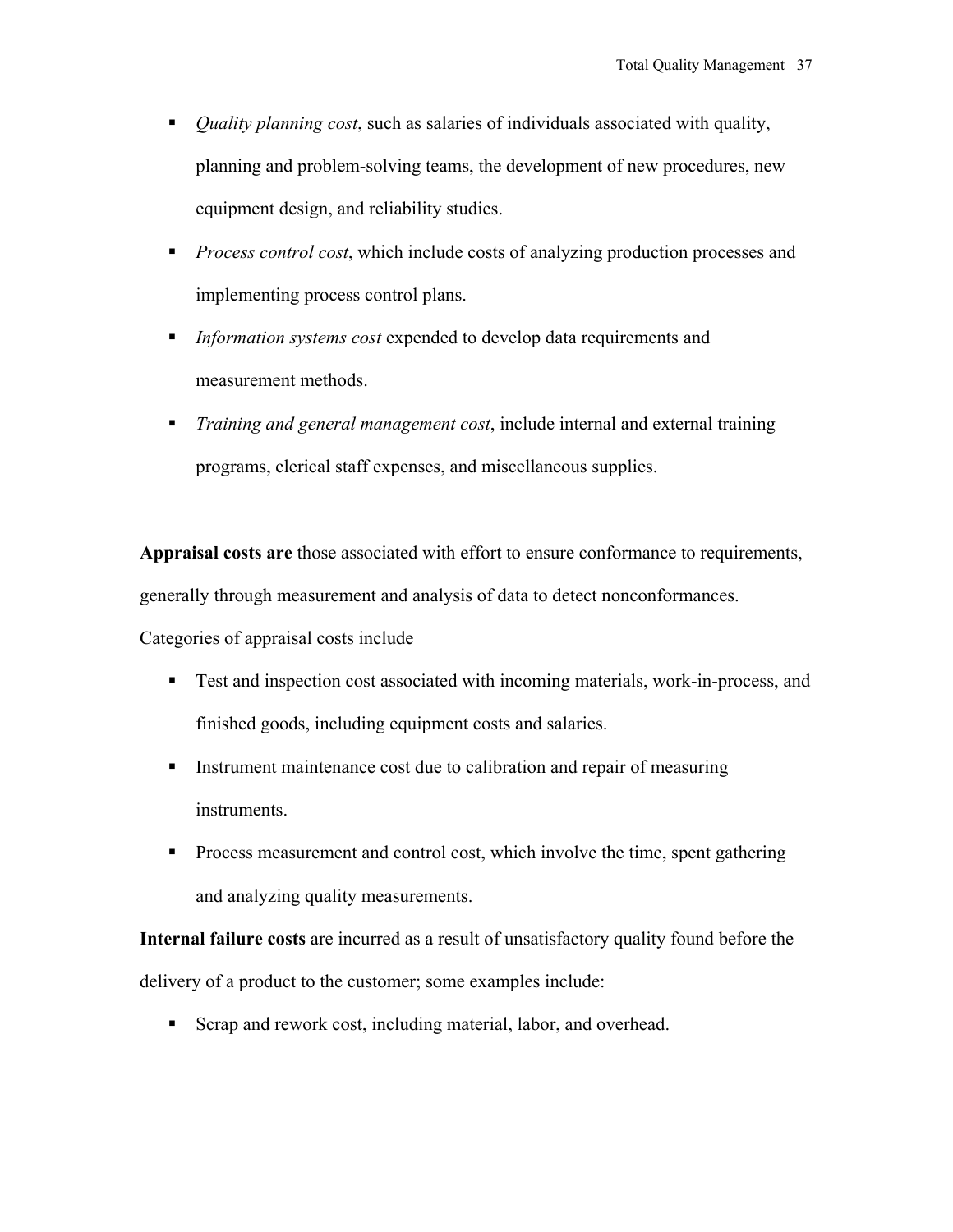• Cost of corrective actions, arising from time spent determining the causes of failure and correcting production problems.

**External failure costs** occur after poor-quality products reach the customer, specifically these are:

- Costs due to customer complaints and returns; including rework on returned items, cancelled orders and freight premiums.
- Product recalls costs and warranty claims including the cost of repair or replacement, as well as associated administrative costs.
- Product liability costs, resulting from legal actions and settlements. (Evans  $\&$ Lindsay, 1993).

## **ISO 9000 standards**

 The International Organization for Standardization (ISO) recognized the need for harmonization of various quality standards used worldwide, and issued the ISO 9000 series of standards in 1987. The embodies comprehensive quality management concepts and guidance together with models for external assurance requirements. The ISO 9000 series was revised in 1994 and again in 2000.

It is not the purpose of these international standards to enforce uniformity of quality systems among various businesses. The requirements are generic and independent of any specific industry or economic sector. These standards are intended to be used in their present form. However, some tailoring may be required to suit individual needs, and organizations should adopt the selected system to suit needs, but not change the organization working methods to suit the standard.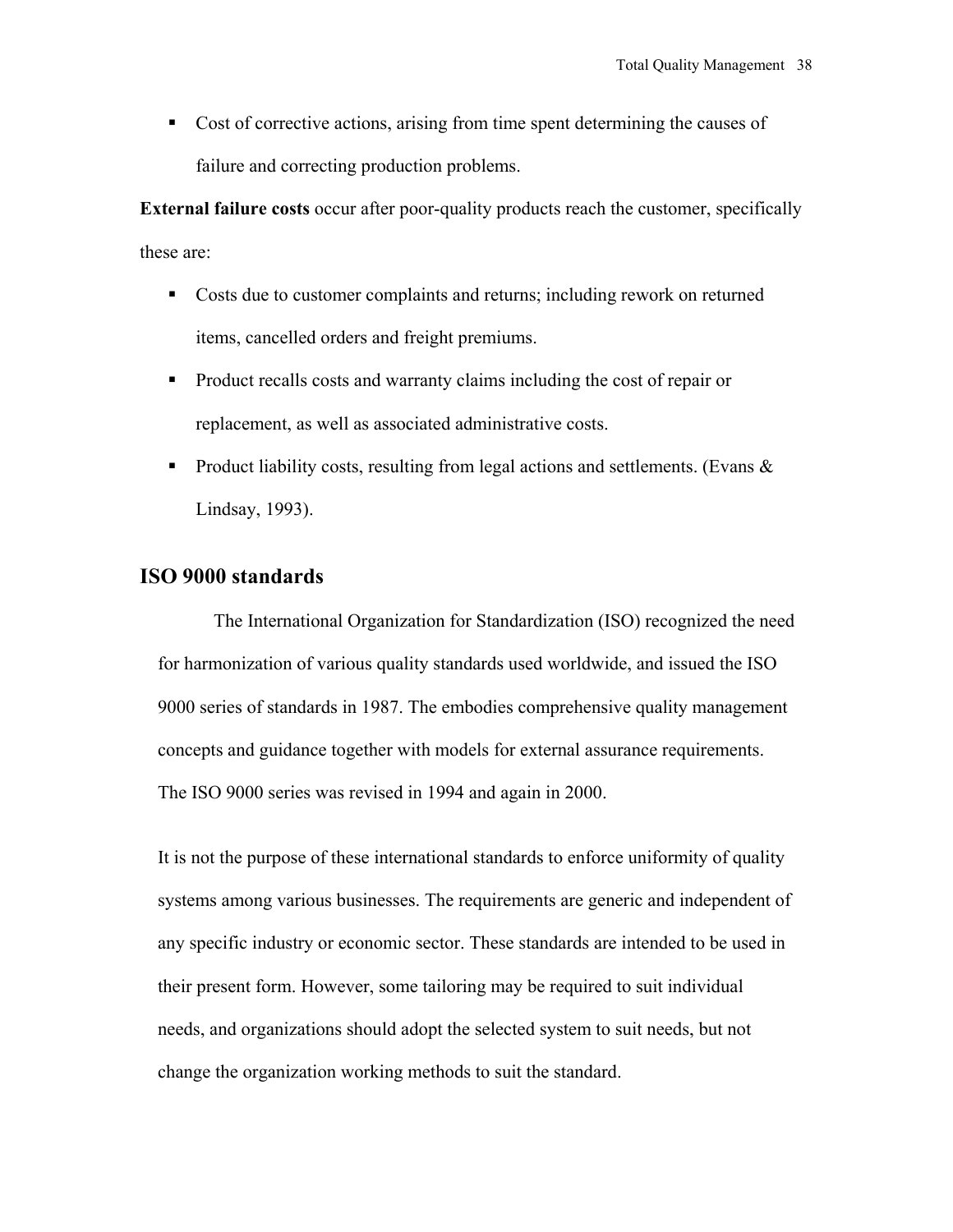Many countries have endorsed the ISO standards and accepted them as the national quality model.

 The ISO 9000 is a series of international standards were developed by quality experts from around the world to be used by companies that either want to implement in-house quality systems or ensure that suppliers have appropriate quality systems in place. The standards were developed under the auspices of the International Organization for Standardization (ISO). International standards promote international trade by providing one consistent set of requirements recognized around the world ("quality systems", 1995)

## Overview of ISO Content

- 1- Management responsibility
- 2- Quality system
- 3- Contract review
- 4- Design control
- 5-Document control
- 6- Purchasing
- 7- Purchaser supplied product
- 8- Product identification and tractability
- 9- Process control
- 10- Inspection and testing
- 11- Inspection, measuring, and test equipment
- 12- Inspection and test status
- 13- Control of nonconforming product
- 14- Corrective action
- 15- Handling storage, packaging, and delivery
- 16- Quality records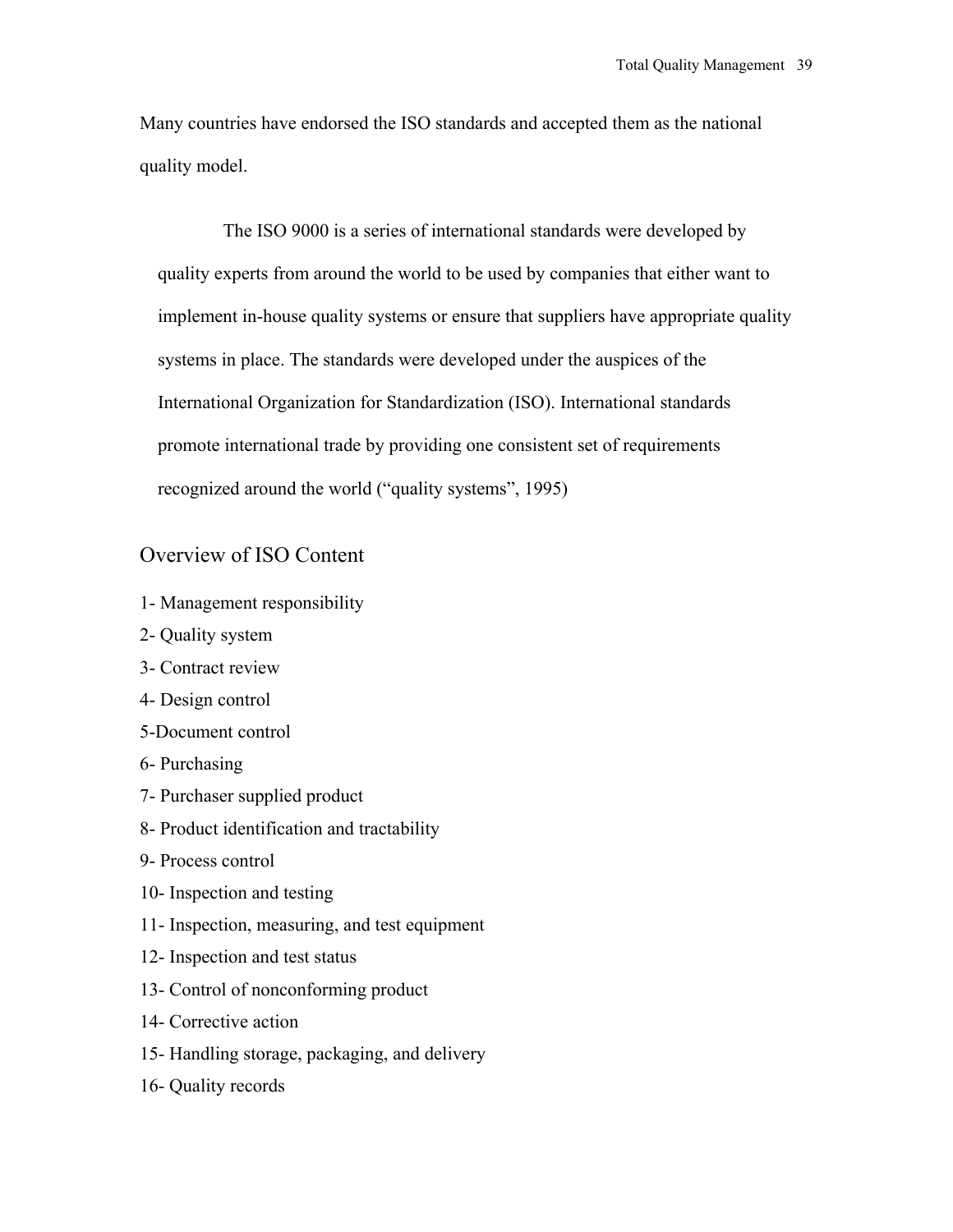17- Internal quality audits 18- Training 19- Servicing 20- Statistical techniques (Capezio & Morehouse, 1993)

## Quality System –9000

 The QS-9000 standard was developed by the so-called "Big 3" automakers, Chrysler, Ford, General Motors, as a common supplier quality standard. Previously each company had its own quality requirements (e.g., Ford's Q-101 standard, Chrysler's Suppliers Quality Assurance Manual and General Motors' targets for Excellence. QS-9000 replaces these individual documents.

Over the years, suppliers had to meet the various and sometimes conflicting requirements of the Original Equipment Manufacturers (OEM). In recognizing the need to resolve the problems created by the different quality systems, the "big 3" established a Quality Systems Requirements Tasks Force whose responsibility is to develop and maintain a common quality standard, which led to the development of QS-9000.

The first edition of QS-9000 was initially released in August 1994. Since then, it has been revised twice and the current (third) edition was released in March 1998. ("Quality systems", 1995).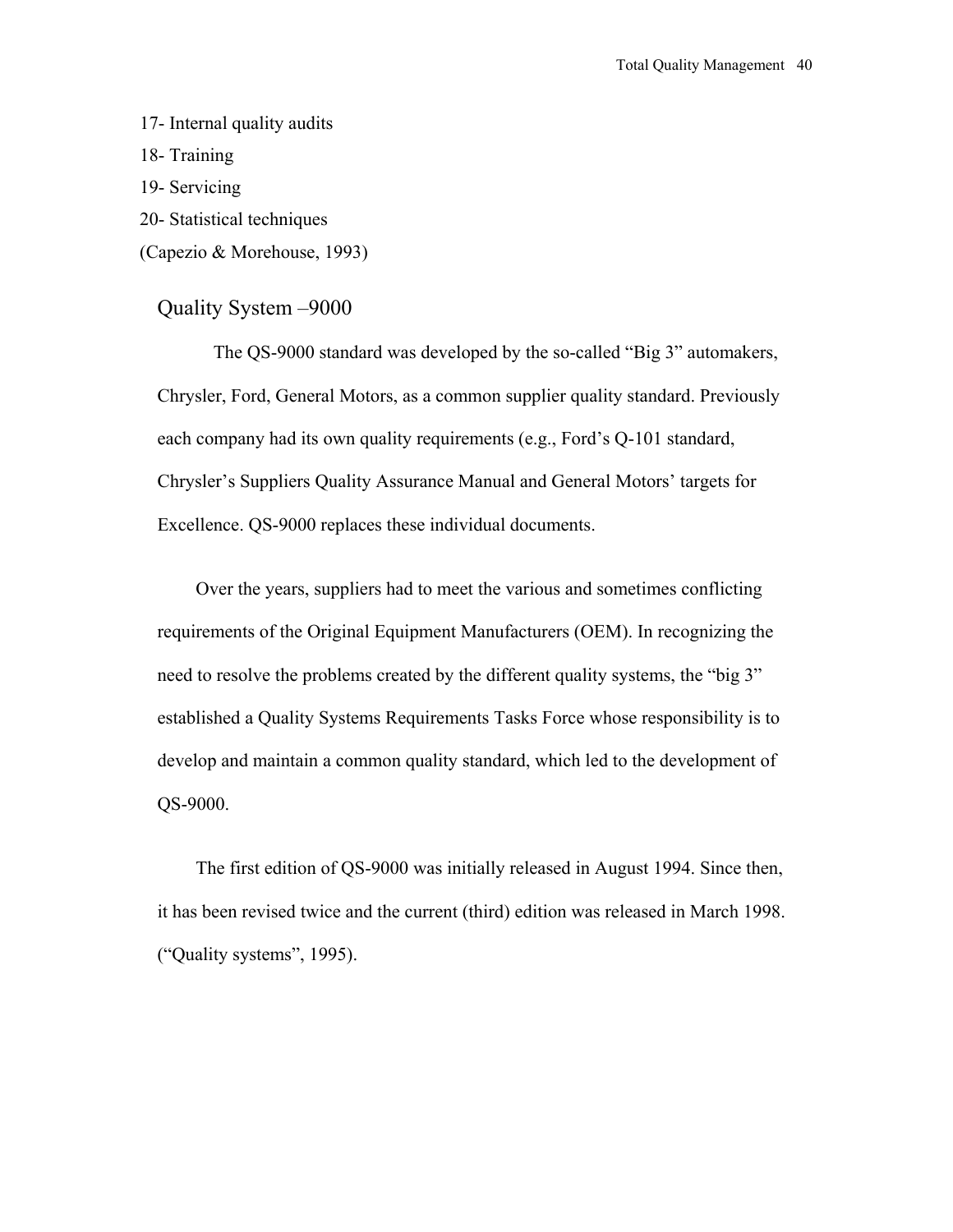## The Seven Basic Quality Control Tools (7QC)

 In the 1950's the Japanese began to learn and apply the statistical quality control tools and philosophies that Walter Shewhart and W. Edward Deming developed in the 1930's and 1940's. Their progress in continuous improvement led to the expansion of the use of these tools. Kaoru Ishikawa, head of the Japanese Union of Scientists and Engineers (J.U.S.E.) expanded the use of these approaches in manufacturing in the 1960's with the introduction of the 7 Quality Control Tools. (7QC) They are as following:

## **Cause and Effect (CE) Diagram**

 The cause and effect diagram is also called the fishbone chart because of its appearance and the Ishakowa chart after the man who popularized it in Japan. Its most frequent use is to list the potential cause of particular problems. The lines coming off the core horizontal line are the main causes and the lines coming off those are sub causes.

## **Run Chart**

The run chart shows the history and pattern of variation.. This tool is used at the beginning of the change process to see what the problems are. And at the end of the change process to see whether the change has resulted in a permanent improvement.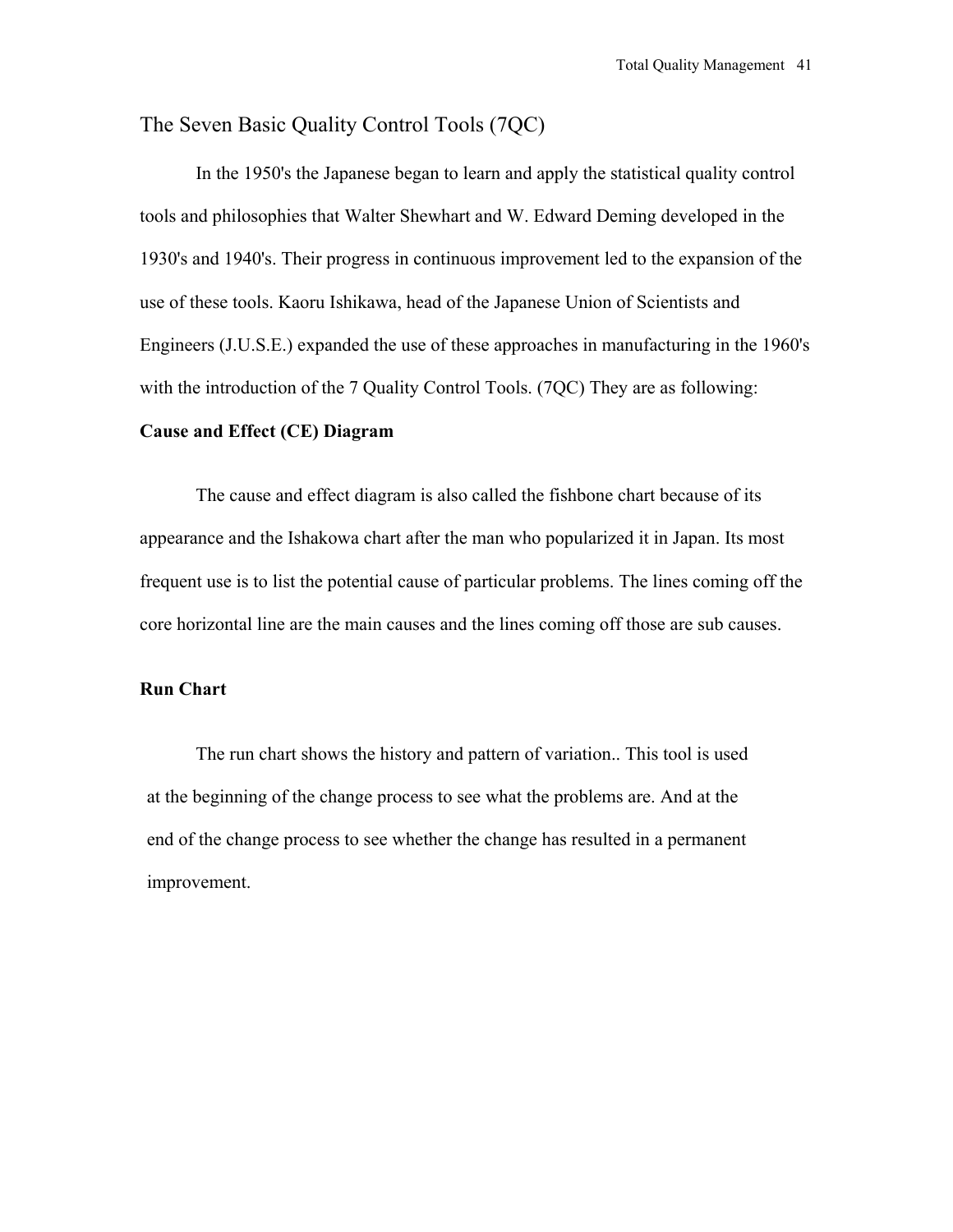#### **Scatter Diagram**

A scatter diagram shows the relationship between to variables that are thought to be related. For example, is there a relationship between out side temperature and cases of the common cold? As temperatures drop, do colds increase. The closer the points hug a diagonal line the more closely the correlation

#### **Flowchart**

A flowchart lists the order or sequences of activities. A beneficial technique is to map the ideal process and the actual process and identify the differences as targets for improvement.

#### **Pareto Chart**

A Pareto chart shows the distribution of items and arranges them from the most frequent to the least frequent. The tool is named after Wilfredo Pareto, an Italian economist who determined that wealth is not evenly distributed among the population. Some of the people have most of the money. This tool is a graphical picture of the most frequent causes of a particular problem. It shows where to put your initial effort to get the most gain.

#### **Histogram**

A histogram is a bar chart showing a distribution of variables. An example would be to line up by height a group of people in a course. Normally one would be the tallest and one would be the shortest and there would be a cluster of people around an average height. Hence the phrase "normal distribution". This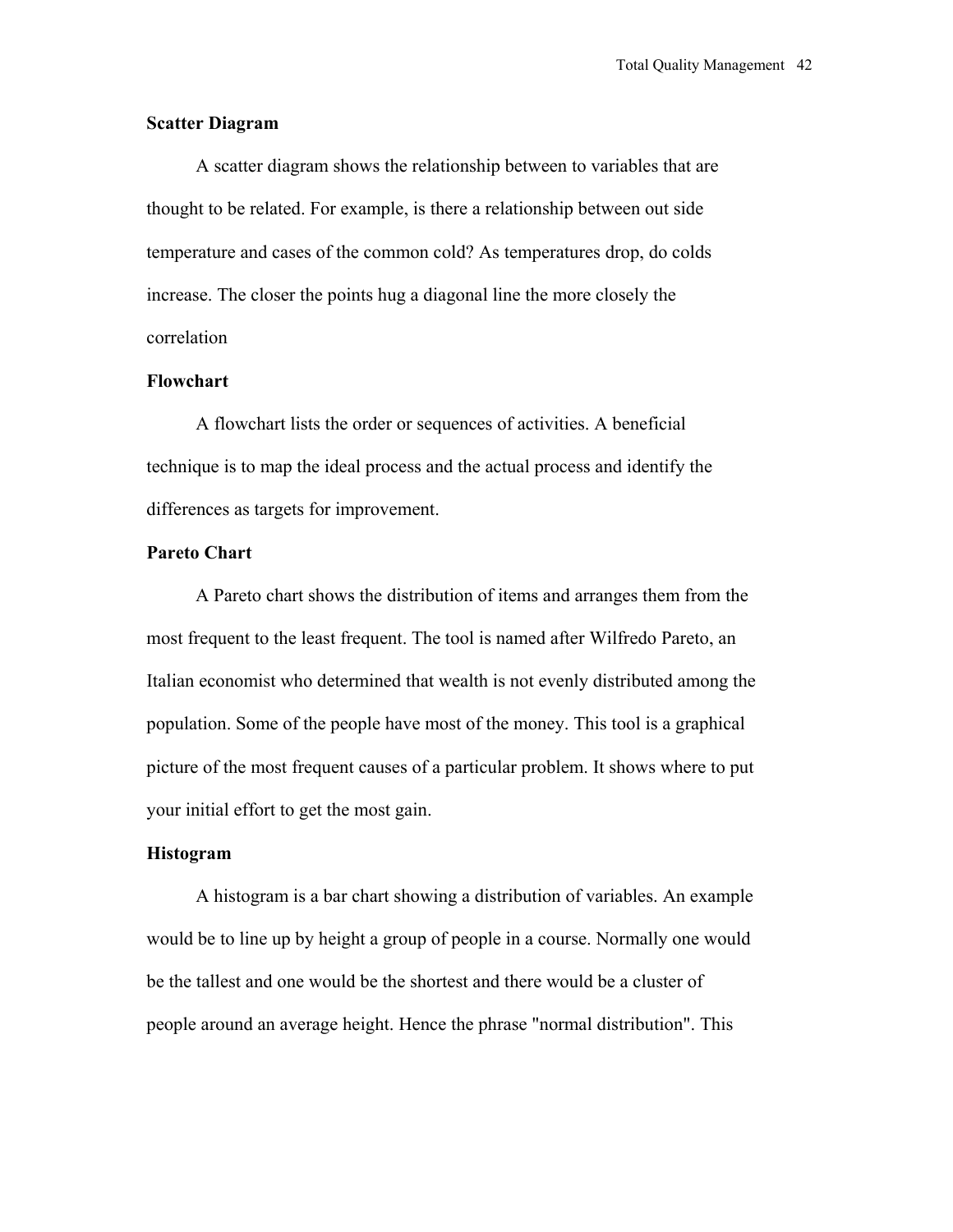tool helps identify the cause of problems in a process by the shape of the distribution as well as the width of the distribution.

#### **Control Chart**

A control chart is a line chart with control limits. It is based on the work of Shewhart and Deming. By mathematically constructing control limits at 3 standard deviations above and below the average, one can determine what variation is due to normal ongoing causes (common causes) and what variation is produced by unique events (special causes). Eliminating the special causes first and then reducing common causes can improve quality. ("7QC", 1996)

## Continuous Improvement

 Continuous improvement is a commitment, continuous quality improvement, and a process, continuous process improvement. The Japanese word for this is "kaizen", and it is, according to "Imai", the single most important concept in Japanese management. The commitment to quality is initiated with a statement of dedication to a shared mission and vision and the empowerment of all participants to incrementally move toward the vision. The process of improvement is accomplished through the initiation of small, short-term projects and tasks throughout the organization, which collectively are driven by the achievement of the long-term vision and mission. Both are necessary, and one cannot be done without the other.

 Continuous improvement is dependent on two elements: 1) learning the appropriate processes, tools, and skills and 2) practicing these newfound skills on small achievable projects. The process for continuous improvement. First advanced many years ago by Deming, is Plan-Do-Check-Act (PDCA), a never-ending cycle of improvement that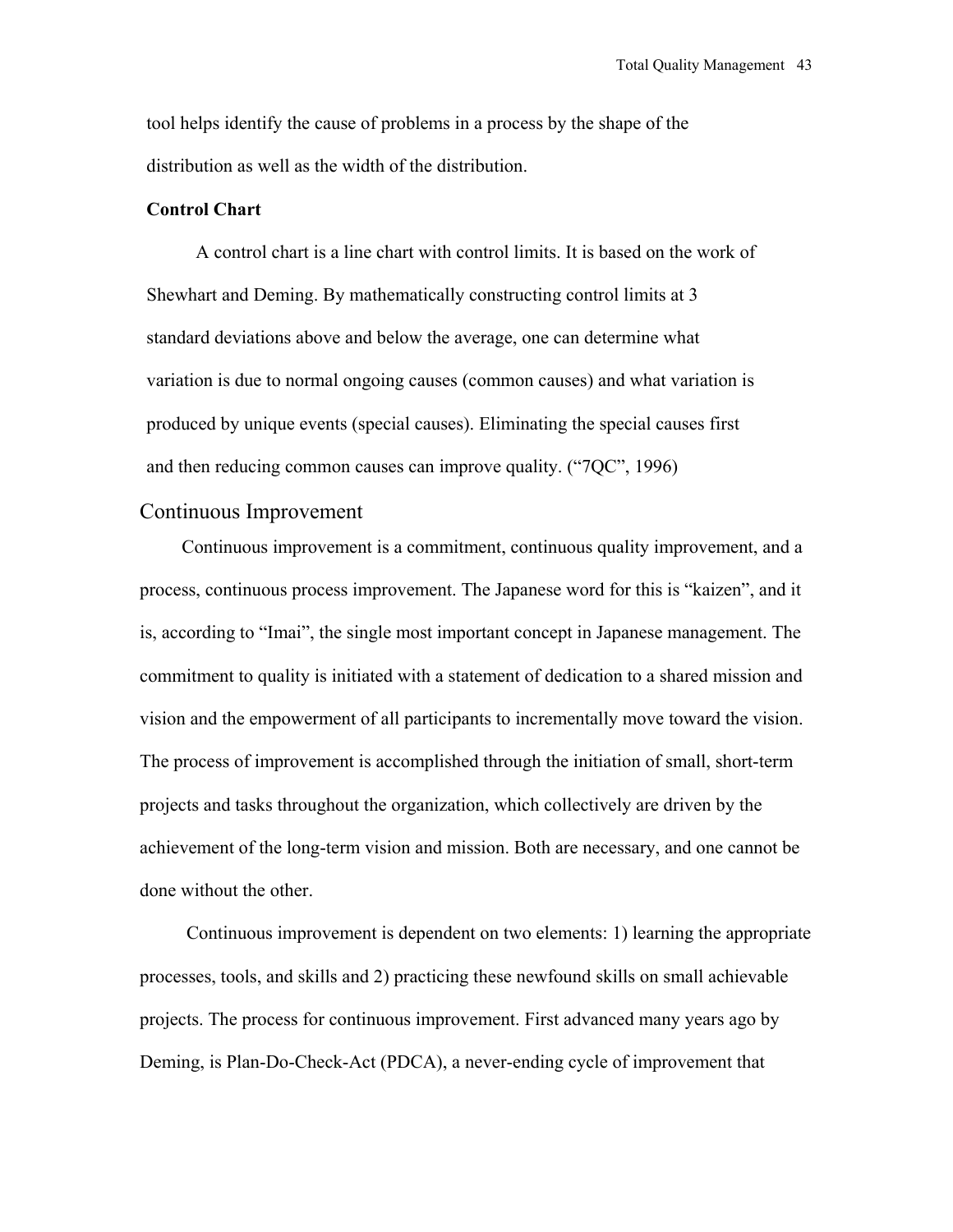occurs in all phases of the organization. While no rigid rules are required to carry out the process, the general framework of each step can be described.

Plan: This step asks such key questions as what changes are needed, what results are needed, what obstacles need to be overcome, is data available, and what new information is needed. Do: The implementation of a small-scale change or pilot tests to provide data for answers. Check: The assessment and measurement of the effects of the change or test. Act: Asks whether the data confirm the intended plan, whether other variables are influencing the plan, and whether the risks in proceeding are necessary and worthwhile. Then, based on these answers, the project or task is modified and moves into the plan stage again, where the iteration continues, expanding knowledge and implementing further improvement. Ideally, this process would continue indefinitely.

 Two of Deming's principles and two Baldrige categories address this important aspect of total quality:

Deming Principle 3-Cease dependence on inspection and testing to achieve quality. Reduce the need for inspection by building quality into the programs and services in the first place. Within Inspection and test (IT), cease dependence on testing to achieve quality. Provide learning experiences that create quality performance.

Deming Principle 5-Improve constantly and forever the system of program quality and service in order to improve quality performance.

Baldrige Category 5--Management of process quality is the key element of how the organization develops and realizes the full potential of the work force to pursue its quality and performance objectives. Also examined, are the efforts required to build and maintain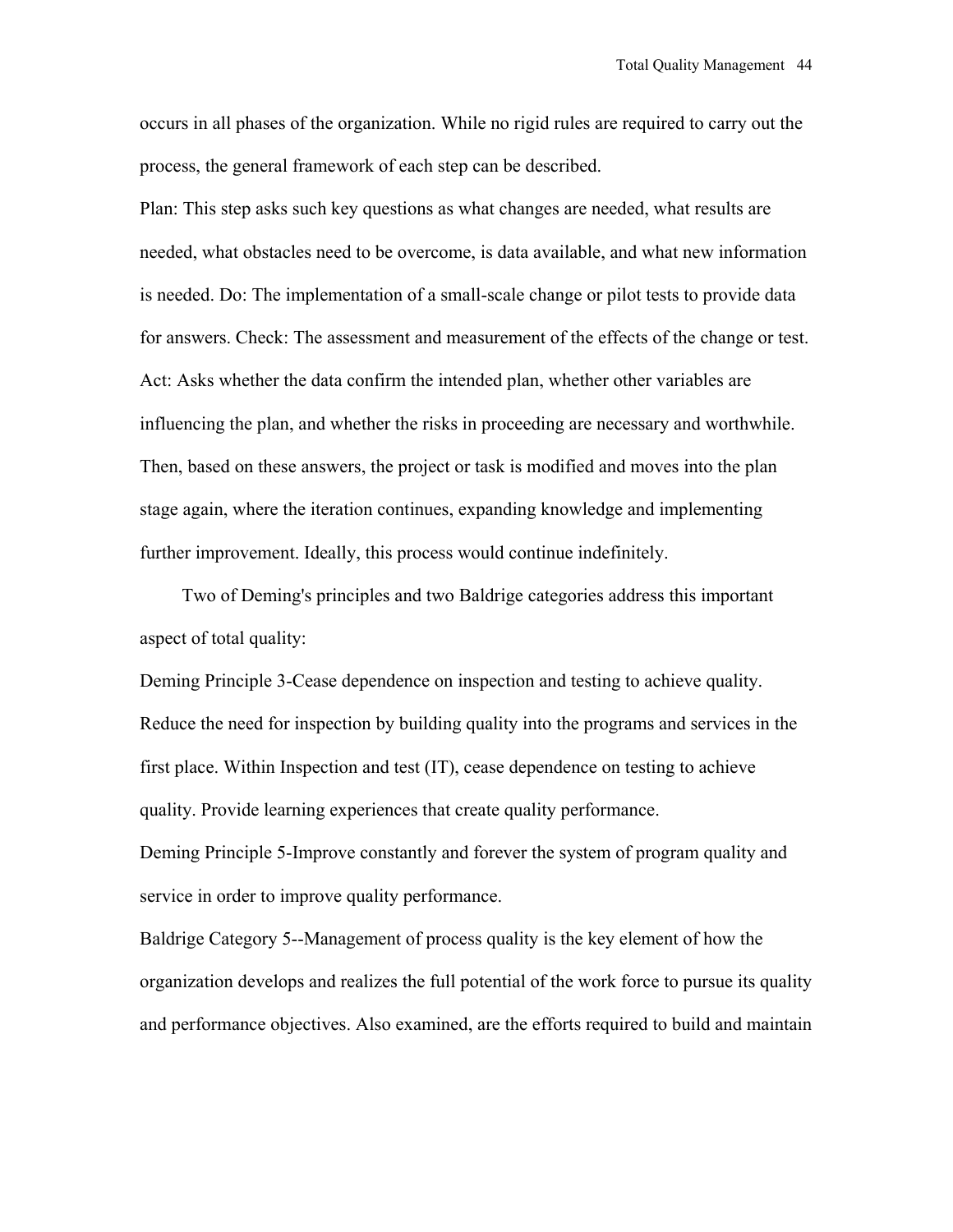an environment for quality excellence that is conducive to full participation and personal organizational growth.

Baldrige Category 6--Quality and operational results examines quality levels and improvement trends in operational performance of inspection and test (IT) and supplier quality, as well as the current quality and performance levels of competitors. In the development of systems, the concepts of continuous improvement come into play in two significant processes. The first is in the development of systems and the second is in the support of systems.

 The first part of the of PDCA"Plan" portion of is the requirements phase. This phase, tied to the concepts of customer satisfaction, builds the plan for the product based on customers' valid needs. Focus groups, customer councils, user groups, and partnerships help define the needs of the chain of customers that most systems must serve.

The second part of the "plan" portion involves the analysis and design phase, where technologies and customer needs are married up. This portion of the plan phase also requires interface with customers to assure compliance and understanding. The "do" stage is the development cycle in the system. A clear definition of the quality measurements of the system is required before the development begins. Items include considerations such as:

How to measure customer satisfaction:

- Capability
- Performance
- Availability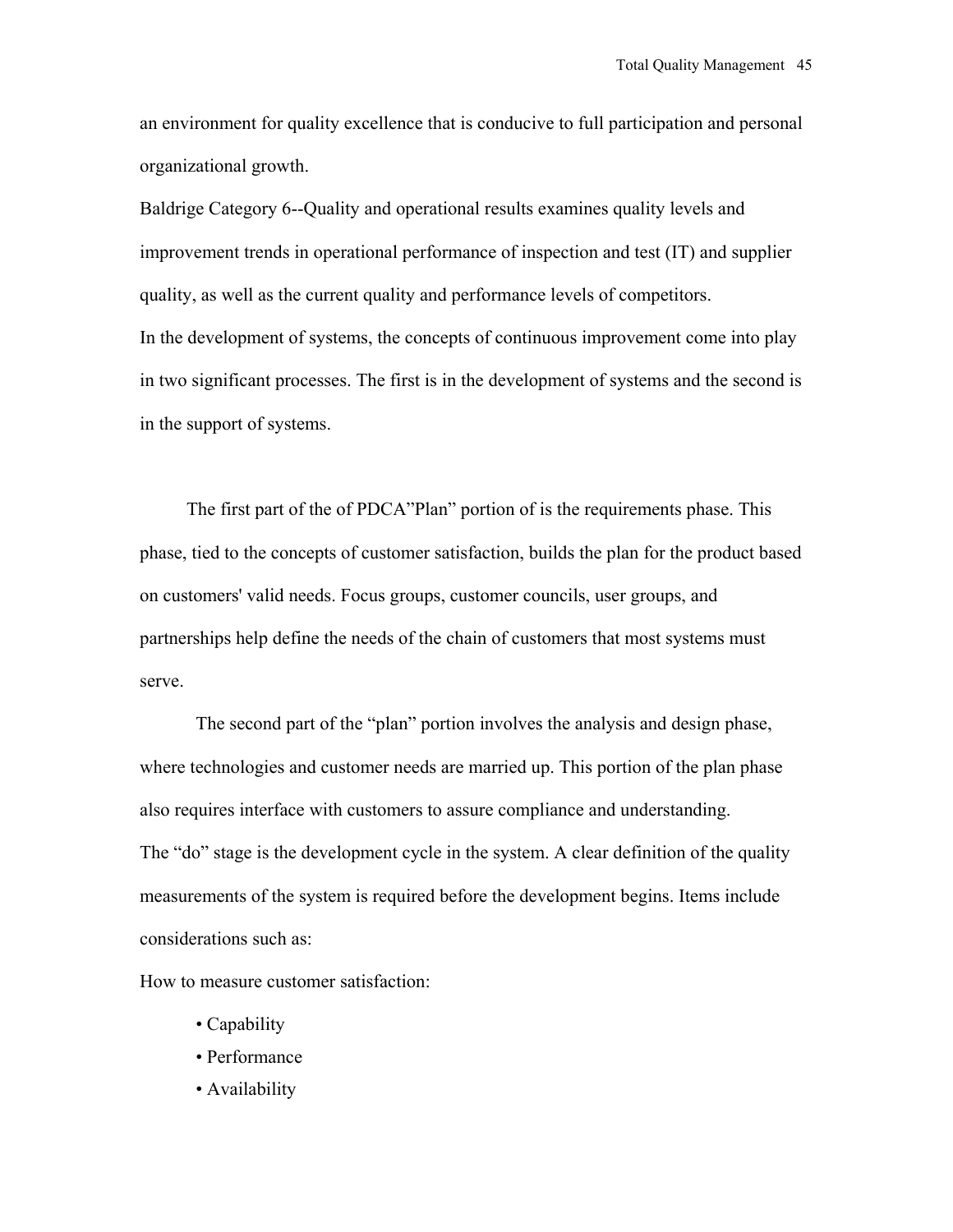- Training
- Reliability
- Changeability
- System documentation
- Flexibility
- Ease of use
- Understanding

Quality of product delivered:

- Timeliness
- Cost
- Ease of installation
- Backlog of errors
- Fit to specification

These are some of the major items that should be understood at the beginning of the

development cycle. Measurement processes should be considered and designed prior to

beginning the project.

The check functions may include:

- A quality system plan
- Performance design points
- Prototyping
- Nine cycle change control systems
- Development of change control systems
- Publications change control systems
- Training
- Documentation
- Quality assurance review
- Unit testing plan
- Integrated testing plan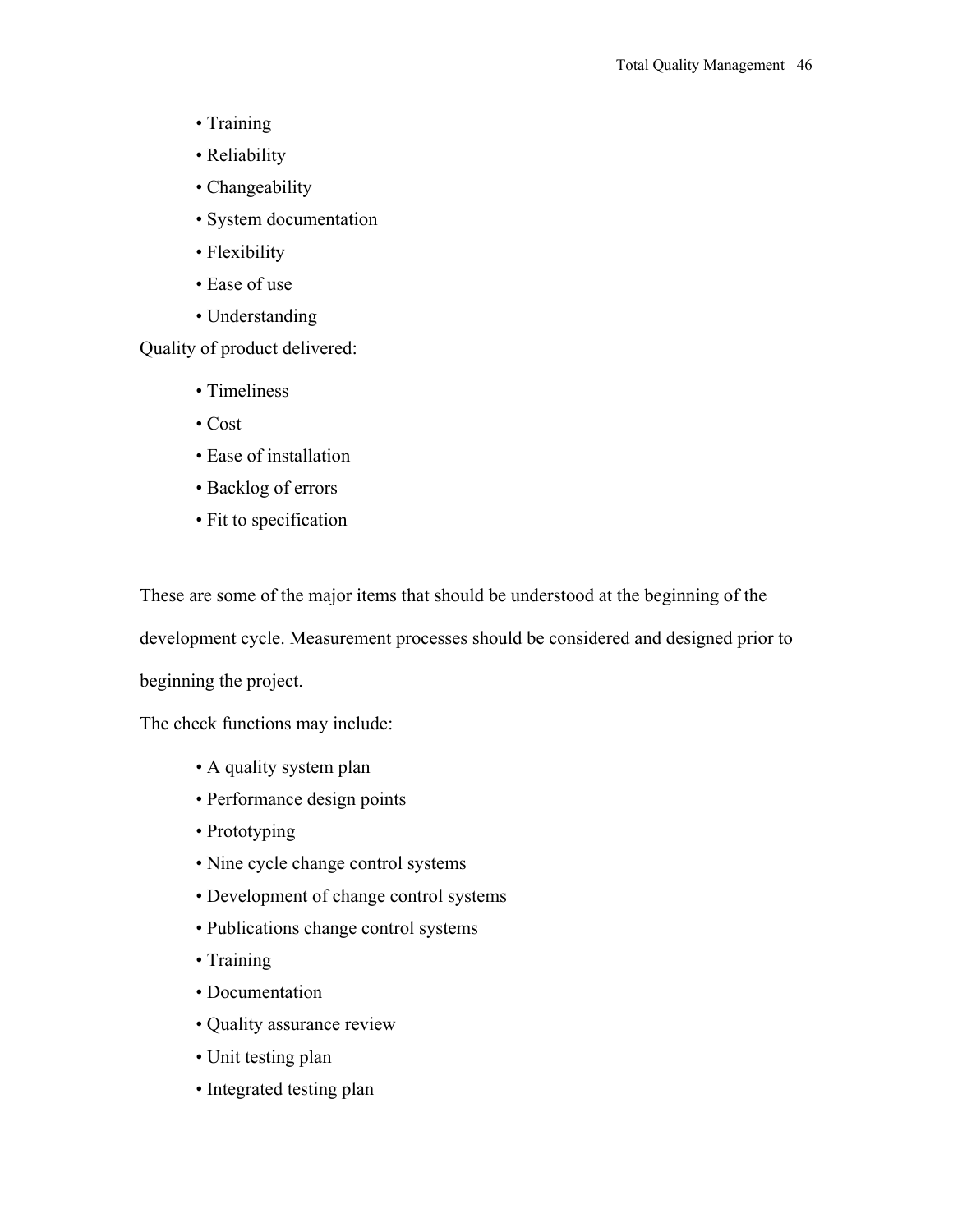• Field test

The "act" phase is the driver for change. It is easy to forget the fact that PDCA is a cycle and that within the individual parts we must PDCA each of the activities with which we

are dealing. The metrics of performance must be continually monitored and these items must be acted upon as opportunities for continuous improvement.

The life cycle system an organization develops with its customers should be its road map to appropriate change and control.

The second significant use of PDCA is the support activity, also known as the maintenance phase of the system. The kaizen approach to customer satisfaction means continuing improvement in all aspects of the life of a product or service ("TQM for Information System", 2001).

## Employee Involvement

 Employee involvement is "a process for empowering members of organization to make decisions and solve problems appropriate to their levels in the organization". This process may involve realigning power, knowledge.and information to lower levels in the organzation.but it may not. Providing superior customer value is the criterion that determines the nature of employee involvement, rather than a philosophy of employee involvement for its own sake. A critical link for translating strategic intention into action, employee involvement takes various forms. Work teams, job enrichment, quality circles, and task forces. And labor-management action teams are among the more common organization manifestations.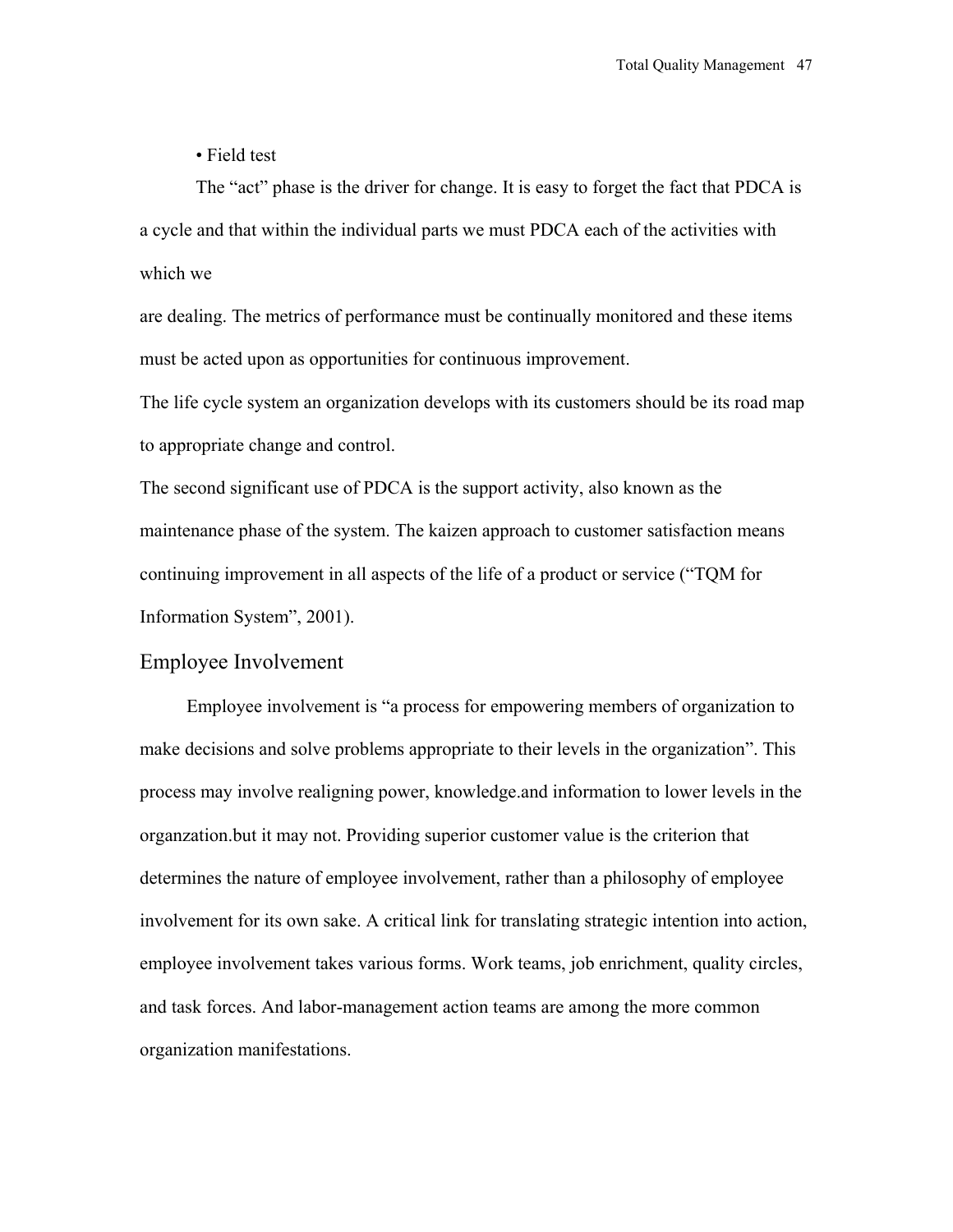Involvement is most effective when organization members are organized into teams. Teams are trained to use problem-solving and decision-making tools that are appropriate for the task. Employee people to take control of their jobs in this manner is based on the simple premise that, by working in and being part of a system orprocess, they have the information needed to describe it and identify how it can be improved. In addition to the direct benefits of improvement by participation, people tend to become more loyal and satisfied when their ideas are used. In addition. People are more motivated to continue the improvement process. This concept has been described in the literature of the behavioral sciences for many years but rarely practiced on a large scale until the advent of TQM.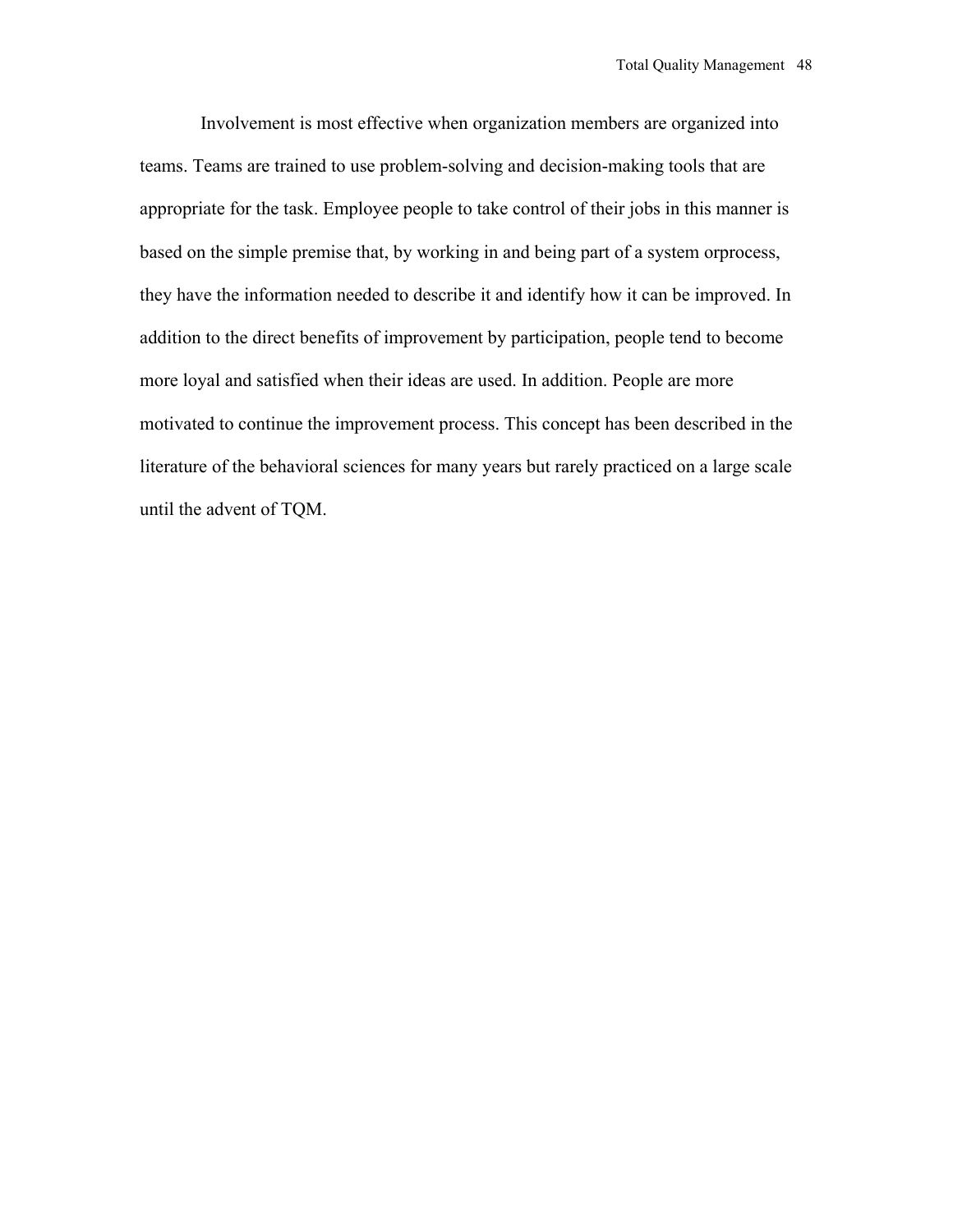# **Chapter III Methodology**

## **Introduction**

 This chapter contains definitions and descriptions of the methodology for this paper and data collection procedures that will be used to review and analyze the existing body of knowledge in quality management.

#### **Research design**

The purpose of research design varies according to the research paradigm, methods and assumptions. Generally speaking, there are two major methods in research design: quantitative and qualitative approach.

Quantitative approach requires the use of standardized measures to fit into a limited number of predetermined response categories to which numbers are assigned. The advantage of quantitative approach is that it is possible to measure the reactions of many people to a limited set of questions facilitating comparison and statistical aggregation of the data. This gives a broad generalizable set of findings that can be presented briefly and clearly (Patton, 1990).

 This method uses either random assignment or other sampling techniques to minimize intervening variables that could impact the results of the research (Cook,  $\&$ Reichardt, 1997)

 "Qualitative research is multi-method in focus, involving an interpretive, naturalistic approach to its subject matter. This means that qualitative researchers study things in their natural settings, attempting to make sense of or interpreter phenomena in terms of the meaning people bring to them. Qualitative research involves the studied use and collection of a variety of empirical materials-case study, personal experience,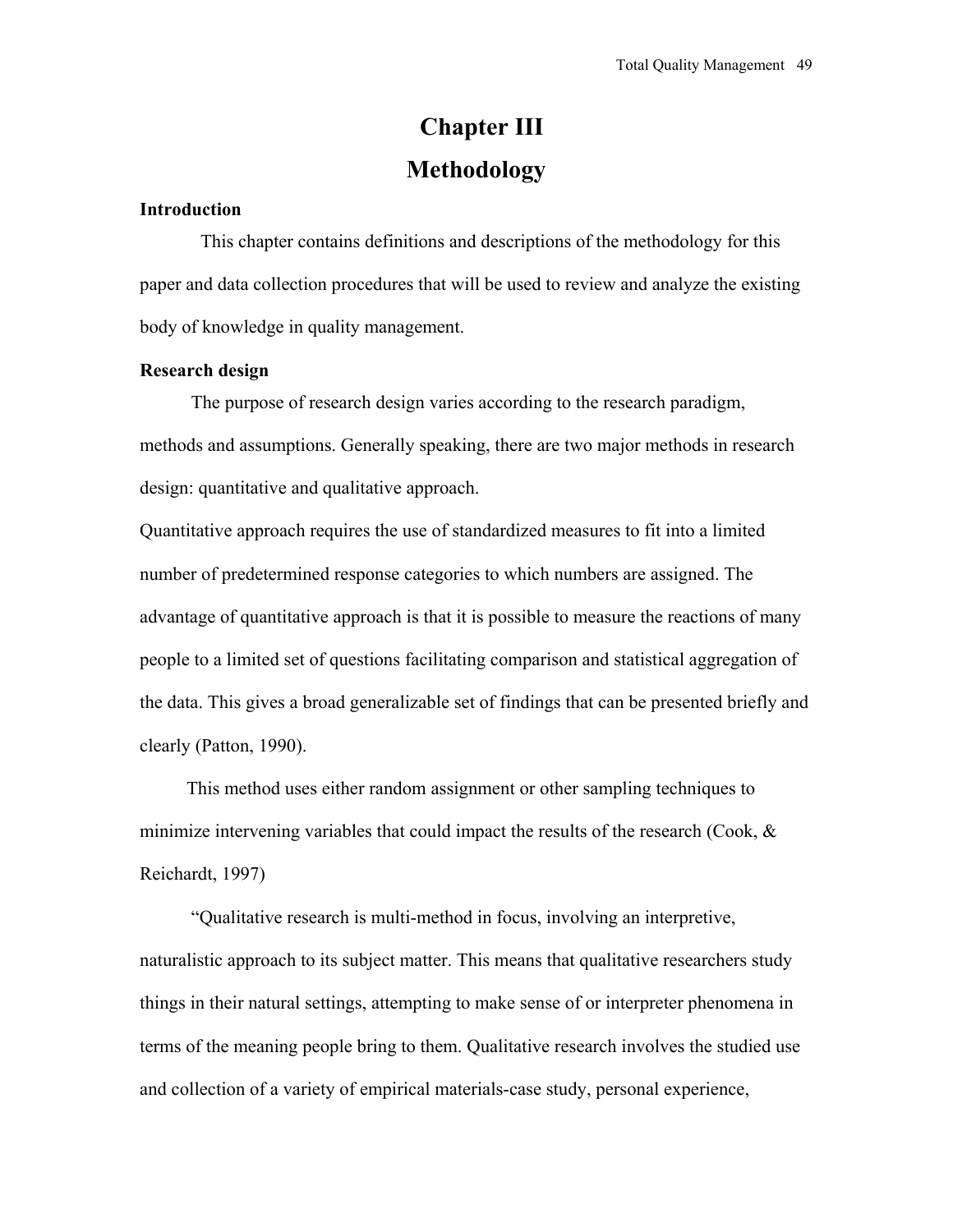introspective, life story, interview, observational, historical, international, and visual texts that describe routine and problematic moments and meaning in individuals' lives" (Creswell, 1997).

 "Qualitative methods are a traditional evaluation in which the researchers translate the results of findings to describe research categories. The methodology of qualitative provides depth and detail rather than breadth through direct quotation and detailed descriptions of people's activities, behaviors, actions, and the full range of interpersonal interactions and organizational processes that are part of human experience" (Patton, 1990).

For the purpose of this study, the qualitative methodology was selected for the following reasons:

- $\triangleright$  The topic of total quality management is complex, and qualitative research will continue to play an important role in investigation and analysis.
- $\triangleright$  Total quality management in one of those topics where there is no foreseeable endpoint where researchers will be able to state that there is a complete shared understanding.
- $\triangleright$  Total quality management is also a topic that poses serious problems for quantitative methods. There is not sufficient information available to use the quantitative measures and experimental design

 This research was conducted through comprehensive review of management and quality literature. To identify quality objectives and management approaches the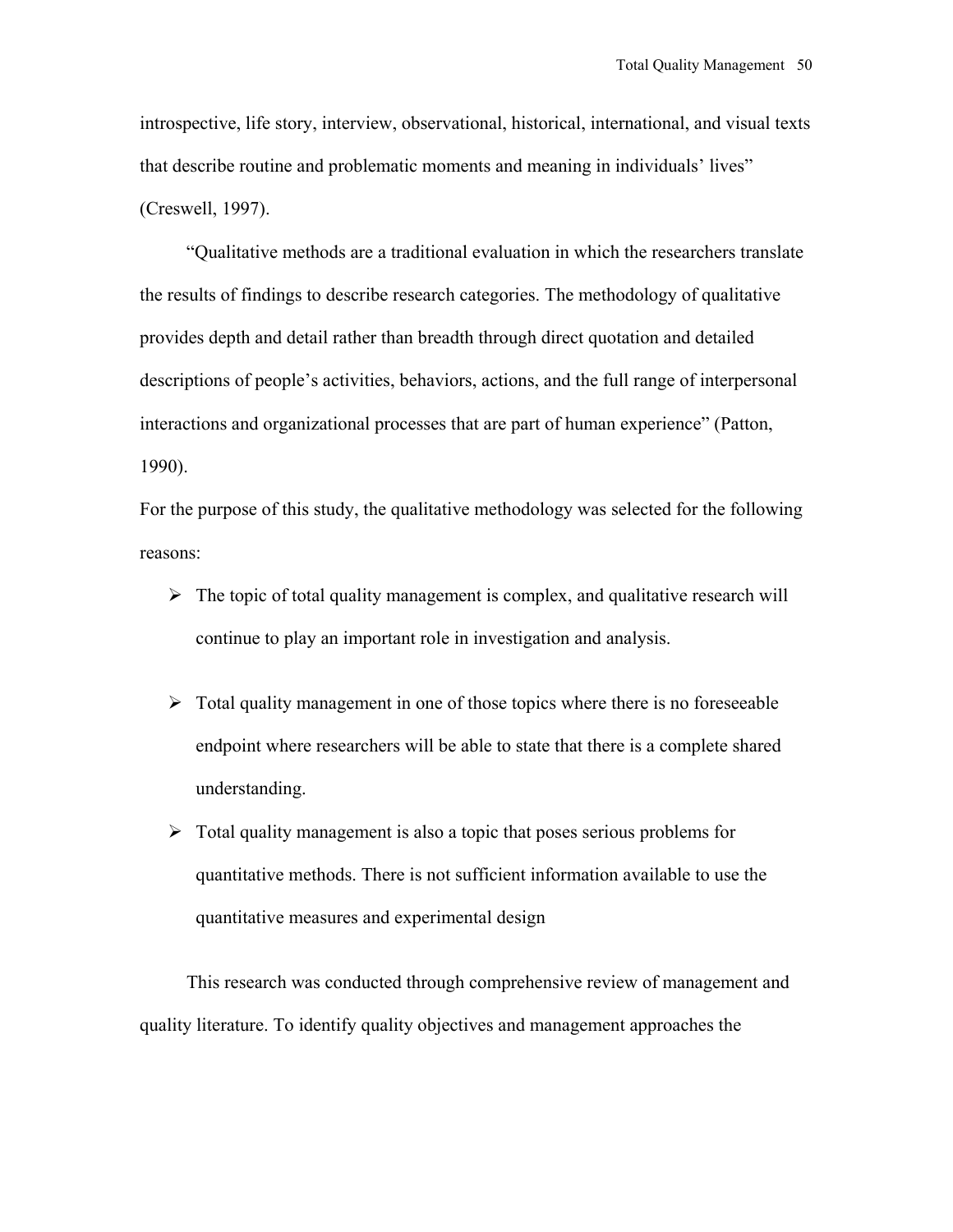researcher has identified and selected Deming, Juran, Crosby and Ishinkawa and others who have focused their concern on quality management philosophies and techniques. For the purpose of this study, the researcher will study, analyze, and evaluate, in depth the philosophies that are represented in these approaches.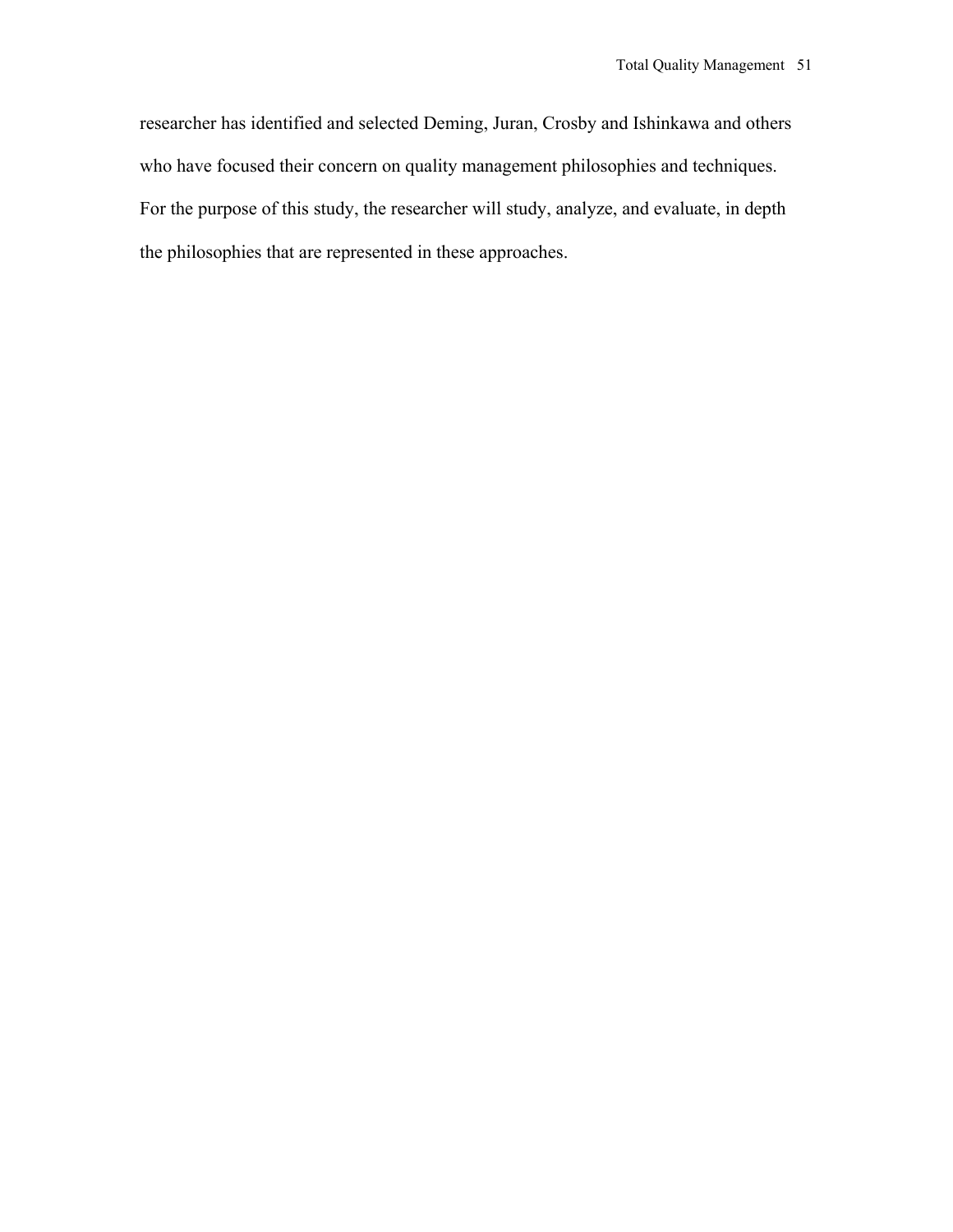## **Chapter IV Findings of the study**

In chapter two, some management approaches to total quality management (TQM) were introduced. Chapter four will talk about the most important concepts mentioned in chapter two such as the quality management philosophies continuous improvement, quality function deployment, so and the important elements of total quality management.

Deming provides a philosophy of management, a theory of management and specific, powerful rules capable of transforming any company culture into a true TQM culture. On the other hand, the innovative techniques advocated by Taguchi and the use SPC provide the means for technically improving any process in a total sense; that is, throughout every stage, from design, production and maintenance to control of improved processes.

 The successful implementation of his approach has greatly contributed to Japan's high reputation for quality and reliability, and therefore to its industrial success. Japan's highest industrial award is named after him: the Deming Prize is awarded annually to the one company or individual who has contributed most to the enhancement of statistical techniques, and to their improved application and design, research and development, manufacturing or service ("TQM", 1997)**.**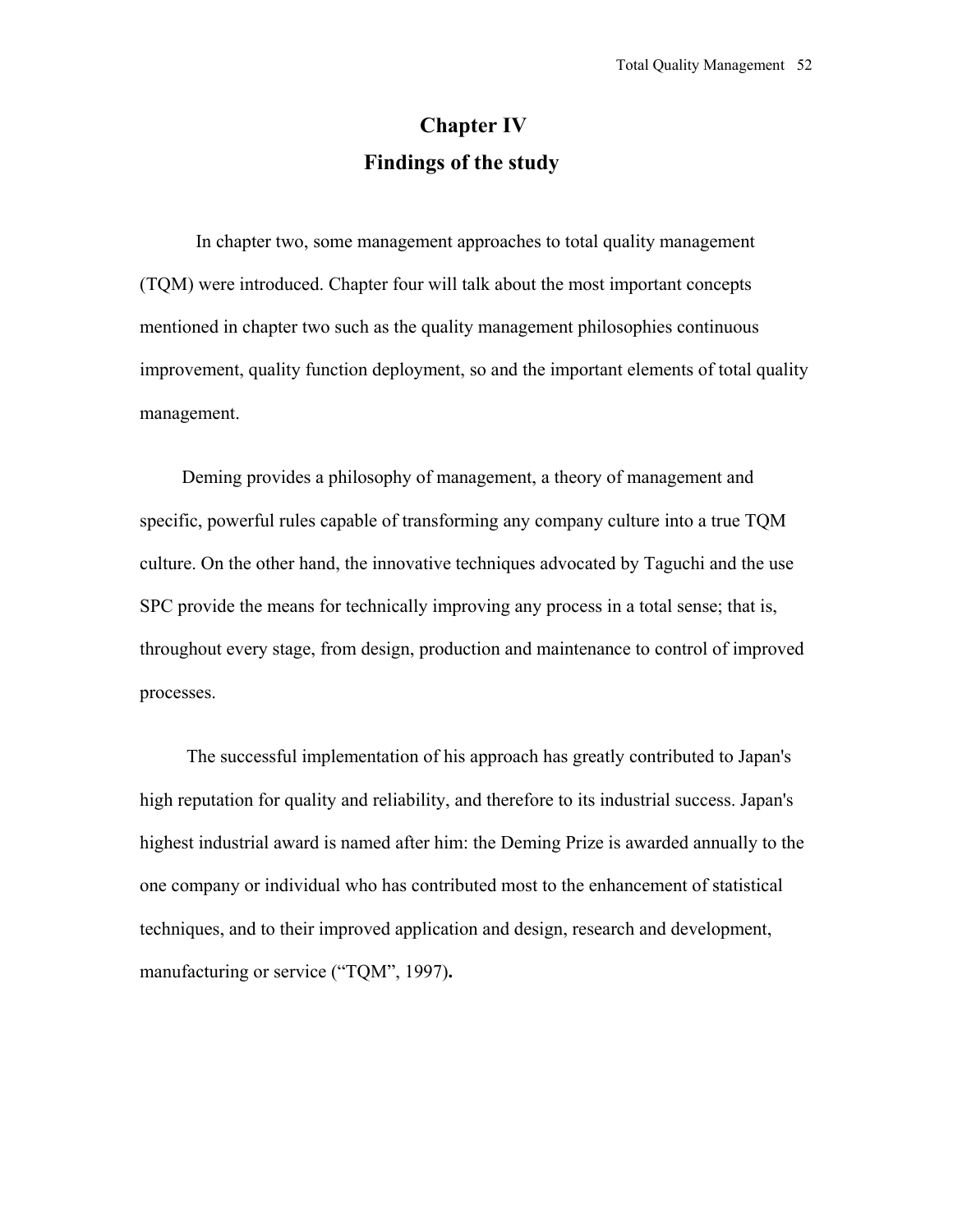"The Deming 14 points for management in industry, education and government follow naturally as application of this outside knowledge for transformation from the present Western style of management to one of optimization.

The 14 points are the basis for transformation of American industry. It will not suffice merely to solve problems, big or little. Adoption and action on the 14 points are a signal that the management intends to stay in business and aim to protect investors and employees. Such a system formed the basis for lessons for top management in Japan in 1950 and in subsequent years. The 14 points apply anywhere, to small organizations as well as to large ones, to the service industry as well as to manufacturing and apply to every division within a company.

These philosophies represent the bulk of what Deming tried to communicate to managers and companies around the world.

 The basic idea that Deming had is this If management is to be responsible for improving something as complicated as a modern assembly of machines and people (whether in the factory, the hospital, the office, or anywhere else), managers must have a way of learning which parts of the problems are due to the workers and which parts are due to the system. Deming understood that this could happen only if the two circumstances are fulfilled.1) the worker and the management can speak the same language.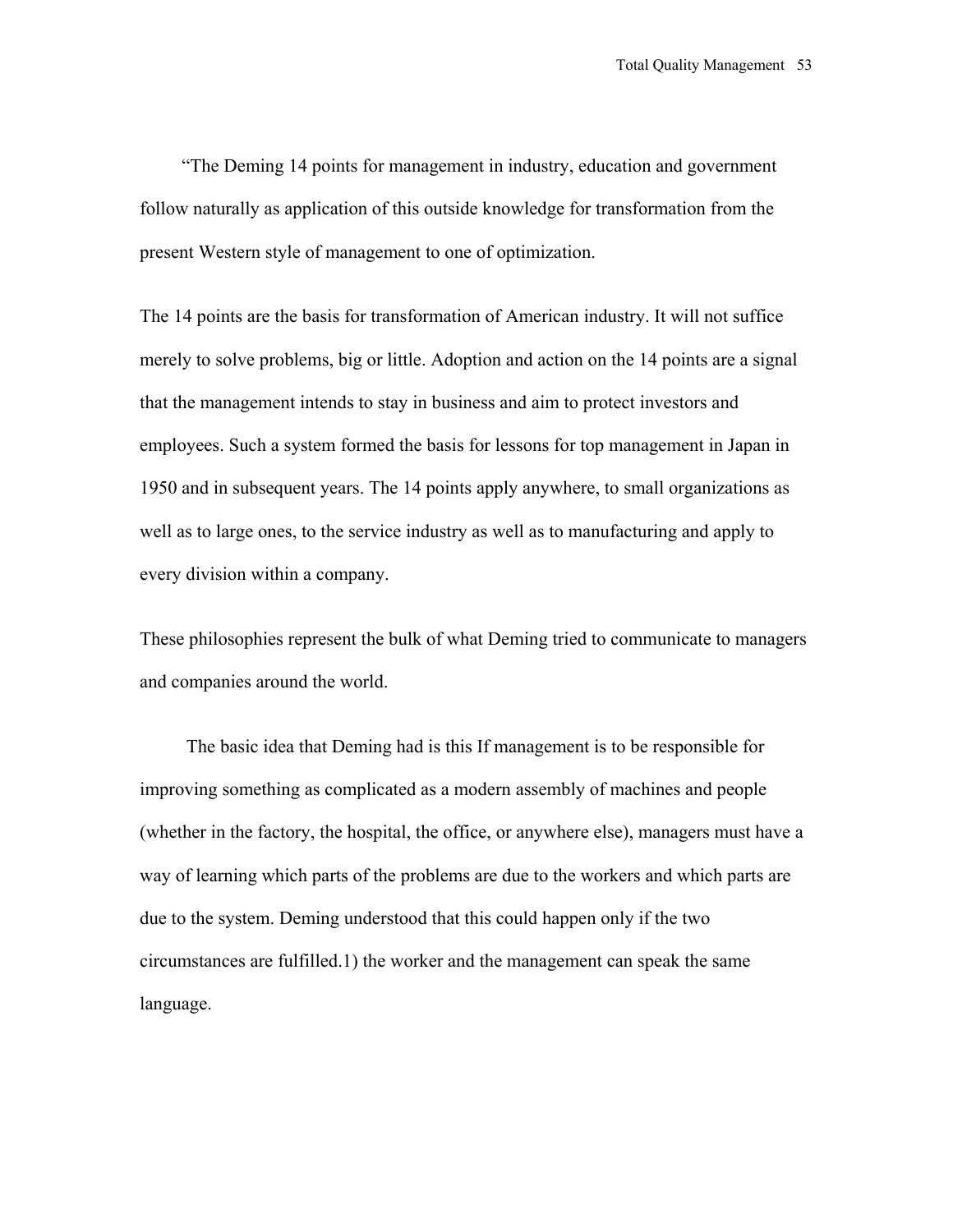2) The management uses the workers as essential "instruments" in understanding what is happening at the place where the work gets done.

 If managers adopt Deming's way, they will understand that they need the workers not just as arms and legs to do what they are bid, but as intelligent human beings who can provide insights into how to improve the output and efficiency of the process. And we know that the improvement in management/ labor relations can come from such an attitude, honestly felt and experienced.

 Probably the biggest success of all is at the Ford Motor Company, where Don Peterson, Ford's president, has declared, "the Ford Motor Company is committed to the adoption of the methods of W.Edwards Deming." The recent contract settlement with the UAW indicates how serious Ford is. In videotape prepared to convince Ford's employees, especially its middle management, case examples of the success of Deming's methods are given.

From the experiences at Ford, Nashua Corporation, and several Japanese-managed companies in the United States, we now have substantial evidence that Deming's methods work wherever they have been seriously tried**.**

 Deming's way is more than just attention to quality control. It is a philosophy of management that may be applied in any type of organization. It may be used in hospitals. It has been. It has raised Japanese productivity to record-breaking levels" (Deming, 2000).

 There are four major benefits of TQM according to Deming Prize winners as reported by Keno:

1) TQM produces growth in market share;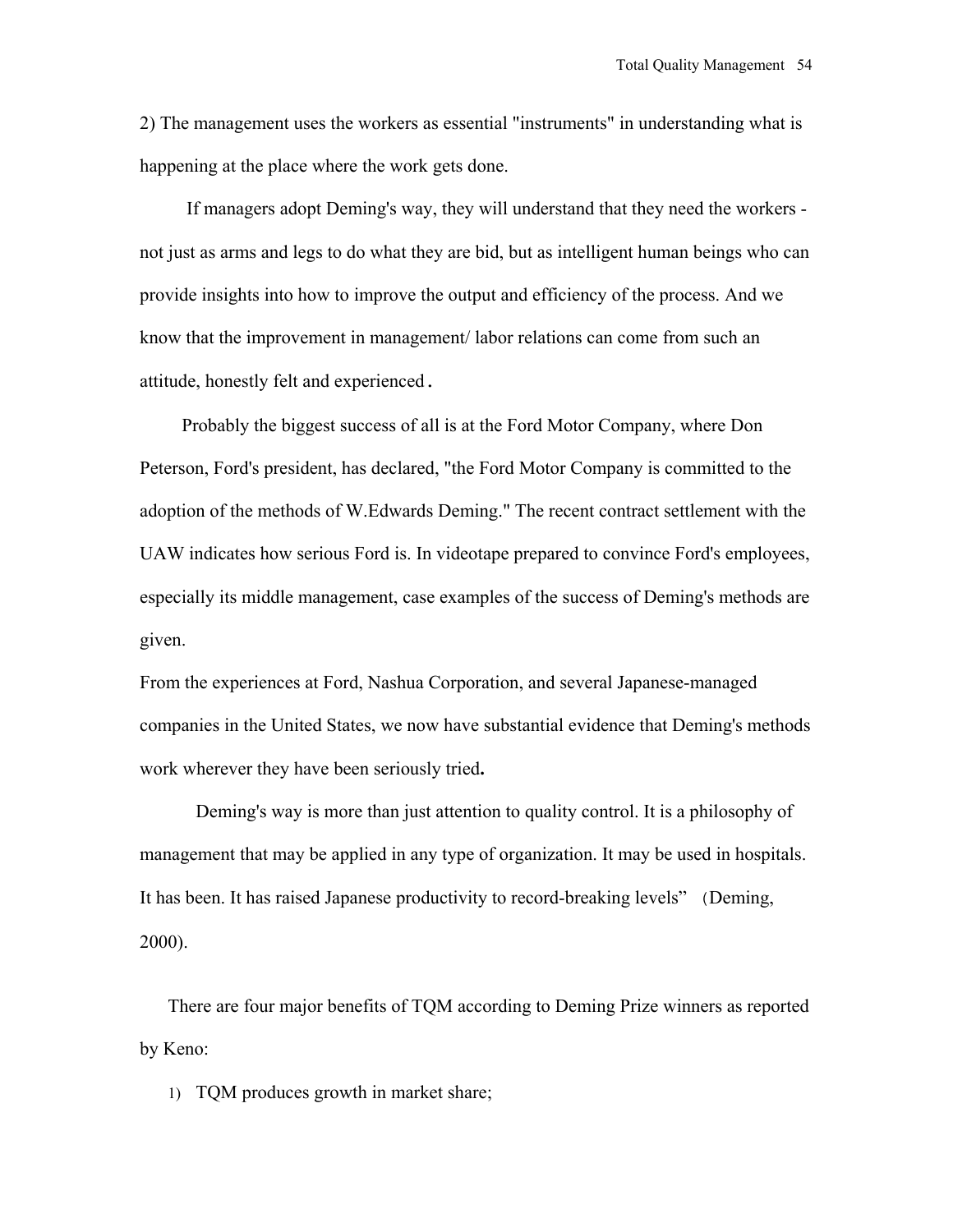- 2) TQM improves customer satisfaction by reducing problems and defects
- 3) TQM reduces cost, which helps grow market share (Deming progression)
- **4)** TQM reduces superior design of new products and in companies that use QFD this happens in one third to one-half less time

 Juran prescriptions on quality management focus on three major quality processes, called the Quality Trilogy. This trilogy consists of:

(1) Quality planning, which is the process of preparing to meet quality goals

(2) Quality control, which is the process of meeting quality goals during operations

(3) Quality improvement, which is the process of breaking through to unprecedented levels of performance.

 Quality planning begins with identifying customers, both external and internal, determining their needs, and developing product features that respond to those needs. Thus, Juran wanted employees to know who uses their products, whether in the next department or in another organization. Quality goals based on meeting the needs of customers and suppliers alike at a minimum combined cost are then established. Next, the process that can produce the product to satisfy customers' needs and meet quality goals under operating conditions must be designed. Strategic planning for quality determines short-term and long-term goals, sets priorities, compares results with previous plans, and combines the plans with other corporate strategic objectives.

 As a parallel to Deming's emphasis on identifying and reducing sources of variation, Juran stated that quality control involves determining what to control, establishing units of measurement to evaluate data objectively, establishing standards of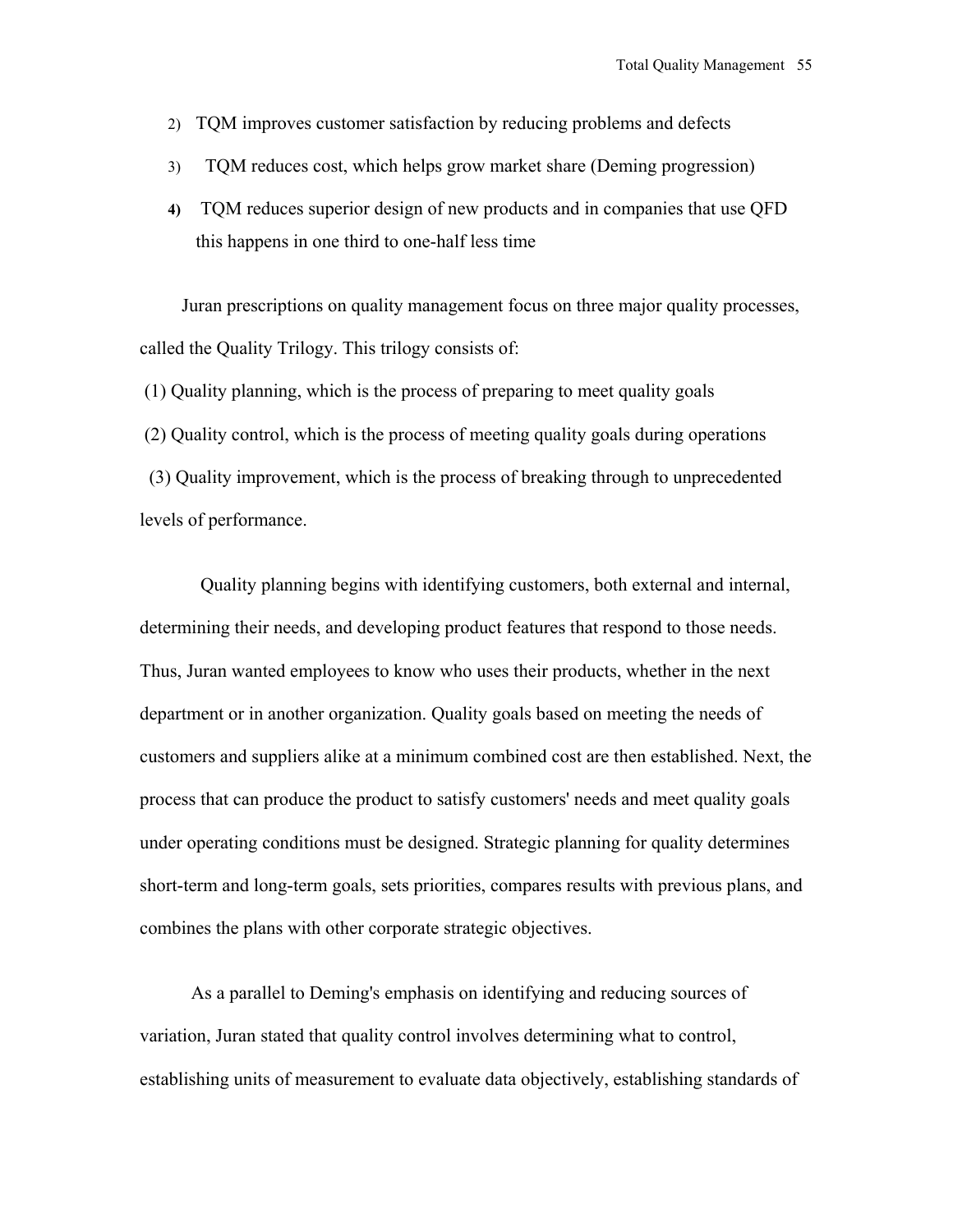performance, measuring actual performance, interpreting the difference between actual performance and the standard, and taking action on the difference.

 Unlike Deming, Juran specified a detailed program for quality improvement. Such a program involves proving the need for improvement, identifying specific projects for improvement, organizing support for the projects, diagnosing the causes, providing remedies for the causes, proving that the remedies are effective under operating conditions, and providing control to maintain improvements. At any given point in time, hundreds or even thousands of quality improvement projects should be under way in all areas of the company.

 Juran's assessment of most companies revealed that quality control receives top priority among the trilogy; most companies feel strong in this category. Quality planning and quality improvements, however, do not receive priority attention and are significantly weaker in most organizations. Juran felt that more effort should go into quality planning and, especially, quality improvement.

 As we can see, many aspects of the Juran and Deming philosophies are similar. The focus on top management commitment, the need for improvement, the use of quality control techniques, and the importance of training are fundamental to both philosophies.

 The essence of Crosby's quality philosophy is embodied in what is termed the "Absolutes of Quality Management." It includes the following five points: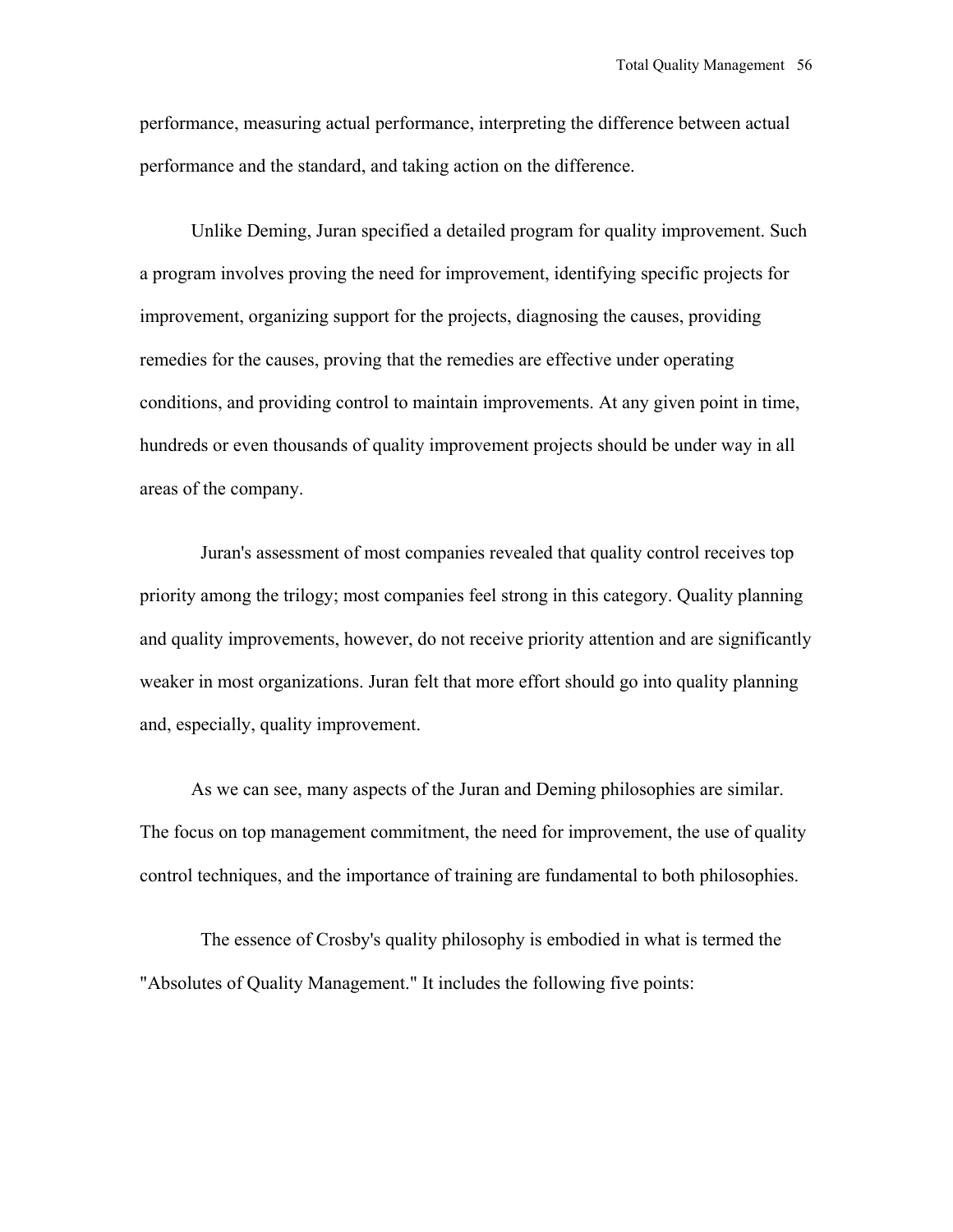- 1. Quality means conformance to requirements, not elegance. Crosby quickly dispels the myth that quality follows the transcendent definition discussed earlier. Requirements must be clearly stated sot that they cannot be misunderstood. Requirements ast as communication devices and are ironclad. Once requirements are established, then one can take measurements to determine conformance to those requirements. The nonconformance detected is the absence of quality. Quality problems become nonconformance problems, that is, variation in output. Setting requirements is the responsibility of management.
- 2. There is no such thing as a quality problem. Problems must be identified by those individuals or departments that cause them. Thus, a firm may experience accounting problems, manufacturing problems, design problems, front-desk problems, and so on. In other words, quality originates in functional departments, not in the quality department. Therefore, the burden of responsibility for such problems falls on these functional departments. The quality department should measure conformance, report results, and lead the drive to develop a positive attitude toward quality improvement. This Absolute is similar to Deming's third point.
- 3. There is no such thing as the economics of quality; doing the job right the first time is always cheaper. Crosby supports the premise that "economics of quality" has no meaning. Quality is free. What costs money are all actions that involve not doing the jobs right the first time.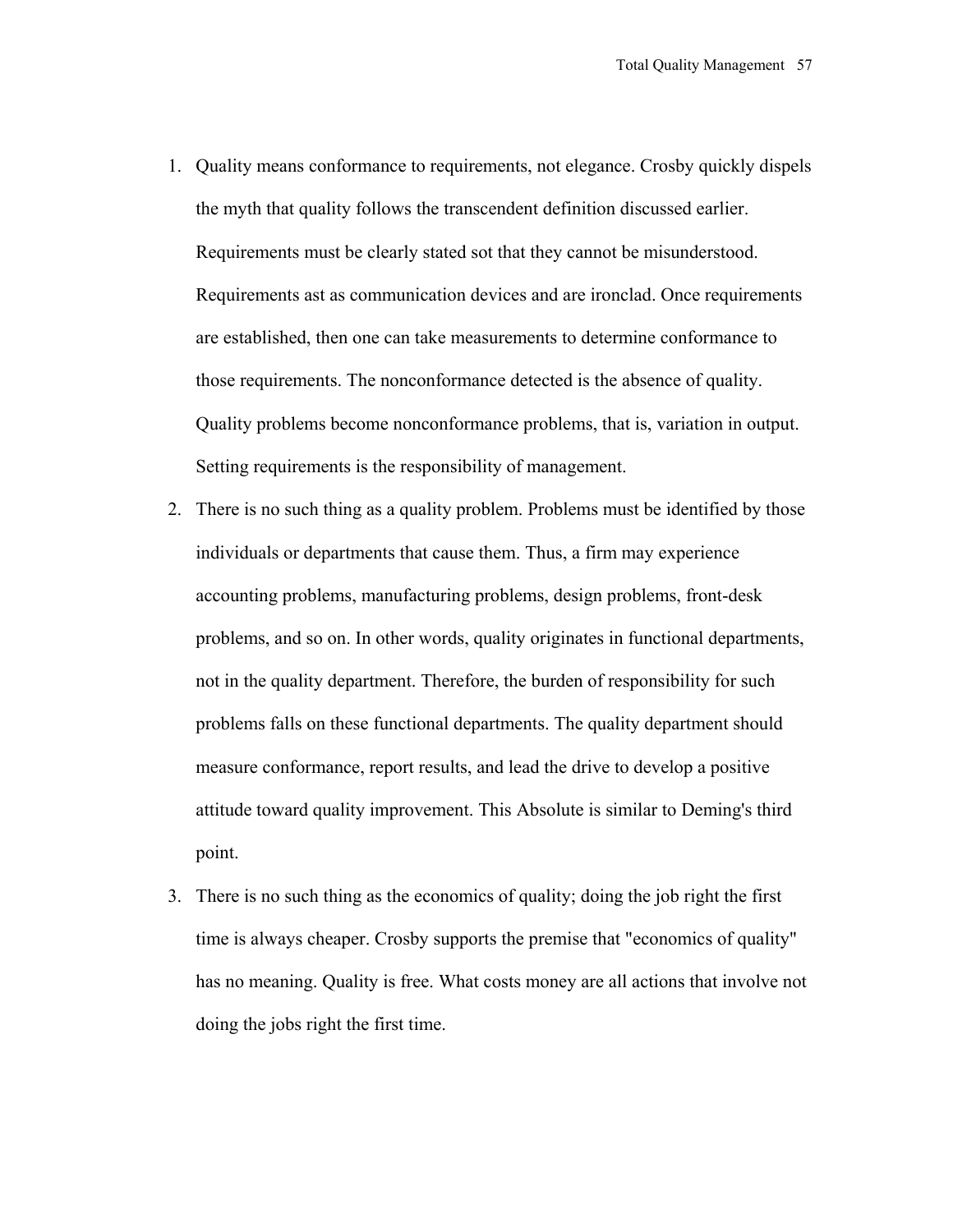- 4. The only performance measurement is the cost of quality, which is the expense of nonconformance. Crosby notes that most companies spend 15 to 20 percent of their sales dollars on quality costs. A company with a well-run quality management program can achieve a cost of quality that is less than 2.5 percent of sales, primarily in the prevention and appraisal categories. Crosby's program calls for measuring and publicizing the cost of poor quality. Quality cost data is useful in calling problems to management's attention, to select opportunities for corrective action, and to track quality improvement over time. Such data provides visible proof of improvement and recognition of achievement.
- 5. The only performance standard is "Zero Defects (ZD)." Crosby feels that the Zero Defects concept is widely misunderstood and resisted. Zero Defects is not a motivational program, it is a performance standard.

 "Crosby's approach provides relatively few details about how companies should address the finer points of quality management. It focuses on managerial thinking rather than on organizational systems. By allowing managers to determine the best methods to apply in their own company's situations, his approach tends to avoid some of the implementation problems experienced by companies that have adopted the Deming philosophy. Hundreds of thousands of companies have taken his course in-house or at his Quality College" (Deming, 2000)

 While a clear understanding of quality is necessary toward the achievement of [TQM,](http://144.162.10.248/data/misc/tqmlib1.htm) it is only a [small step](gopher://deming.eng.clemson.edu/00/pub/tqmbbs/cases/fisher.txt) in the process. Making the system work requires not only the commitment of the entire organization, but also an understanding of quality management,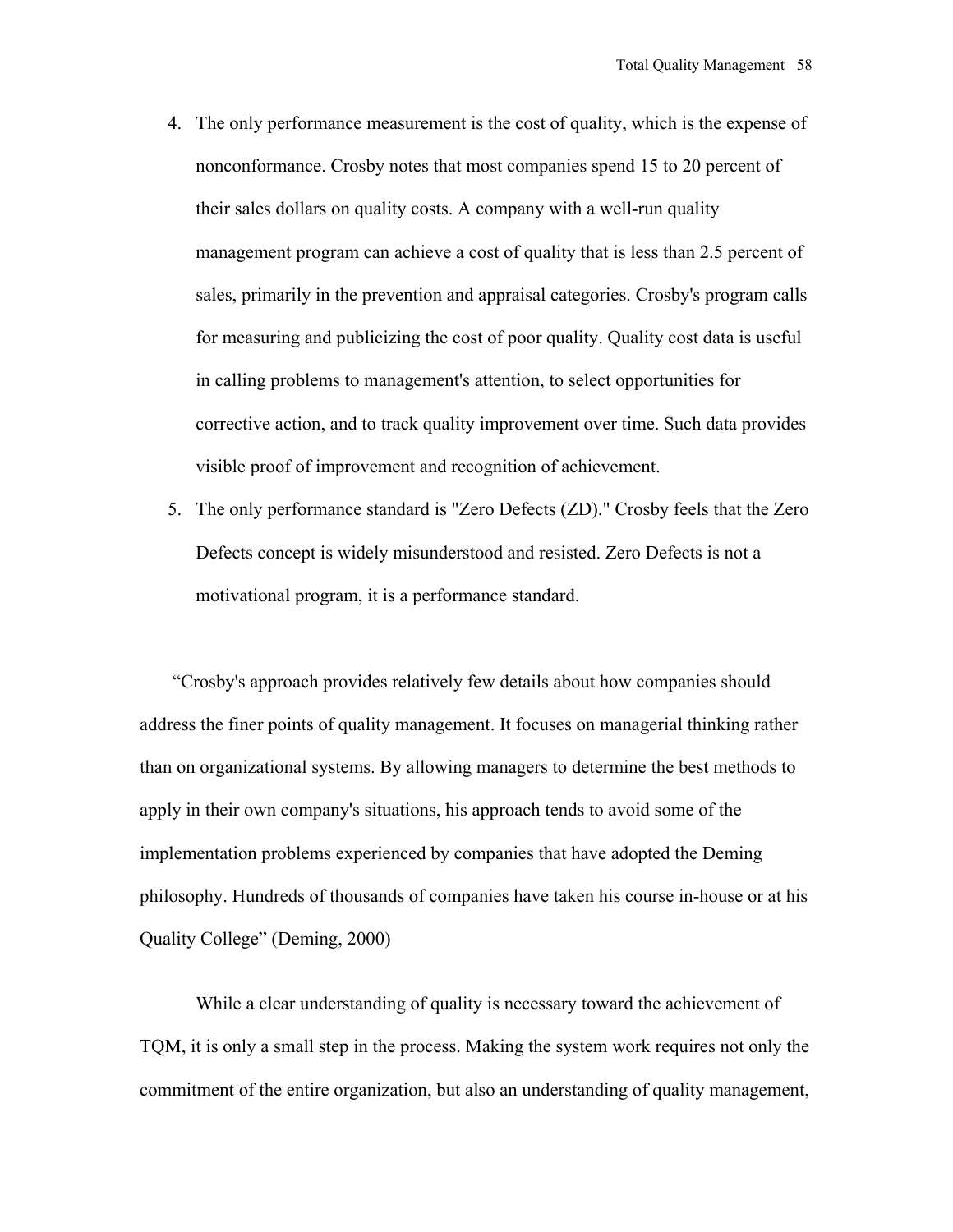and the willingness toward change. Individuals working on their own, even with a solid plan, will never generate optimum results. The individual effort is important in the improvement process, but it must be coordinated with others in the organization to become truly effective. Education and [training](http://kimbler_pc.eng.clemson.edu/educate.htm) will be continuous and bring together all the steps into one cohesive [program](http://www.creacon.com/SCHOOLS/) toward TQM. An effective coordination of these steps will result in quality improvement through increased efficiency and capability. This in turn, should lead the organization to have satisfied customers and an increase in market share.

 "Continuous improvements are the backbone of the TQM process. The notion of continuous improvement requires a systematic approach to quality management that follows Deming's cycle of the Plan-Do-Check-Act. This system must be deeply embedded within the organization, and should involve a continuous assessment of customer's needs and wants. The continuous improvement cycle ensures that the organization learns from results and improves its operations and outputs accordingly. This must be accomplished in a planned, systematic, and conscientious way to create a way of life that penetrates the entire organization" (TQM, 2001)

 The concept of total quality management is very simple in nature. The central focus is on identifying the customer, the customer's needs and requirements, and then to set out a plan toward meeting those requirements. In order to do this effectively, the organization must have a good quality management system, statistical process control, and teamwork. This process must start with top management and flow downward throughout the organization. A good quality control system involves cooperation between all the major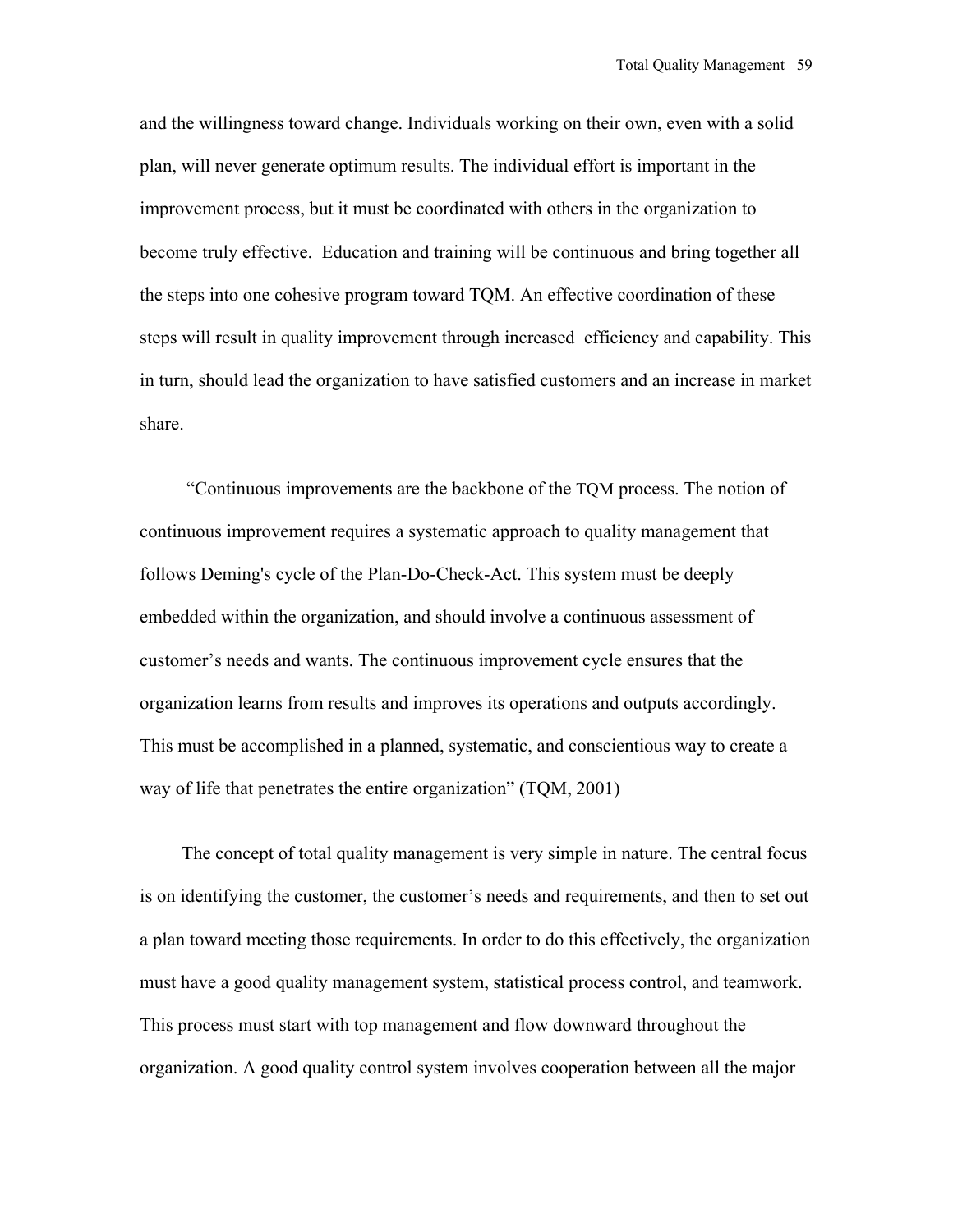departments throughout the organization including marketing, engineering, operations, purchasing customers service finance etc." A well-run and fully documented quality management system provides the necessary groundwork for the successful application of SPC and teamwork to the organization's goal". ("TQM", 1995)

 Continuous improvement of all operations and activities is at the heart of TQM. Once it is recognized that customer satisfaction can only be obtained by providing a highquality product, continuous improvement of the quality of the product is seen as the only way to maintain a high level of customer satisfaction. As well as recognizing the link between product quality and customer satisfaction. TQM also recognizes that product quality is the result of process quality. As a result, there is a focus on continuous improvement of the company's processes and will lead to an improvements. In turn, this will lead to an improvement in product quality, and to an increase in customer satisfaction. Improvement cycles are encouraged for all the company's activities such as product development and the way customer relationships are managed. This implies that all activities include measurement and monitoring of cycle time and responsiveness as a basis for seeking opportunities for improvement.

 Elimination of waste is a major component of the continuous improvement approach. There is also a strong emphasis on prevention rather than detection, and an emphasis on quality at the design stage. The customer-driven approach helps to prevent errors and achieve defect-free production. When problems do occur within the product development process, they are generally discovered and resolved before they can get to the next internal customer.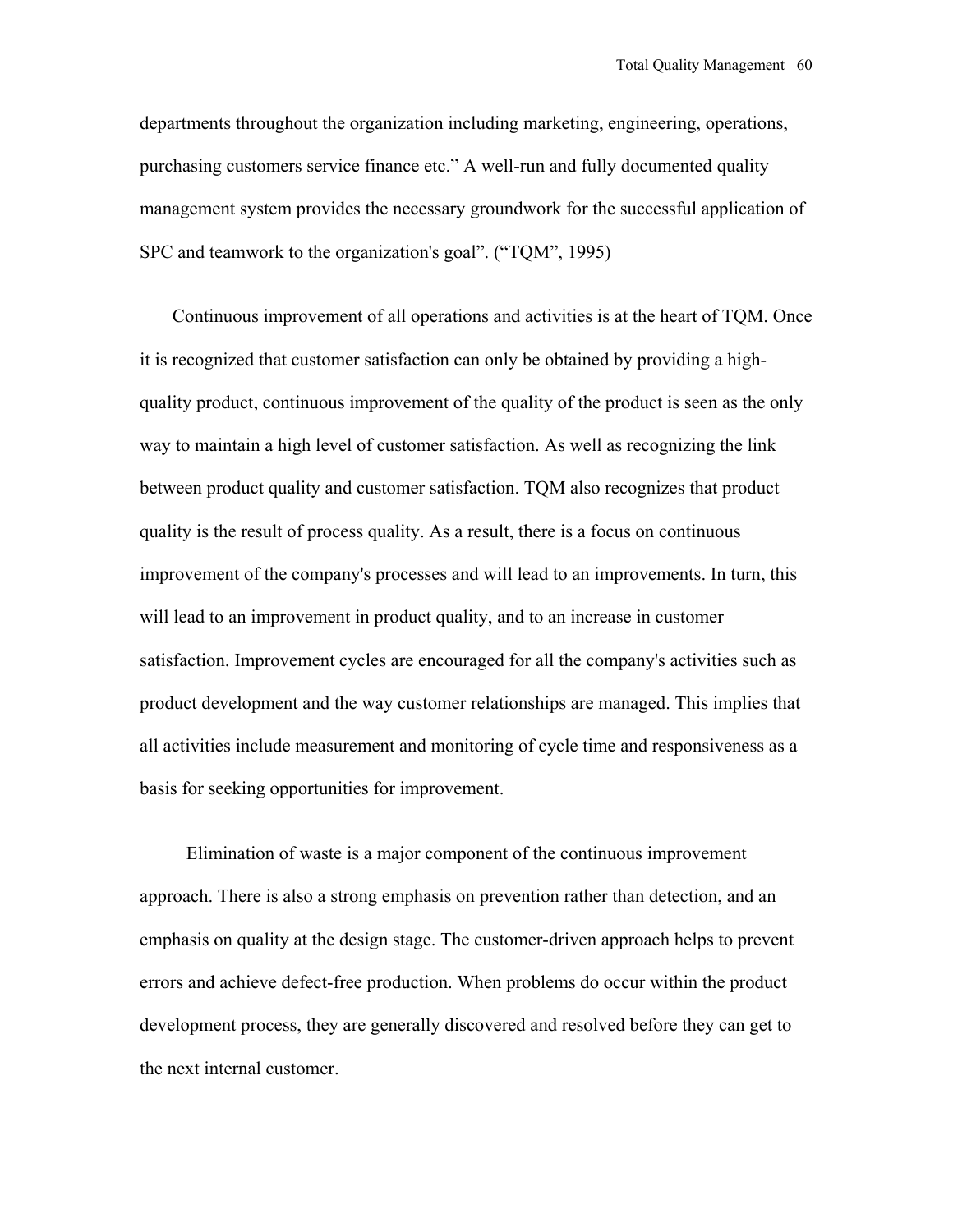To achieve customer satisfaction, the company has to respond rapidly to customer needs. This implies short product and service introduction cycles. These can be achieved with customer-driven and process-oriented product development because the resulting simplicity and efficiency greatly reduce the time involved. Simplicity is gained through concurrent product and process development. Efficiencies are realized from the elimination of non-value-added effort, such as re-design. The result is a dramatic improvement in the elapsed time from product concept to first shipment. (TQM, 2001)

 TQM environment requires a committed and well-trained work force that participates fully in quality improvement activities. Such participation is reinforced by reward and recognition systems, which emphasize the achievement of quality objectives. On-going education and training of all employees supports the drive for quality. Employees are encouraged to take more responsibility, communicate more effectively, act creatively, and think innovatively. As people behave the way they are measured and recommended, TQM links relationship to customer satisfaction the basic objective of the TQM activities of a company is increasing its value, as understood on the basis of the needs of its owners. In other words, TQM and business excellence refer to the same thing. Business excellence emphasizes results, whereas, TQM underscores means.

 A prerequisite for TQM in all companies is a comprehensive business model. In an international context, features of such activities have been outlined with ISO 9000 standards and quality award criteria. Leading TQM principles common to these include:

- Leadership
- Customer focus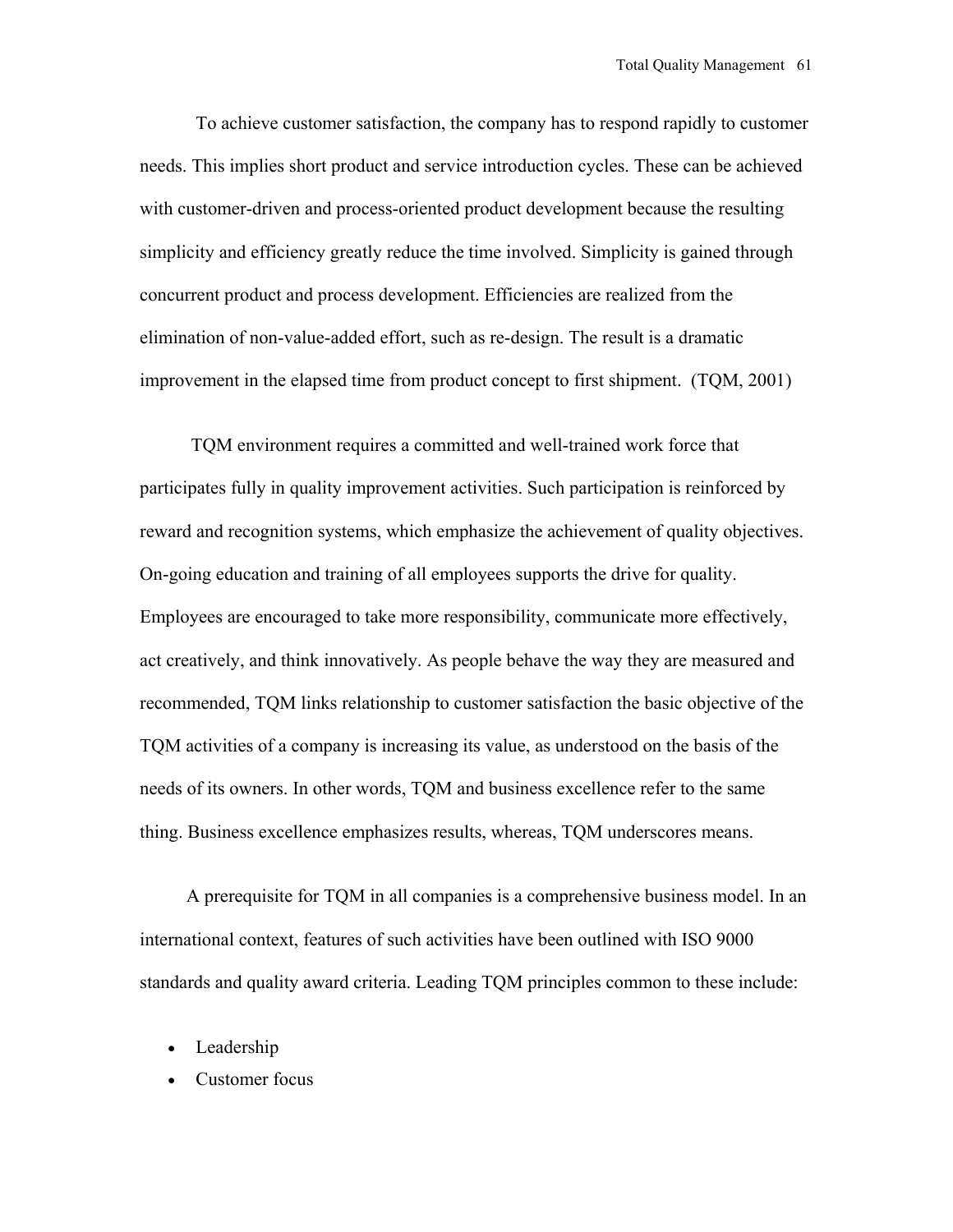- Continual improvement and learning
- Respect for personnel and partners
- Agility and flexibility
- Long term future orientation
- Innovative business
- Fact-based leadership
- Public responsibility and corporate citizenship
- Result orientation and emphasis on creating value
- Processes-based business and systems thinking

 International research has indicated that core factors that increase the value of a company have a clear linkage to effects of the aforementioned principles. A solution does not, however, refer to creating rigid structures or systems but, rather – in current uncertain times – to generating effective modes of thinking and realizing these in accordance with the business.

 Total Quality Management is the culture that allows an organization to accomplish its overall mission of satisfying the customer and increase market share. The groundwork of TQM has been laid out by pioneers, such as [Dr. Deming;](gopher://deming.eng.clemson.edu/ORO-7561-/pub/tqmbbs/misc/demob.txt) it is now up to the managers of organizations to continue the evolution of TQM to reach its full potential (TQM integration, 2001)

 In addition to continuous improvement, other elements are equally important factors in achieving the best TQM structure. Competitive benchmarking is a process that views other companies who have become experts in a function that another company would like to study and initiate for themselves in order to improve their quality. The benchmarking procedure may be from any firm that has an excellent process that another company would like to perfect.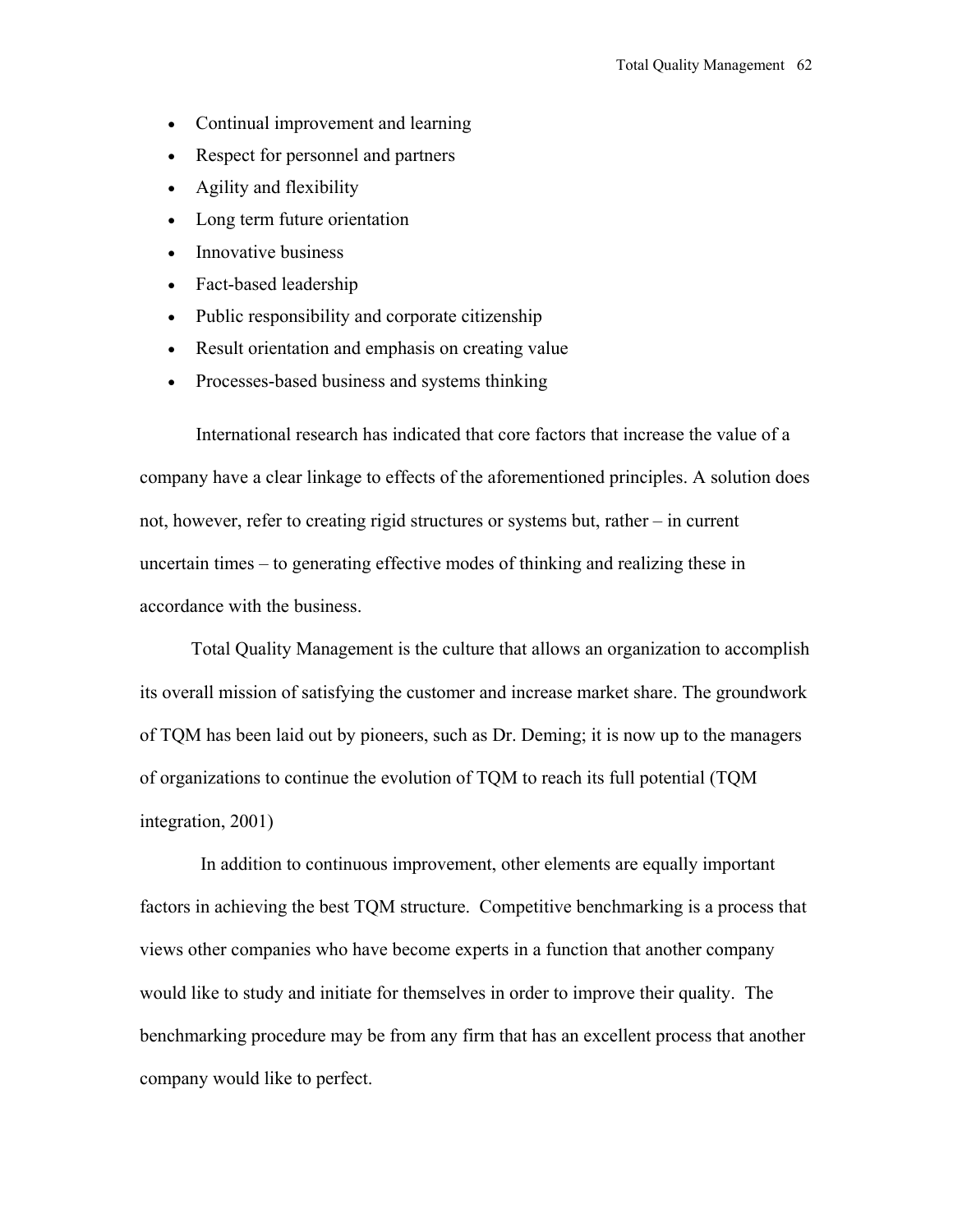The next element is employee empowerment. The process gives more responsibility to employees who make or serve products. The process allows less management time to supervise the lines, allowing management to do other important tasks. Employee empowerment is a horizontal loading practice to encourage employee moral and gives employees much more discretion over their own assigned positions.

 The team approach is another idea that joins employees and encourages group solving of important issues. The process is to encourage all group participants to be involved, cooperate, and develop a team spirit that will improve employee development, motivation, product quality, and company moral.

 The last element is the need to stress decision based on fact rather then opinion. To base decisions on fact develops more accurate decisions and helps operate an organization more efficiently and effectively. Employees and management should also have the knowledge of tools at their disposal. From those tools comes a better product and expansion in new ways to perform activities.

 When companies have finally developed an efficient system, it is necessary to develop relationships with suppliers who have similar goals in quality (TQM history and continues processes, 2000)

As a result of the ISO 9000 implementation, company operations will become better defined and integrated. Employees are more aware of quality objectives, communications are improved and better information is available for making decisions.

Another benefit is that quality documents can be used for training purposes. Everyone understands their responsibilities and consistently performs their tasks and defects and rework are reduced.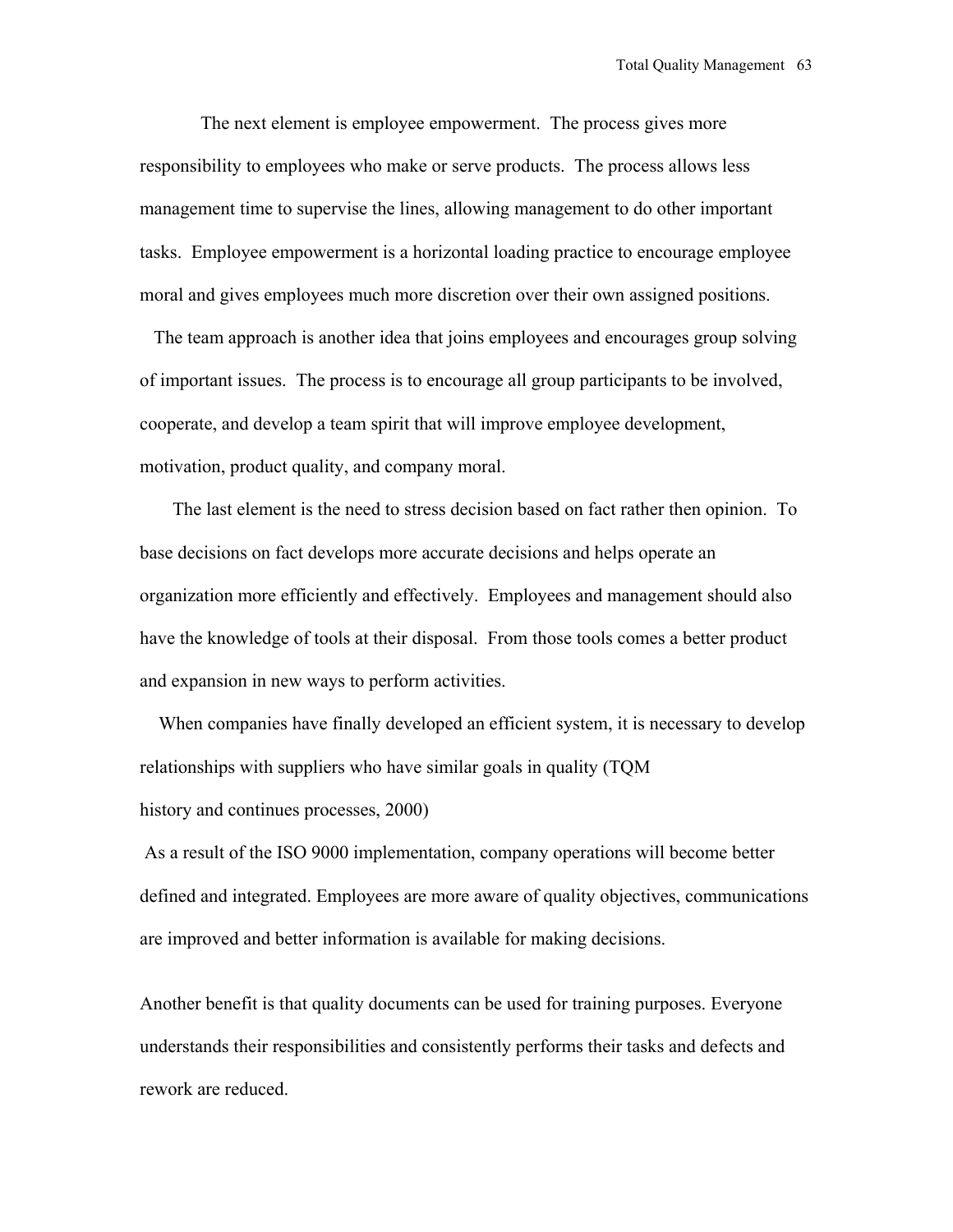Supplier partnerships are formed and customer satisfaction is improved. Access to world markets is opened, along with the capability to bid on contracts calling for ISO 9000 certification.

 ISO 9000 quality systems bring various benefits to their users. The primary purpose of an effective quality system is to inspire confidence among customers in a contractual situation. It is also of immense value to the suppliers themselves, because it enables them to achieve customer's satisfaction cost effectively. If all tasks were carried out correctly the first time, there would be no waste, costs would be minimized and profit maximized. An effective quality system confers the following benefits on the supplier:

- It enables them to identify and plan tasks and their method of performance in order to yield the right results.

- It provides the means for identifying and resolving problems and preventing their recurrence, thereby improving conformance.

- It enables staff to control their own operations, thereby reducing fire-fighting and freeing manager from constant intervention in business operations. This will help to create quality awareness and job satisfaction among employees.

- It provides a means for documenting the company's experience. This can serve as the basis for training staff and thus for improving their performance.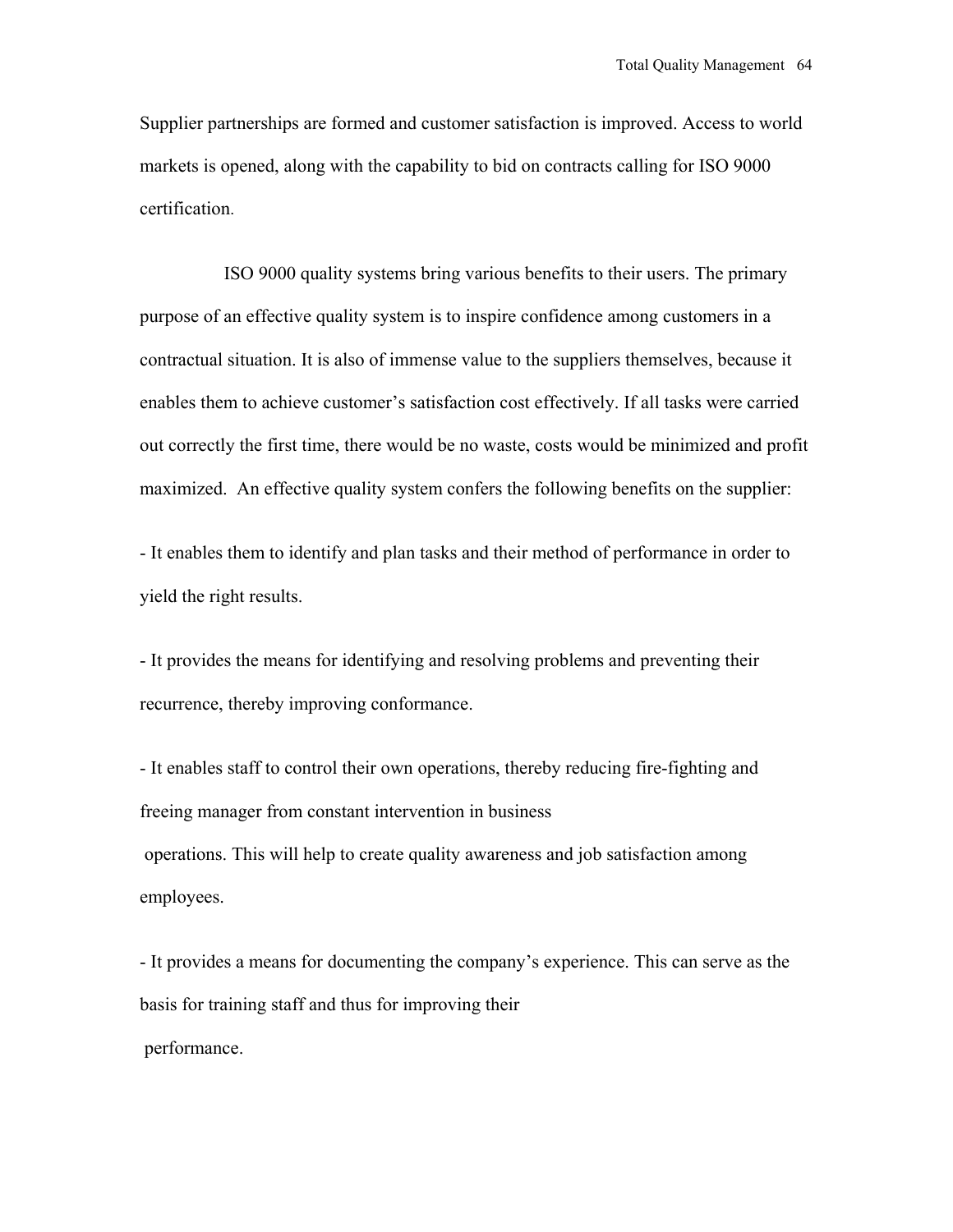- It provides data that can be used to determine the performance level of operating process and products, and to effect improvements

- It generates objective evidence to demonstrate the quality of products and the effectiveness of systems and thus to build confidence among customers.

 Implementing a quality system based on ISO 9000 can help transform an ad hoc method of quality control into an organized and cost-effective quality-management system. Combining high quality with low cost gives the company a tremendous competitive advantage.

 An ever-increasing number of companies all over the world are implementing quality-system standard internally. In addition, the bigger companies are insisting that their suppliers implement certified quality systems based on ISO 9000. This would greatly help in the improvement of their image, their credibility and their acceptability in international markets, factors essential for success in the export trade (Quality management systems, 2001)

The revisions that create ISO 9000:2000 are based on eight-quality management principles that reflect best management practices:

- A focus on identifying and meeting customer needs and expectations.
- Leadership and an expanded role for executive management.
- Involving and leveraging the abilities of people at all levels of the organization.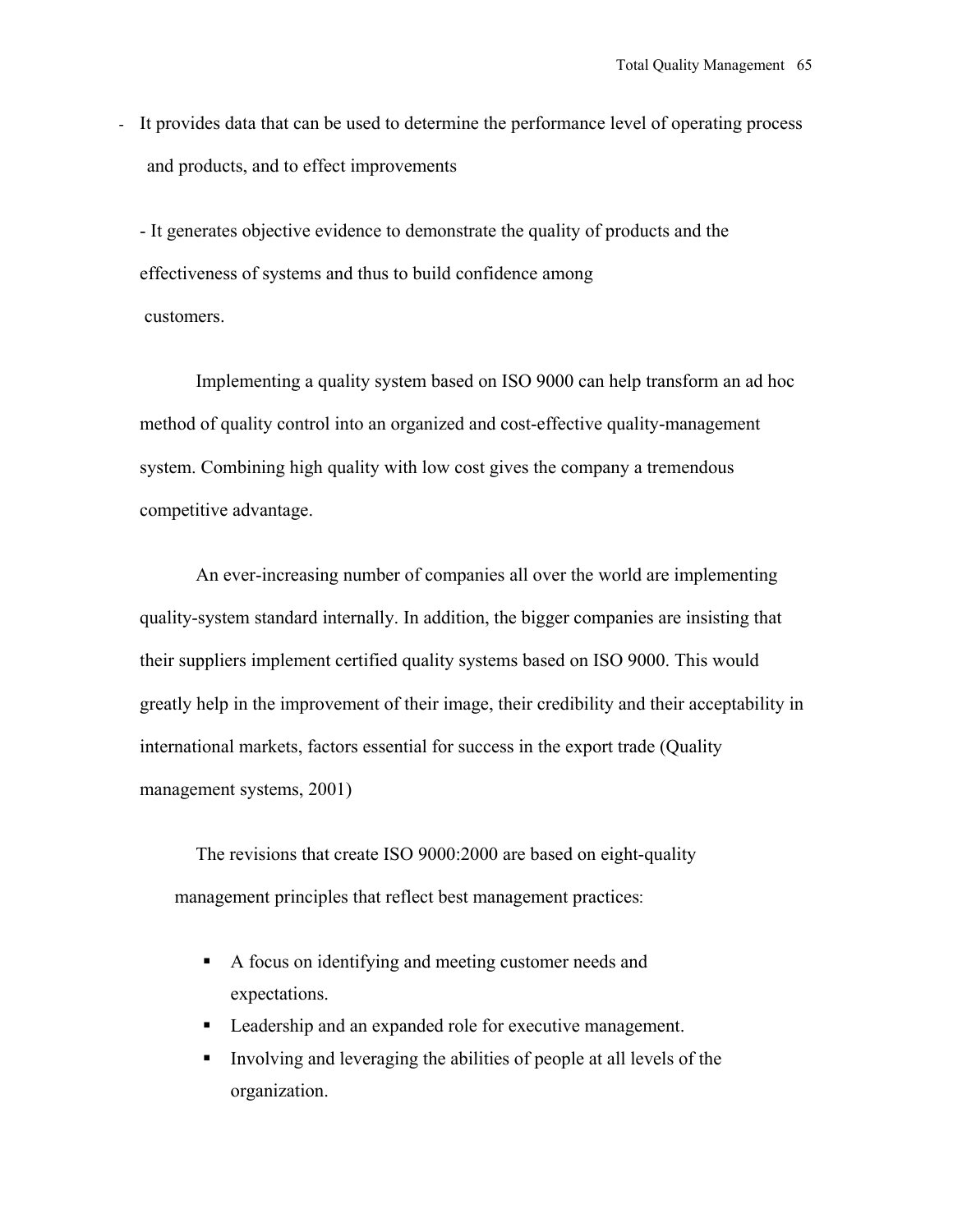- Managing resources and activities as a process.
- Identifying, understanding and managing a system of interrelated processes for a systematic approach to management.
- Continual improvement.
- Factual decision-making and the establishment of measurable objectives for the quality system.
- Mutually beneficial supplier relationships**.**

 These principles create the opportunity for companies to become a total performance managed company, enhancing performance and profitability while obtaining the internationally recognized ISO registration. These new principles are ingrained in four major processes, which constitute an overall process of continual improvement as illustrated in the following flow chart. As you will note, identifying customer requirements and measuring customer satisfaction are crucial elements of this process (ISO900: 2000, 2001).

The ISO 9000 series of standards has a significant role in the quality systems employed by many businesses and offers great benefits to certain industries such as manufacturing and software development, which due to the nature of their operations can more easily comply with ISO requirements. In addition, the pursuit of ISO certification is for many companies their first attempt at adopting a quality improvement process which adds value in itself. However, ISO 9000 certification should be viewed as merely a portion of larger, overall quality approach. It's failure to focus on constant, systemic improvement, and to not seek movement beyond customer satisfaction causes it to fall short as the ultimate quality solution in any industry. Many QA experts and consultants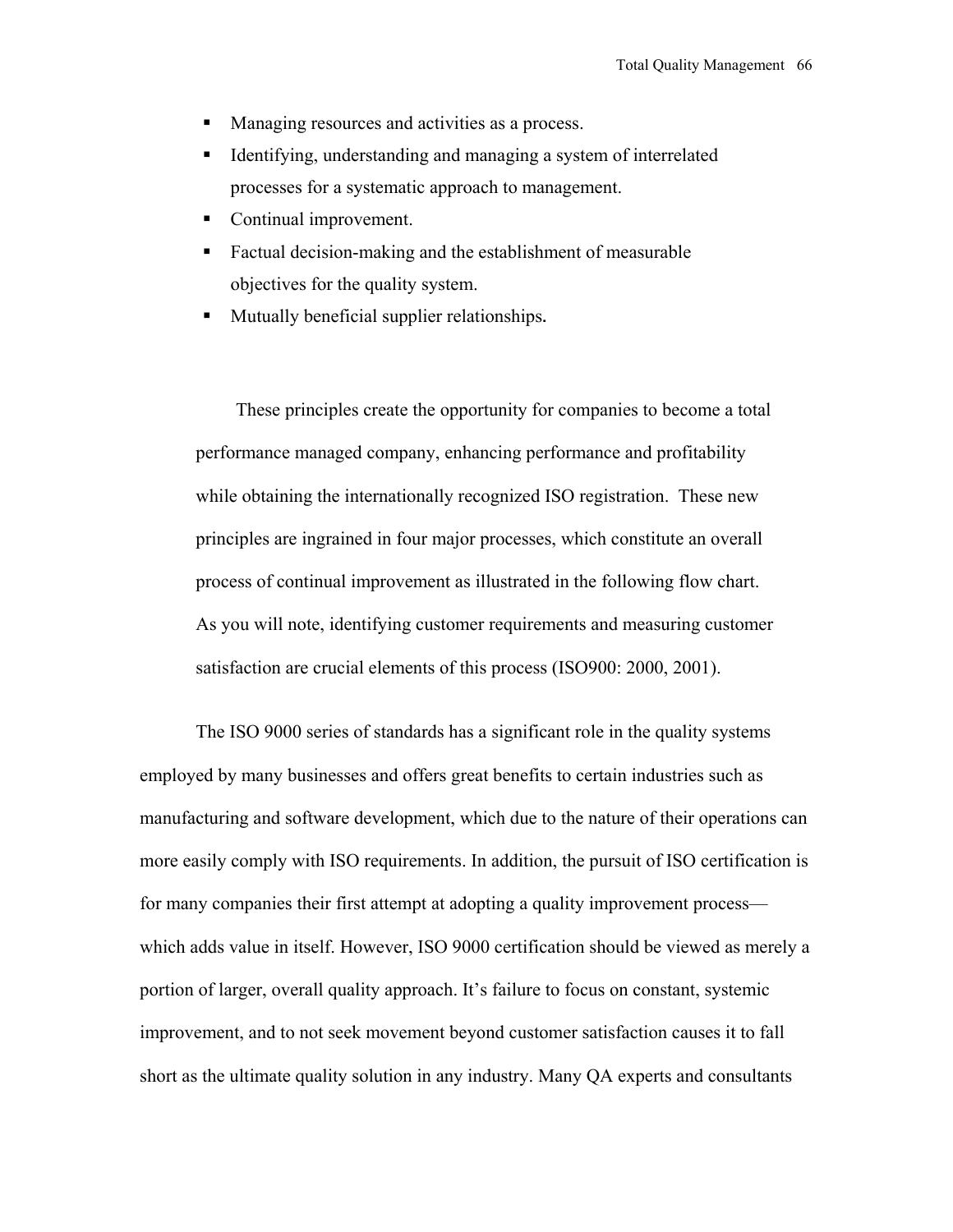are actively combining QA certification schemes (namely ISO 9000) with a TQM strategy and businesses are gaining real benefits rather than just certificates. Management must review the quality options available and determine how their company can best achieve quality and constant improvement in order to secure their share of the marketplace (ISO 9000,2001)**.** 

 QFD has been used in the manufacturing world for more than twenty years. It has accomplished outstanding achievements. QFD has also exhibited greater advantages in its application in software industry.

QFD is a kind of preventive quality tool. QFD places development efforts at the front of a program rather than at the end. With development up-front, we can focus on planning and reduce requirement changes. It also puts quality in design process, so defects can be prevented early, and design changes can be reduced. Preventing problems at an early stage can shorten the development cycle, reduce cost, and improve productivity. The following benefits stem from these characteristics:

- **•** "Preventive" quality tool (Reduces design changes)
- Shorter development cycles
- Lower costs, greater productivity
- **IMPROVED 1.5** Improved product quality and reliability
- **Increases market share**
- Fosters better attention to customers' perspectives
- Reduces product definition interval

QFD is a structured step-by-step methodology, and it uses a structured ''House of Quality" model as a tool to collect the data. This tool helps to collect the information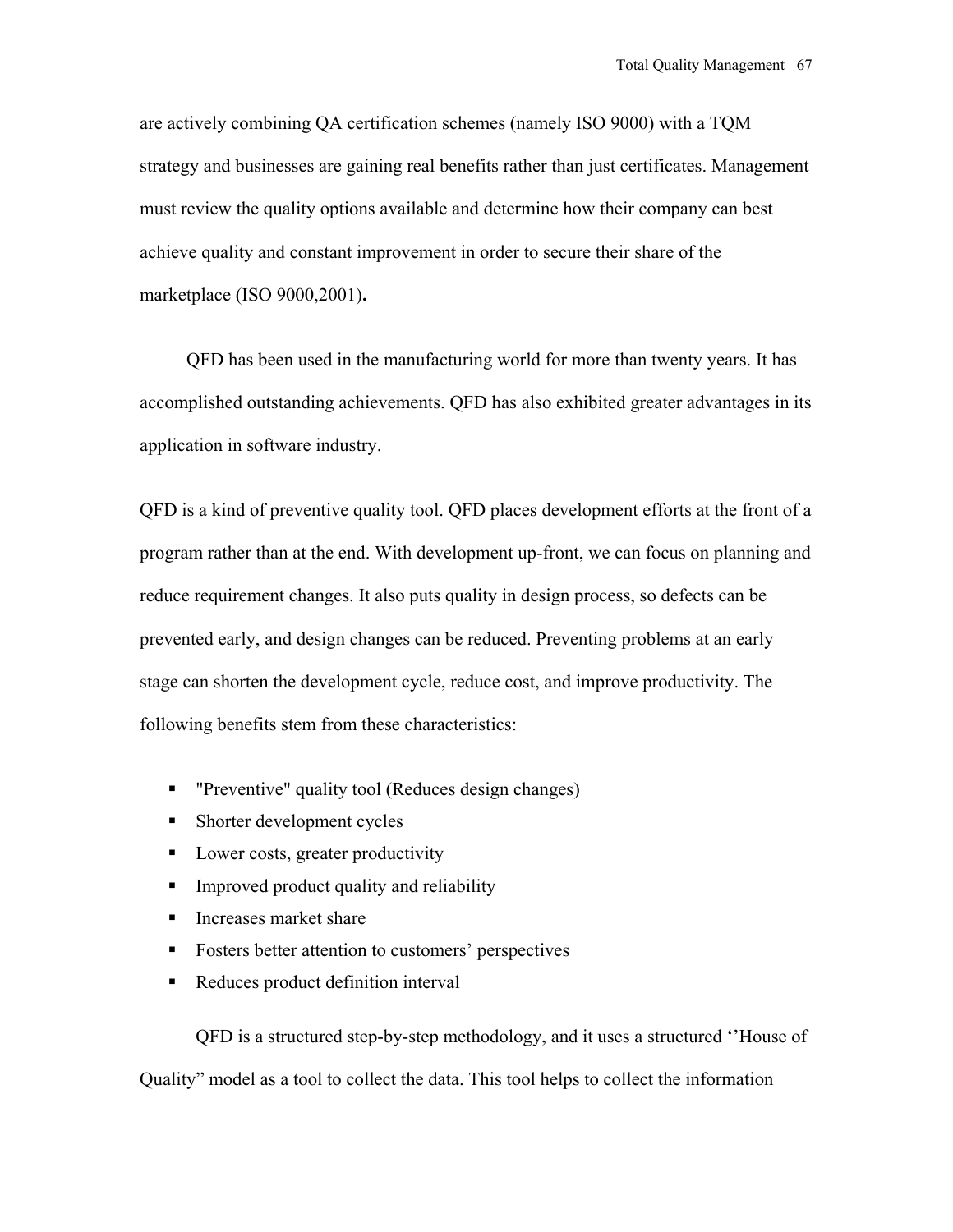thoroughly and document the identified requirements effectively and completely. Thus, it can:

- Aid in avoiding the loss of information
- Provide a structured process for project documentation

 The well-defined mechanism in the "House of Quality" model also helps to prioritize and analyze the requirements and identifies their correlations, which lead to the following benefits:

- Provides decision justification
- Quantifies qualitative customer requirements
- Represents data to facilitate the use of metrics
- Facilitates cross-checking

With a clear mission of concentrating on customers' requirements, and with a wellstructured process and common tool to work on, QFD can effectively:

- Support team involvement
- Create better communication among departments

QFD is an approach, which can help improve quality, satisfy customer needs,

shorten development times, and at the same time reduce costs. However any technique

has its own limitations when implemented.

QFD process is costly, difficult and it requires a much longer view into the future to achieve payback. Without top management support, all attempts at QFD implementation could go for naught. Top management commitment is key when implementing QFD broadly because of the implications involved with organization, budgets, and timing of project deliverables.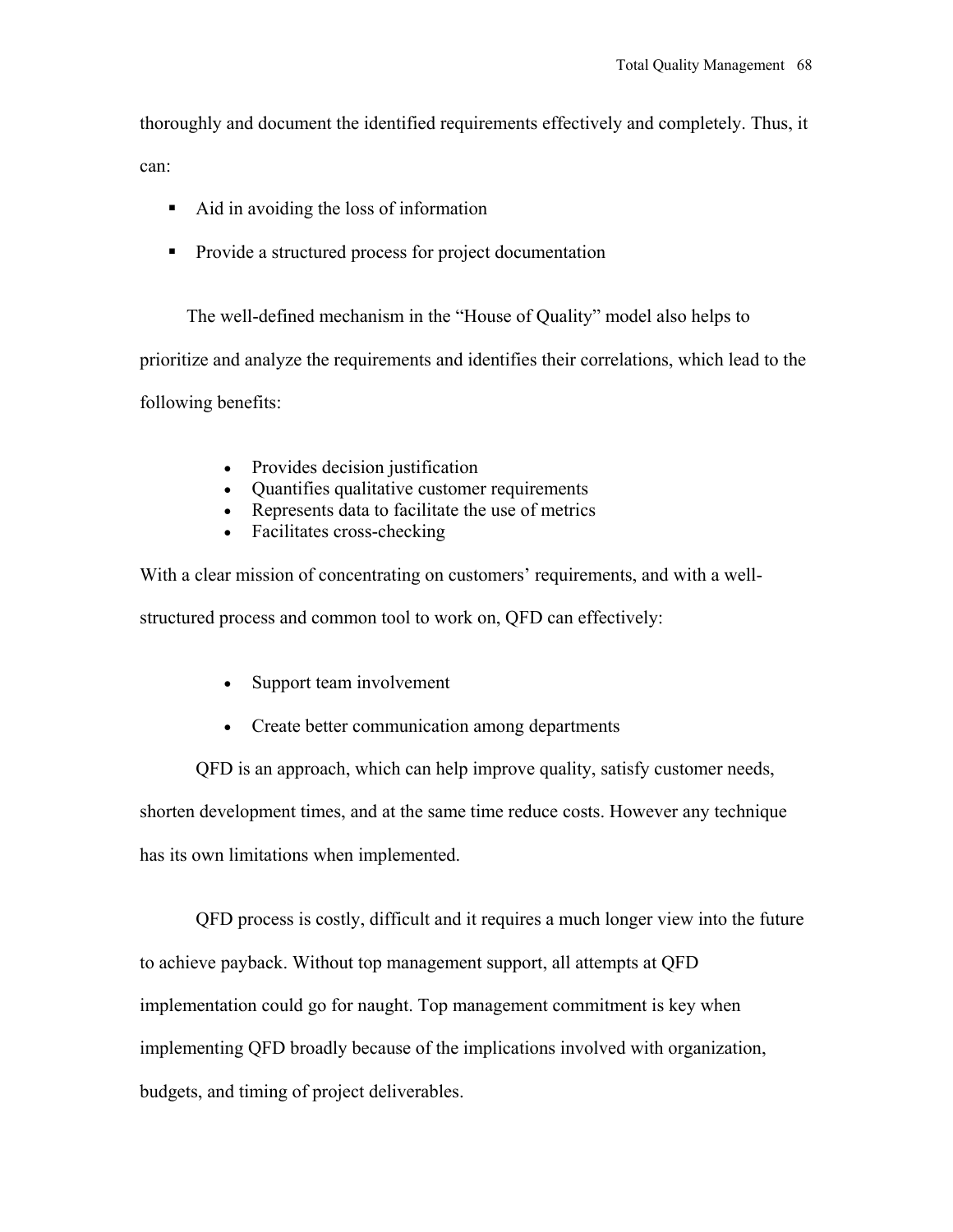QFD is a group work approach designed to ensure that everyone works together to give customers what they want. It was first adopted in Japan, and has brought significant benefits to the manufacturing industry. QFD helps improve quality of products, satisfy customer needs, shorten development times, and at the same time reduce costs. QFD changes the way people think and brings quality into products and manufacturing processes. It helps to achieve high quality products by improving process quality (Quality function deployment, 2001).

 The cost of quality approach is a method for understanding work activities, identifying process improvement opportunities, estimating the financial impact of improvement activities, and monitoring the financial benefits improvement implementation. Cost-of-quality information can also be beneficial in monitoring the workforce and prioritizing resources commitments for improvement activities.

 The Cost-of-Quality Identification Process identifies and measures cost-of-quality work. By analyzing this cost-of-quality information, managers and quality improvement teams can identify areas of the organization or the process that need improvement. Ongoing application of cost-of-quality methodology in process management helps to reduce the need for activities that are directed at discovering and correcting failures and defects.

By using the Cost-of-Quality Identification Process as a basis for their quality improvements, organizations, groups, process management teams, and individuals can realize important benefits, including:

Estimating the potential for quality improvement and cost reduction.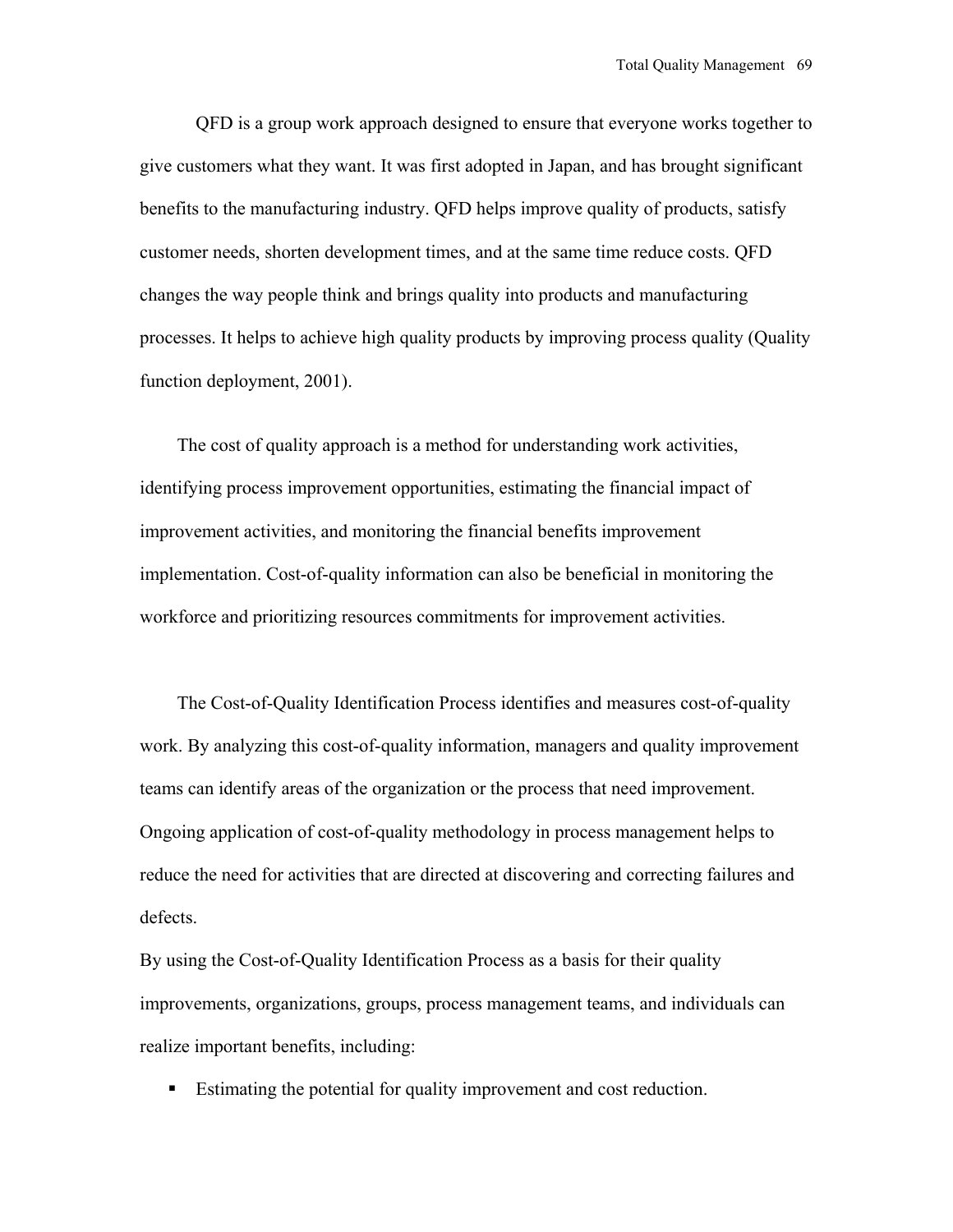Some organizations report a cost of quality that exceeds 30 percent of total expenses.

- Motivating management to commit full support to reducing cost of quality.
- Identifying and prioritizing processes and activities for improvement.
- Monitoring and tracking the financial benefits realized from
- **Implementing quality improvements.**
- Improving  $AT&T$ 's competitive edge by increasing product and service
- value to the customer.

It should be recognized that initially efforts to reduce cost of quality, such as planning and prevention, may increase the total cost of quality during early stages of process improvement. This results in part from the additional time and resources needed to collect analyze data and conduct training.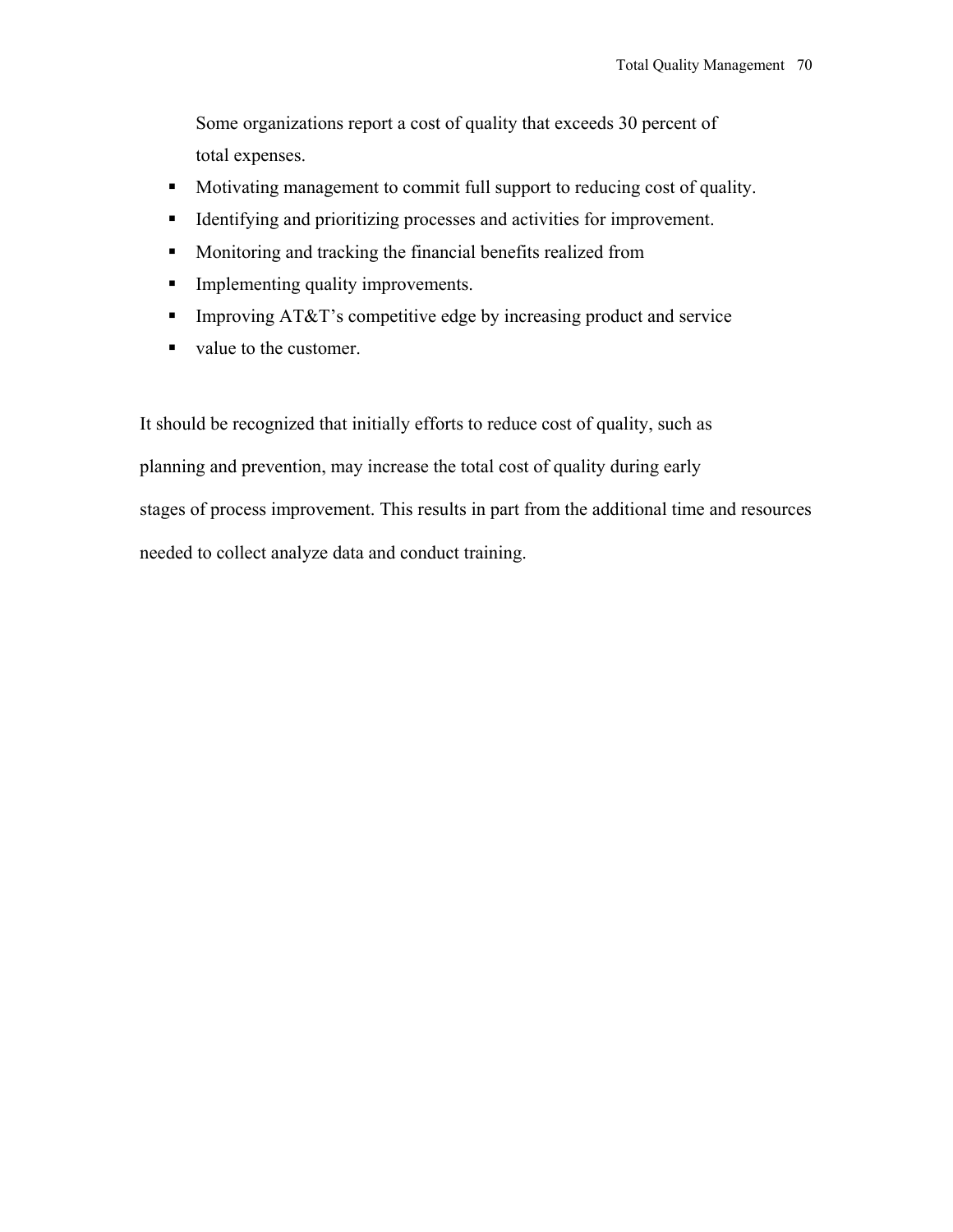Business organizations at AT&T have applied the Cost-of-Quality Identification Process as a step in improving their process quality with the following results:

- The cost of quality in several factories was reduced from more than 12 percent of production costs in l985 to less than 8 percent in 1988.
- The quality improvement team in a customer services group reduced "no credit for returned equipment" complaint calls from customers by 50 percent in one year. The financial impact of this improvement was more than \$1M.
- A sales channel used a sales incentive program and the installation of 3B systems to reduce its cost of quality by 7 percent of its total work.
- A typist group in a staff organization replaced two different word processing programs and incompatible hardware with a single local area network system that reduced cost of quality by more than 12 percent of its total work (cost of quality, 2001).

 Finally, Total Quality Management is a management philosophy the whole organization, follows to provide a continuous improvement effort. The effort the units contribute is to establish a high rate of quality products and services.

 TQM is a philosophy taught by W. Edwards Deming, in that the Japanese perfected after the end of WWII. Its principles propelled the Japanese economy and business sector to great levels that almost over took American supremacy business. Once America saw how TQM was applied and how it achieved inspiring results, businesses scrambled to initiate their own TQM programs. Some businesses succeeded in applying TQM and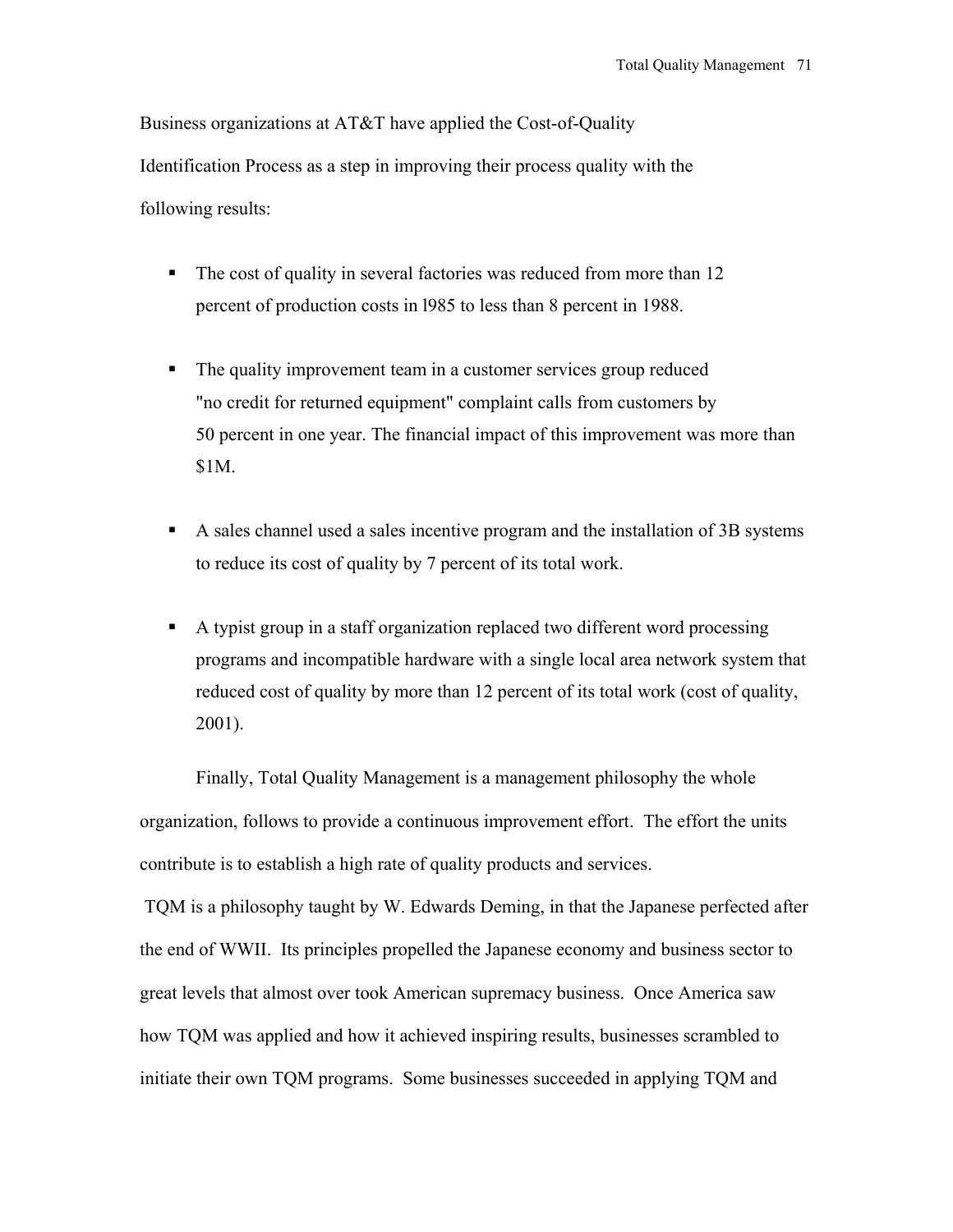rose to new great heights, and others failed to follow all-important aspects in hastening implementation and creating a culture to foster integration of the philosophies.

 TQM stresses continued improvement and provides elements to achieve its goal. TQM has initiated new thoughts and programs like quality functional deployment, the Malcolm Baldrige Award and the Deming Prize. In all, TQM is a practice that will continue as it proposes all businesses to do. To be successful in today's global economy all businesses must continuously improve to remain successful and one step ahead of competition. As long as customers require and demand better quality, TQM will be the foundation of corporate success.

 In light of its brief history, total quality management and the father of TQM W. Edwards Deming have revolutionized the business world. The successful business of today utilizes some aspect of TQM if not the full implementation. As history has proved, the most successful enterprise, be it a small business, multinational corporation, a country, or the world, TQM can improve and continue success through continued improvement out of despair and chaos into the world's best economic expansion.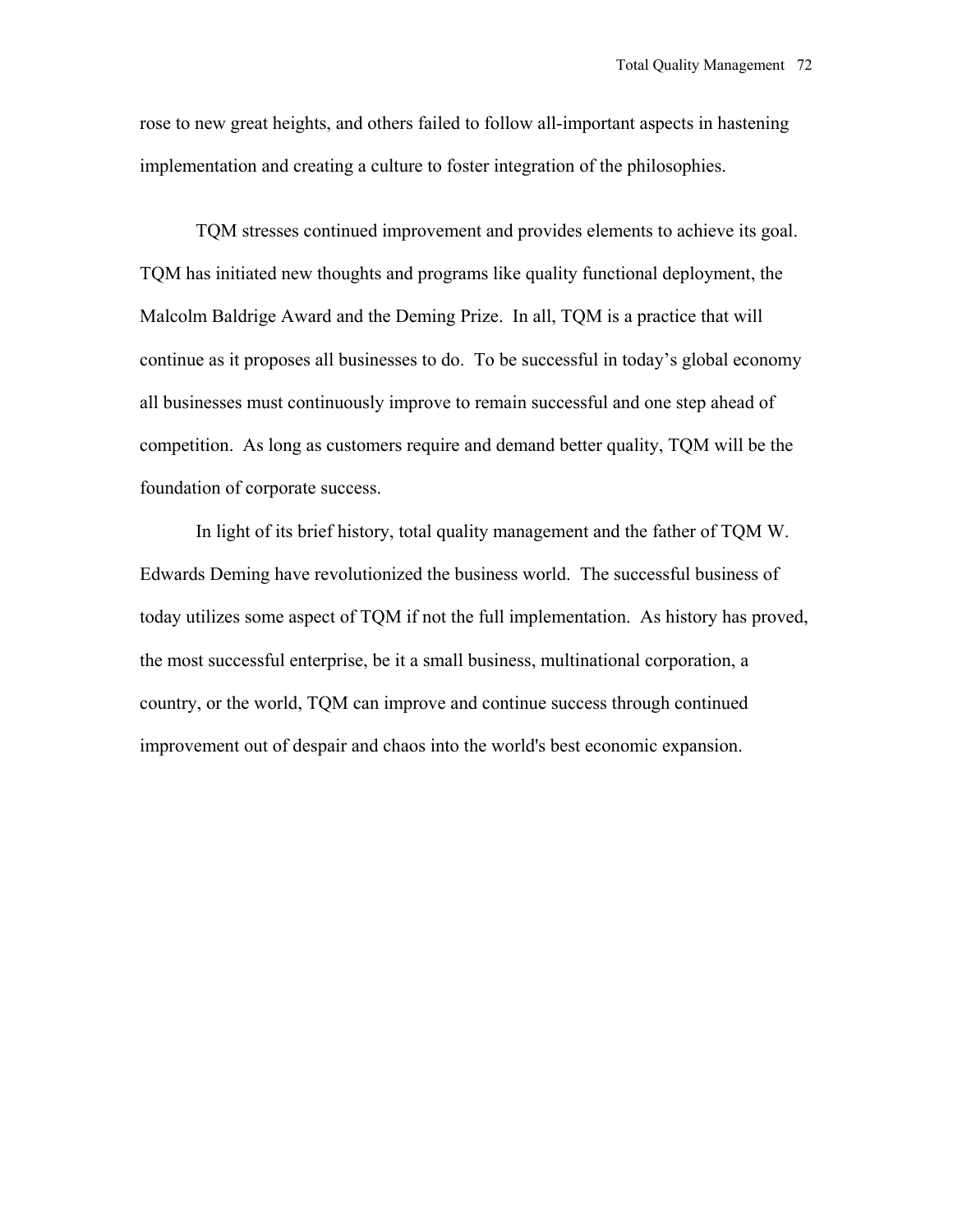## **Chapter V Summary and conclusion**

## **Overview**

- TQM works when: there is a clear understanding of what fundamental change the organization is going to make and a clear understanding of how TQM will help.
- It is directed and led by the personal involvement of all top management.
- Each employee understands the seven QC Tools and uses the PDCA cycle to continuously improve and hold the gains
- Each employee contributes in an integrated way to the fundamental improvement of the organization
- The whole organization is structured to produce significant results in quality, cost, and delivery and quality of work live with the leadership of key executives (crossfunctional management).
- The organization has a customer-driven master plan of how it will accomplish its fundamental improvement and carries out that plan during four to six years.

 Top management must get involved. Superior customer service must start with the top management of the organization being committed to the process of satisfying and meeting the customer's expectations. Top management must drive all change initiatives within the organization. Changing direction is never a simple process and changing it from the bottom up is an even bigger task that is bound to fail. If and when

top management shows total commitment and is seen to be "walking the talk", then the employees will soon follow their example.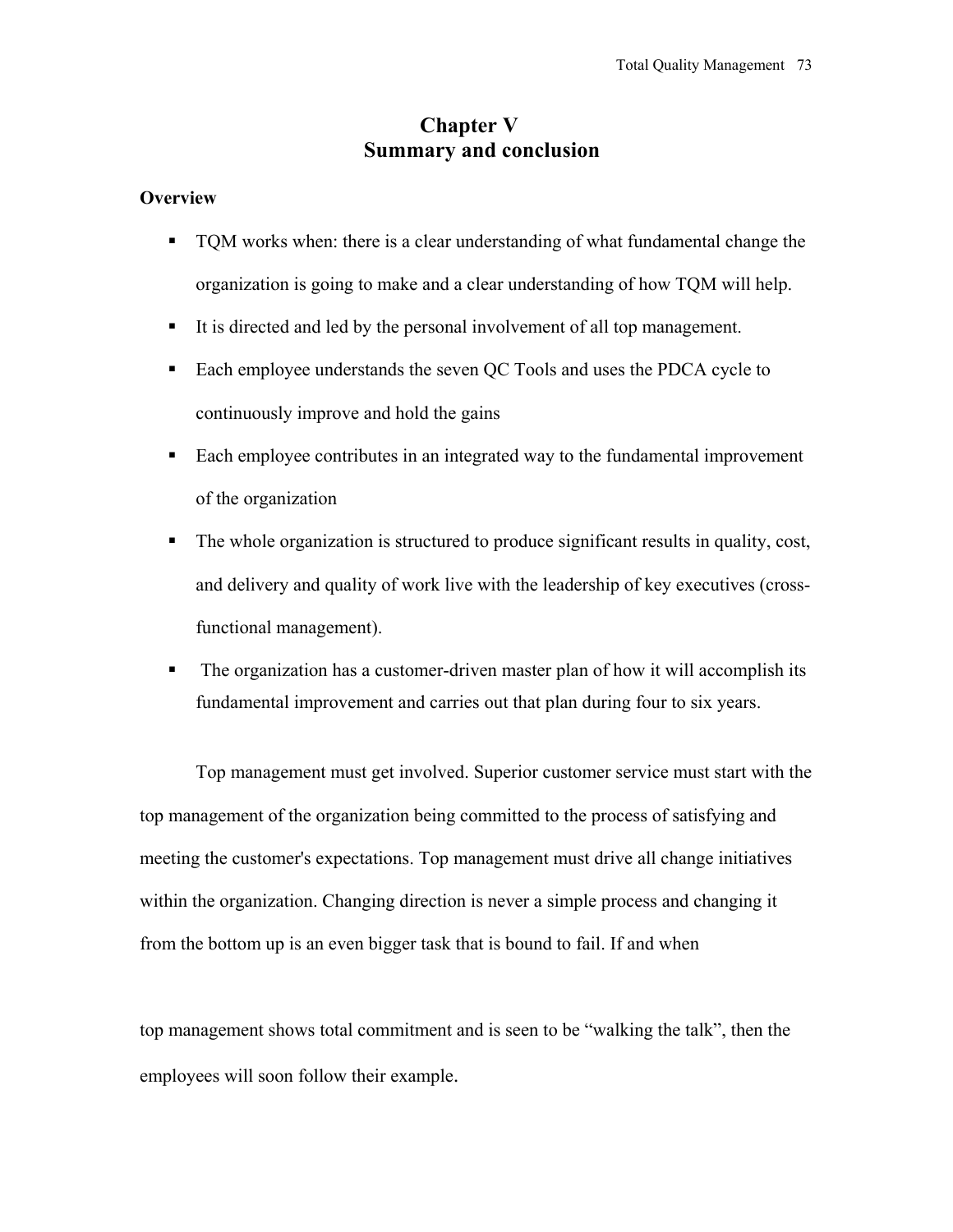Finally, top mangers needs to ensure that quality initiatives are understood at all key levels of the organization. These levels are the organization level, the operational/process level, and the individual level. This means that from the board of directors to the line worker, everyone needs to understand why these changes are being made and which strategic goals these changes will affect, and what the benefits with result.

## Recommendations for Quality Managers

- Lead and guide and support employees in learning and practicing TQM.
- Act as a team leader in directing subordinates. Practice delegation through participation and involvement, but avoid abdication.
- Accept mistakes as one of the prices of improvement. Avoids censure. Help analyze mistakes for learning purposes.
- Identify customers and learn what customers' need are. Leads his/her people in identifying how to better serve customers.
- **Train people and help them in recognizing suggestion opportunities, and making** suggestions.
- Develop ways to enhance the relationships with current and potential customers and provide a means to measure and evaluate satisfaction.
- Recognize the need for assessment, strategic planning, and the development of a long-term, integrated organization-wide approach.
- Identify and overcome any resistance to the change in standards.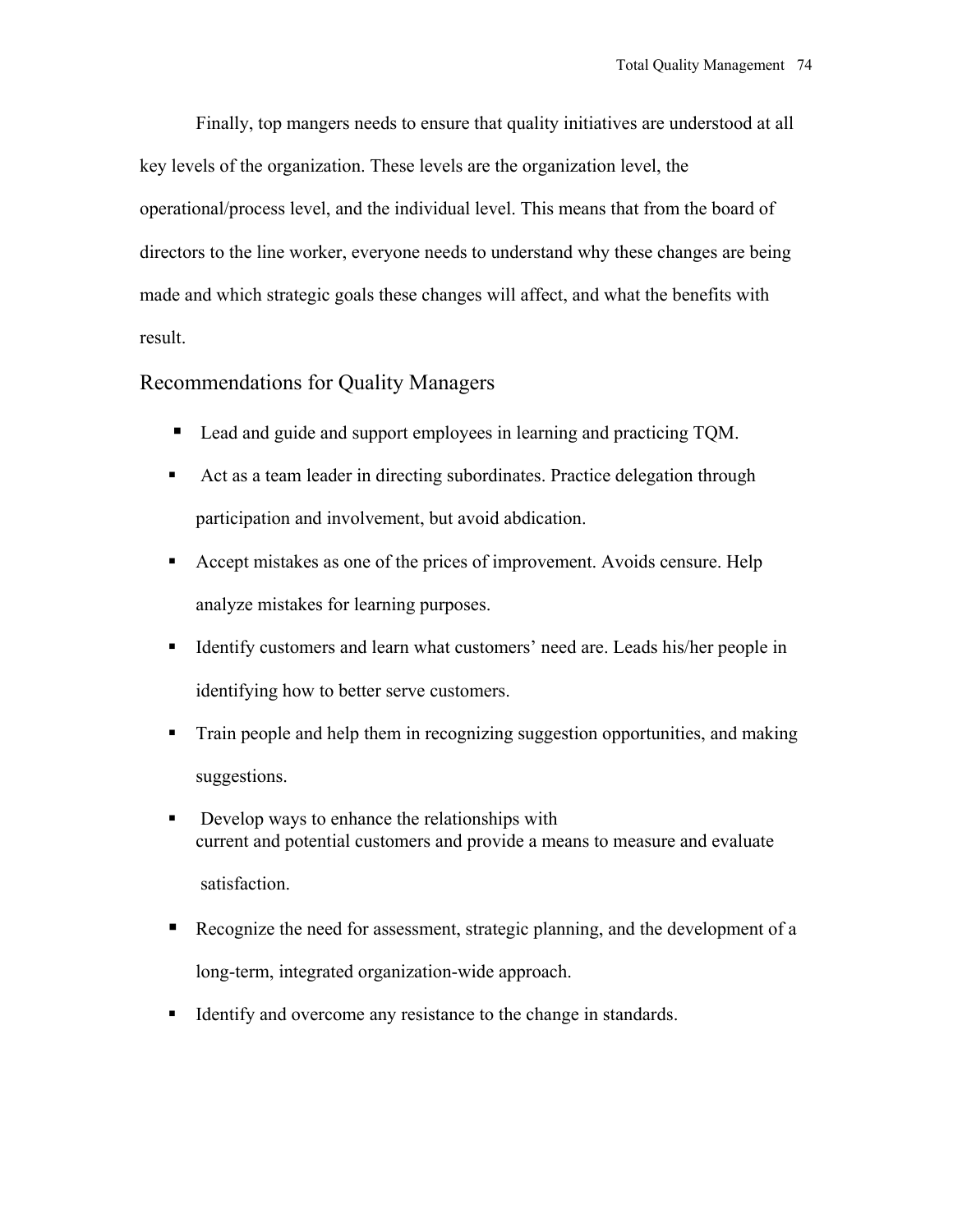- Understand quality standards and concepts, be able to implement organizational assessments, and maintain customer satisfaction and focus.
- Seek to ensure that the organization provides products and services of a predictable and reliable standard that meet the needs of the clients or customers.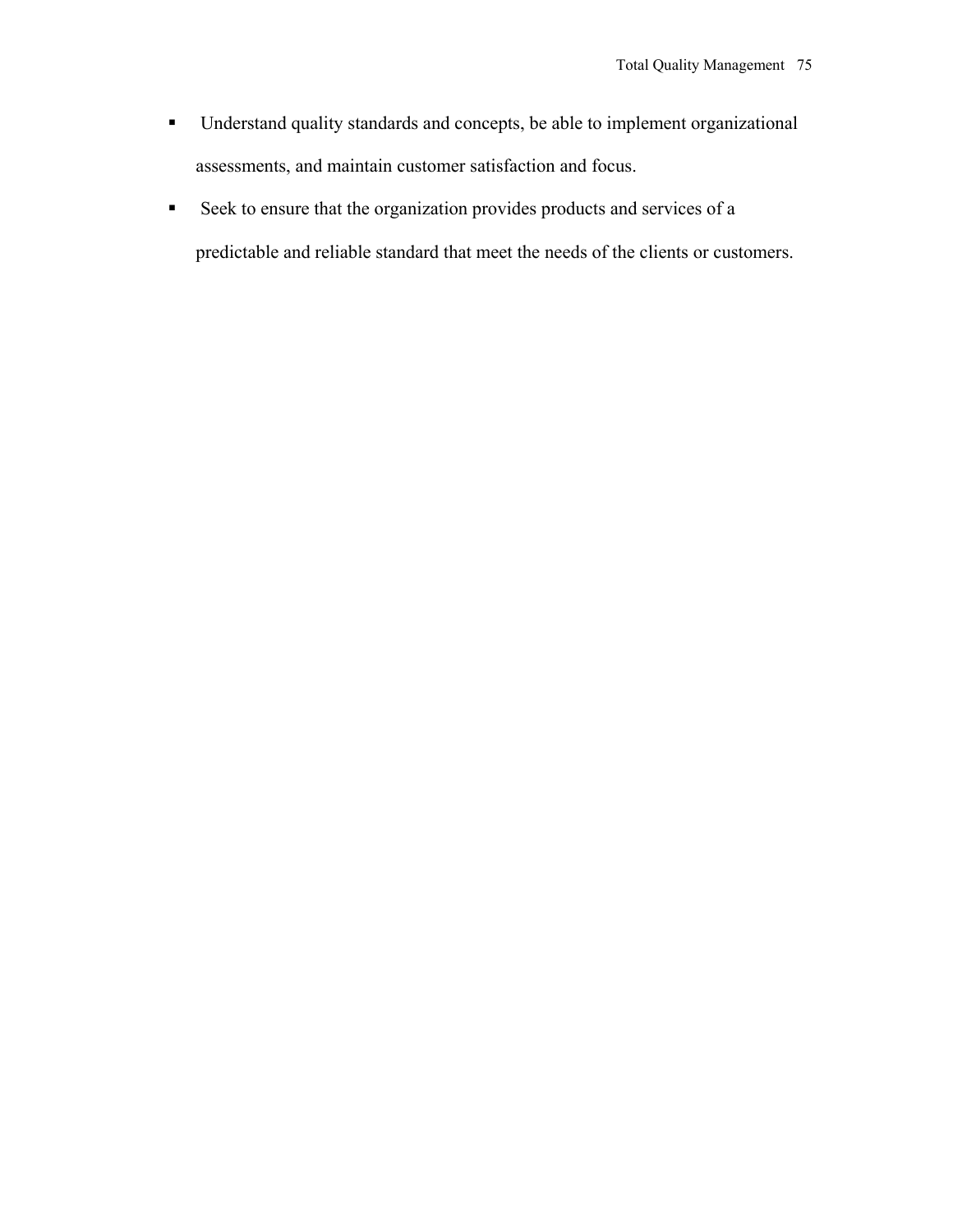## **References**

AT&T (2001). Cost of quality (Online). Available:

[http://www.att.com/quality/pdf/coq\\_1.pdf](http://www.att.com/quality/pdf/coq_1.pdf)

Besterfield, H., D. (1997). Quality control.  $(5^{th}$ <sup>ed</sup>., pp. 4-5). New Jersey: prentice-Hall.

Bilknet university (1997). Total quality management (Online). Available: <http://www.ug.bcc.bilkent.edu.tr/~zeycan/1>

Capezio, P., Morehouse, D. (1993). Taking the mystery out of TQM, a practical guide to

total quality management (pp. 1-2) New Jersey: Career Press

Capezio, P., & Morehouse, D. (1993). Taking the mystery out of TQM, a practical guide

to total quality management. Hawthorn, NJ: Career Press, (pp.182-183)

calrk net (2001)(Online). ISO 9000 Available:

<http://www.clark.net/pub/iszczepa/g5final.html>

Cook, T.D. & Reichart, C.S. (1979). Qualitative and quantitative methods in evaluation research. Beverly Hills, CA: Sag Publications, Inc., (p.37)

Costin, H. (1994). Readings in total quality management. (Pp. 11-12, 152-153, 321-329).

Orlando,FL: Harcourt Brace & Company

Creswel (1997). Qualitative inquiry and research design: Choosing among five

traditions. Thousand Oaks,CA: Sage, (pp. 14-15).

Deming, W. Edwards (2000). Out of crisis. Cambridge, Mass.: MIT Press, (PP.95-100)

Evans, J., & Lidsay, W. (1993). The management and control of quality (2nd ed., pp. 82-

83, 84-90,94-95,486-487). Minneapolis: West Publishing Company.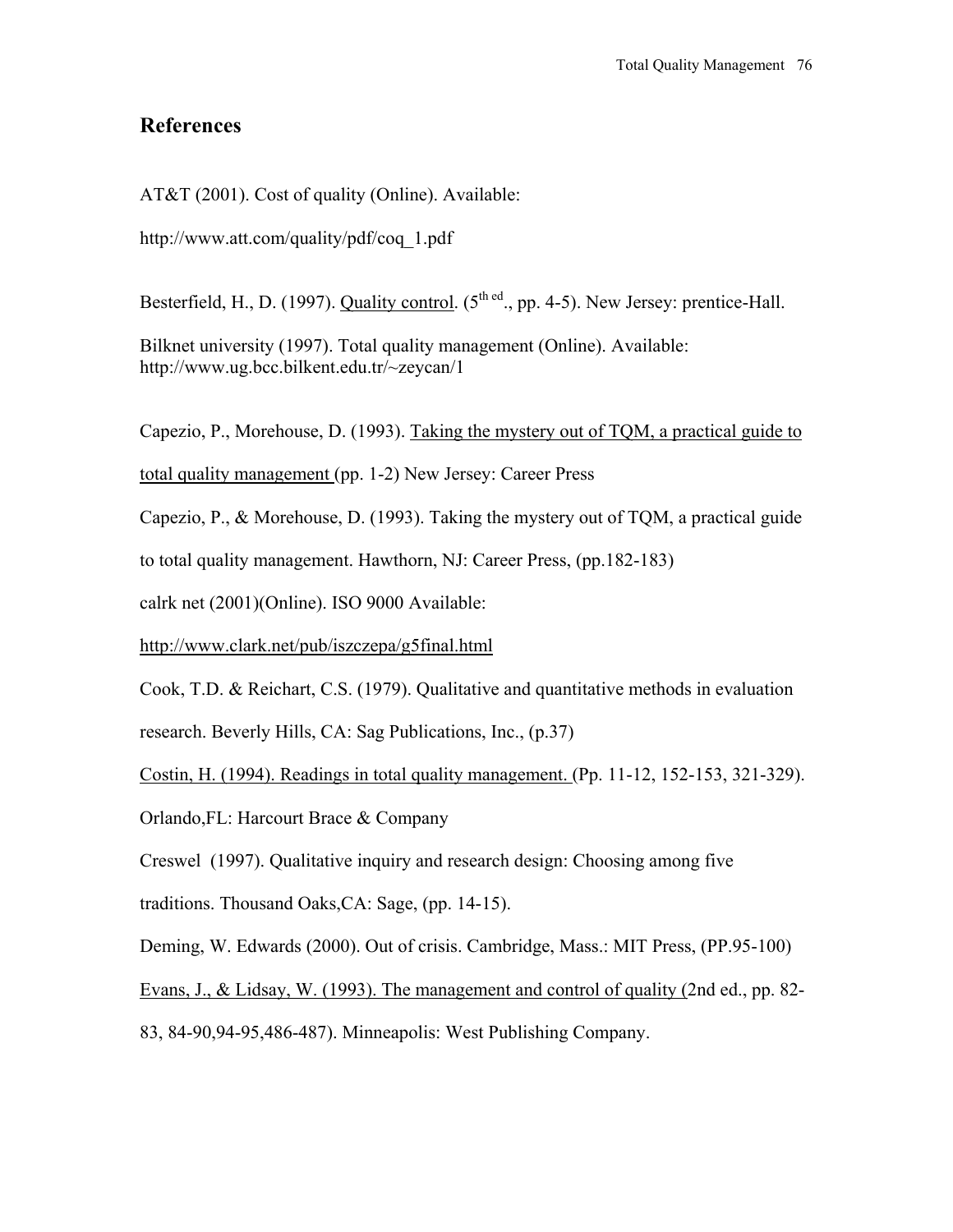Evans, J., & Lidsay, W. (1993). The management and control of quality (4th ed., pp.40- 41, 49-50-485-487)

Finnevo oy (2001). TQM Integration (Online). Available:<http://www.finnevo.fi/tqm.htm>

[Emporia State University\(](http://www.emporia.edu/)2000). TQM history and continues processes (Online).

Food nutrition and consumer service (2000). Core principle of quality management

(Online). Available: <http://www.fns.usda.gov/leadership2000/L2000Home/plan.htm>

Goalqpc (1996). The Seven Quality Control Tools (7QC)(online). Available: <http://www.goalqpc.com/RESEARCH/7qc.html> Integrated Quality Dynamics, Inc (2000). Total quality management (Online). Available:

[http://www.iqd.com/hoshin\\_def.htm](http://www.iqd.com/hoshin_def.htm)

John Stark Associates (2001). A few words about TQM (Online). Available: http://www.johnstark.com/fwtqm.html

Kolarik, J.W., (1995). Creating quality concepts, system, strategies, and tools (pp. 4-6).

New York: McGraw- Hill.

Mighetto & Associates. (2001). History of quality (Online). Available:

<http://www.eskimo.com/~mighetto/lstqm.htm>

Our India (2001). ISO-9000 quality management systems (Online). Available:

<http://www.ourindia.com/iso1.htm>

Patton, (1990). Qualitative evaluation and research methods. Newbury park, CA: Sag

Publications, Inc., (p.10-14).

Peach, R. W. (1997). The ISO 9000 Handbook. Chicago: Irwin Professional Publication.